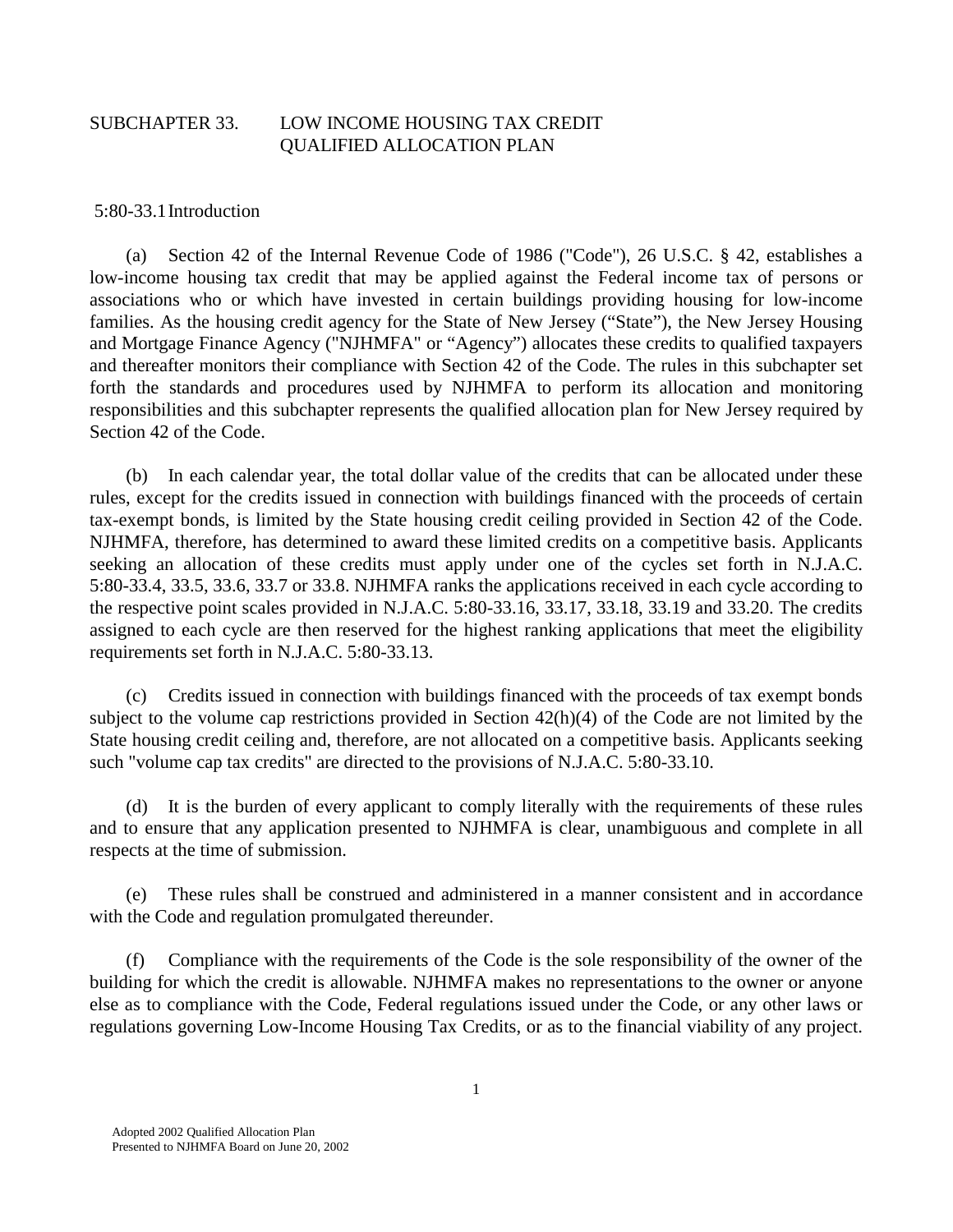All applicants should consult their accountant, tax attorney or advisor as to the specific requirements of Section 42 of the Code governing the Low-Income Housing Tax Credit Program.

(g) These rules have been promulgated in a manner consistent with the smart growth initiatives required under Executive Order 4.

#### 5:80-33.2 Definitions

 The following words and terms, as used in this subchapter, shall have the following meanings, unless the context clearly indicates otherwise.

 "Brownfields Site" means a site that has been identified by the New Jersey Department of Environmental Protection and has received an approved New Jersey Department of Environmental Protection Remedial Action Work Plan.

"COAH" means the New Jersey State Council on Affordable Housing.

 "COAH obligation" means a low or moderate-income rental project in a plan that is either COAHcertified or under COAH's jurisdiction as the result of a petition to receive substantive certification or to amend a plan that has previously received substantive certification.

"Code" means the Internal Revenue Code, 26 U.S.C. §§1 et seq.

 "Community Service Facility" shall include a community room, club house, or recreation center. Lobbies and laundry facilities shall not be considered within the scope of this definition.

 "Complete application" means an application including the application fee, completed application forms and certifications, and all eligibility requirements.

"Core" means a pedestrian-oriented area of commercial and civic uses serving the surrounding municipality or a Designated Center, generally including housing and access to public transportation, which is delineated by the State Planning Commission. For scattered site projects where not all the sites are in a delineated core, a majority of the units must be located in the delineated core to qualify for the delineated core points. In order to qualify for points, cores shall be delineated by the application deadline.

 "Court-ordered obligation" means a low or moderate-income rental project that is part of a judgment of repose, as defined by COAH at N.J.A.C. 5:93-1.3, or a court settlement resulting from an exclusionary zoning lawsuit. For the purpose of this definition, a project shall be deemed to be part of a judgment of repose or a court settlement if the applicant provides a letter from the Superior Court judge or special master with jurisdiction over the suit stating that the project will be included in a final judgment of repose or court settlement.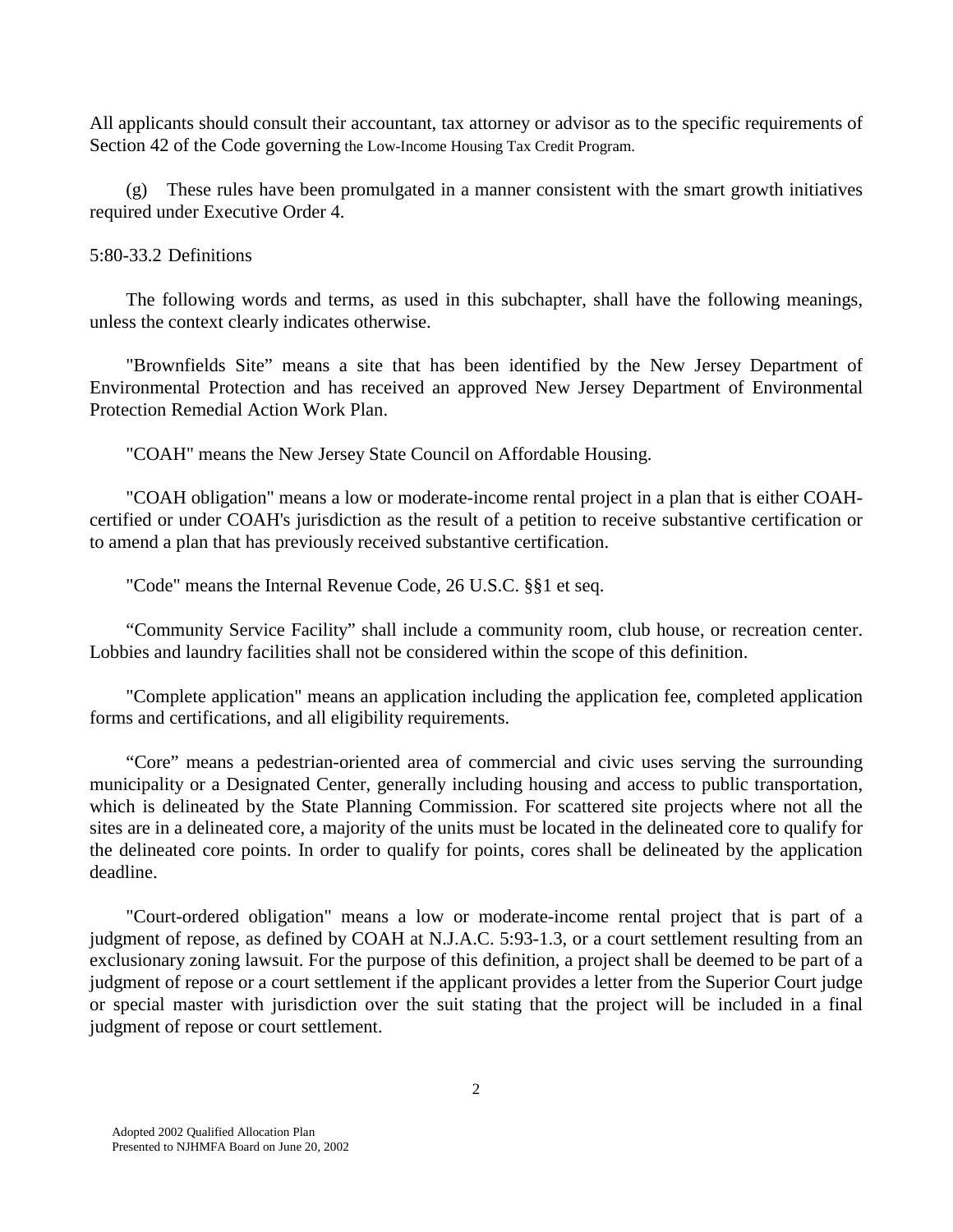"Density bonus subsidy" means an economic benefit for low and moderate-income housing resulting from a zoning change that increases permitted density.

 "Designated center" means a center designated by the New Jersey State Planning Commission. These consist of urban centers, regional centers, towns, villages and hamlets. For scattered site projects where not all the sites are in a designated center, a majority of the units must be located in the designated center to qualify for the designated center points. In order to qualify for points, centers shall be designated by the application deadline.

 "Developer fee" or "development fee" means the fee that covers the overhead and profit of the developer. Certain fees are subsumed within the developer fee -- such as acquisition fees, compensation to the general partner, financial consultants, employees of the developer, construction managers/monitors, clerk of the works and syndicator-required consultants. Professional fees not paid out of the developer fee are the fees for the architect, engineer, lawyer, accountant, surveyor, appraiser, soil investigator, professional planner, historical consultant and environmental consultant. (If there are costs listed under the professional planner, the executed contract shall be submitted. Only those costs determined by NJHMFA to be for planning purposes shall be shown as a separate line item.) All other consultant and professional fees shall be included in the developer fee and are not allowed to be shown as separate line items on the tax credit application; otherwise, those fees shown separately will be added to the developer fee line item and may result in a lower point score for the project.

 The developer fee contained in the application shall be the maximum fee (dollar amount) recognized by NJHMFA at the time of cost certification so long as the project scope remains the same. NJHMFA may recalculate the fee at time of cost certification using the developer fee percentage in the project's application, possibly resulting in a higher or lower dollar amount, if NJHMFA determines that there are significant increases or decreases in the project scope (substantial new additions to or deletions in the number of units, amenities, etc.).

 Any fee paid to the developer in excess of the developer fee, such as an acquisition fee, incentive developer fee, or other pseudonym, shall be treated as a funding source and may not be recognized as a use of funds.

 One of the scoring criteria is a lower developer fee. For scoring purposes, no additional points will be awarded for developer fees that drop below a "floor" of eight percent.

 The amount of developer fee allowed is limited to 15 percent of total development cost excluding land, working capital, marketing expenses, escrows, operating deficit reserves, step-in-the-shoes costs and costs associated with syndication. However, a developer fee of up to 20 percent (of total development cost excluding land, working capital, marketing expenses, escrows, operating deficit reserves, step-in-the-shoes costs and costs associated with syndication) is allowed for the following types of housing:

i. Scattered site single-family detached or duplex housing;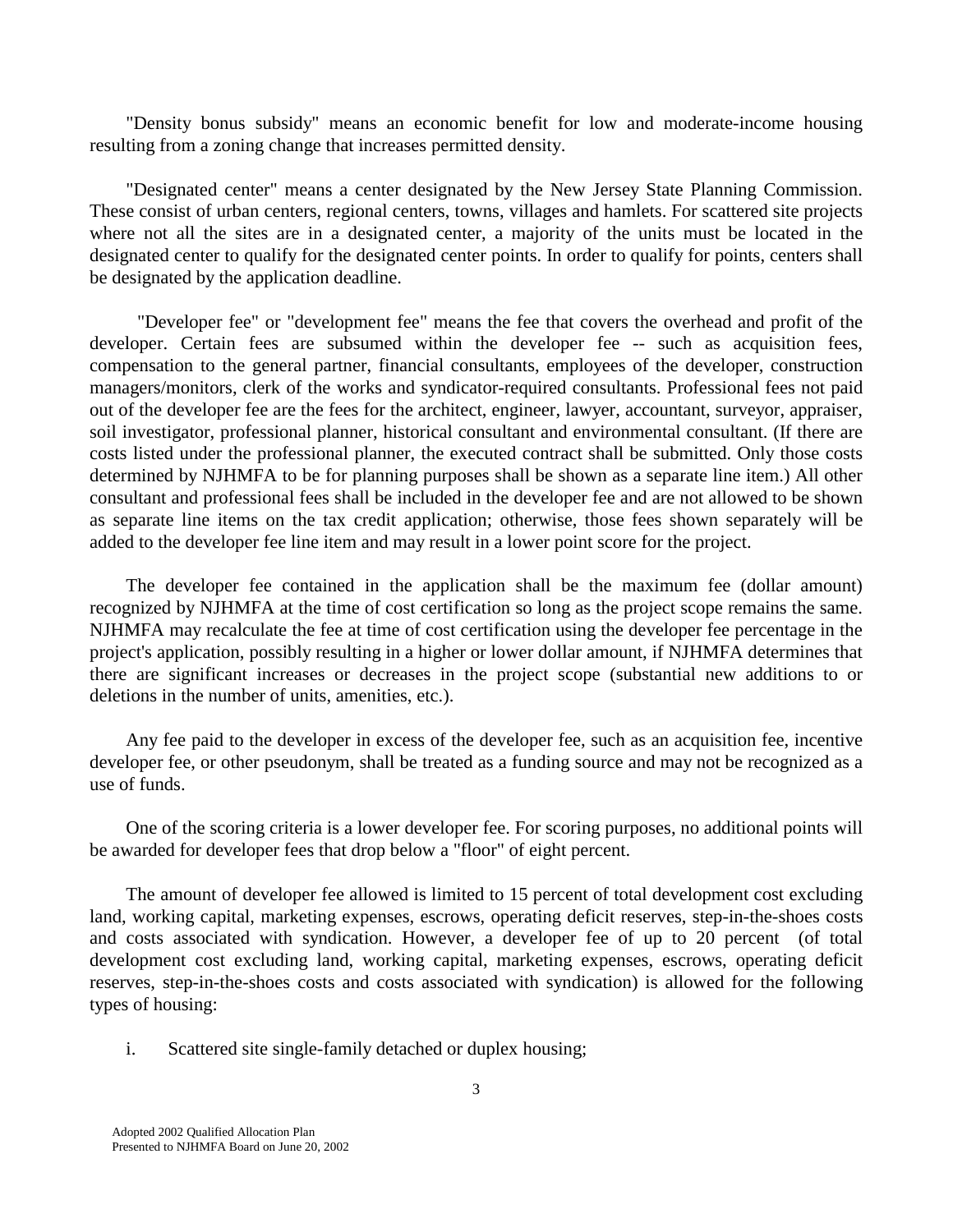- ii. Projects of 25 units or less; or
- iii. Housing for special needs populations (see definition).

 The cost of acquiring a building shall not be allowed in the calculation of the developer fee if the acquisition is between related parties (see definition).

"Developmentally disabled" means a severe, chronic disability of a person which:

1. Is attributable to a mental or physical impairment or combination of mental or physical impairments;

- 2. Is manifested before the person attains age 22;
- 3. Is likely to continue indefinitely;

4. Results in substantial functional limitations in three or more of the following areas of major life activity:

- i. Self-care,
- ii. Receptive and expressive languages,
- iii. Learning,
- iv. Mobility,
- v. Self-direction,
- vi. Capacity for independent living, and
- vii. Economic sufficiency; and

5. Reflects the person's need for a combination and sequence of special, interdisciplinary, or generic care, treatment or other services that are of lifelong or extended duration and are individually planned and coordinated.

 "Eligible basis limits" are limitations on total eligible basis (except for projects in the Special Needs Cycle or those projects that receive any credits from volume cap) based on site location and whether or not a project has elevators. The limits are a specified percentage above the Section 221(d)(3) limits published in 24 C.F.R. Part 200 by the U.S. Department of Housing and Urban Development as of the first of the year. A project whose total eligible basis exceeds its applicable eligible basis limit may participate in the tax credit program; however, the maximum amount of credits allowed to the project will be limited to the amount of the eligible basis limit applicable to the project. The eligible basis limit is not a per se limit on eligible basis as defined in the Code but is a mechanism that facilitates NJHMFA's exercise of its authority to limit tax credits to what is necessary to finance projects. See IRC Section 42(m).

 "Endorsed plan" means a municipal, county or regional plan that has been formally endorsed by the State Planning Commission (by the application deadline) as a result of finding it consistent with the State Plan. For scattered site projects where not all the sites are in an endorsed plan, a majority of the units must be located in the endorsed plan area to qualify for the endorsed plan points.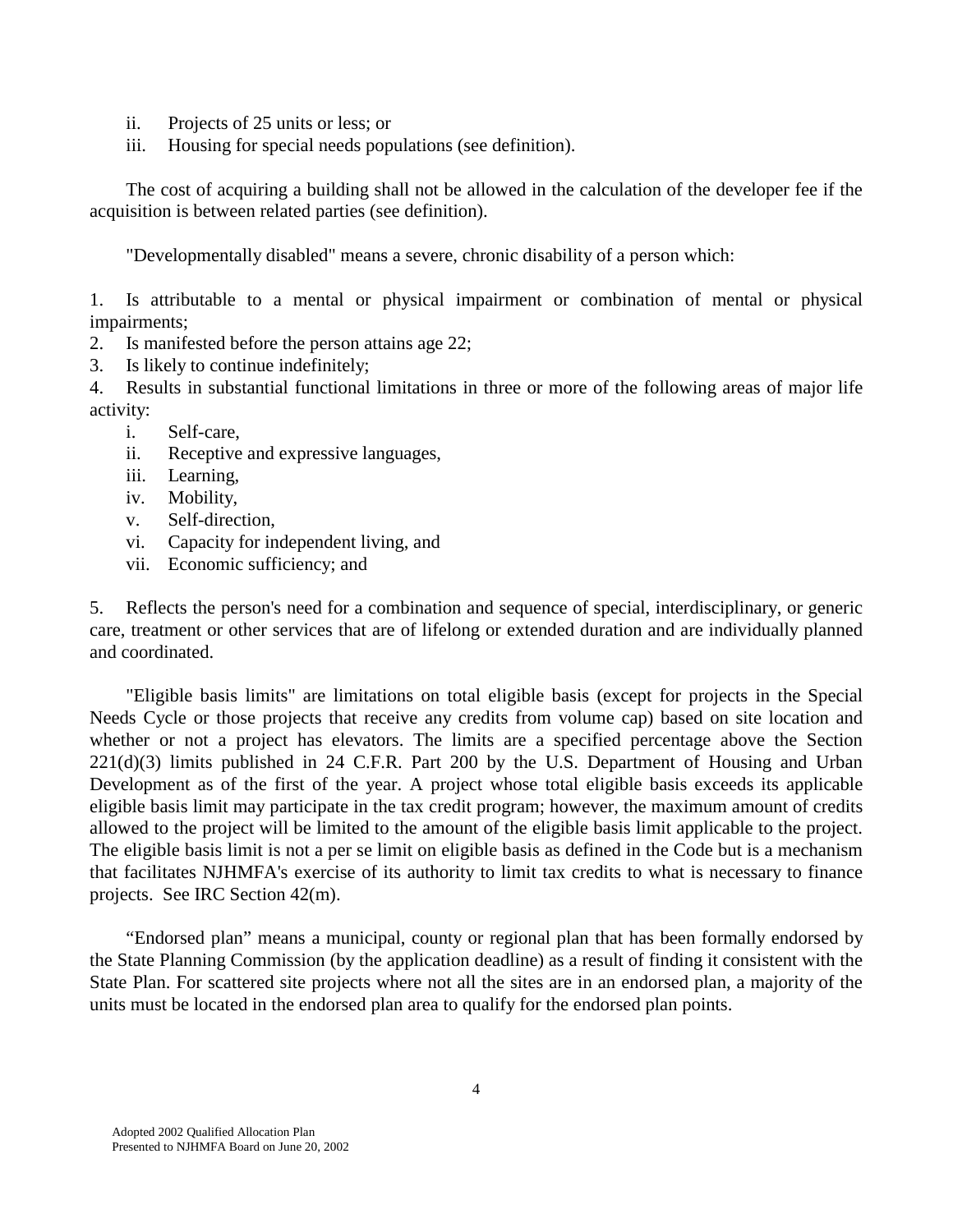"Equity factor" means the pricing of the tax credit in terms of cents per tax credit dollar. The equity factor is listed in the application and may change as market conditions dictate.

 "Frail elderly" means a person at least 62 years of age who requires assistance in performing at least two activities of daily living or instrumental activities of daily living (that is, eating, dressing, grooming and household management activities). Only special needs projects that also qualify as "housing for older persons" under the Fair Housing Act may reserve units for rental exclusively to the frail elderly.

"High rise" means a building having eight or more residential floors or stories.

"HUD" means the United States Department of Housing and Urban Development.

 "Large family unit" means a unit within a non-age-restricted project with three or more bedrooms. For every three bedrooms, there must be at least 1.5 bathrooms. A three-bedroom unit must measure no less than 950 square feet. A four-bedroom unit should measure no less than 1,150 square feet. (Excluded from the calculation are common halls, stairways, unfinished basements and attics, garages, balconies and porches.) Developments must be structured in conjunction with realistic market demands (that is, if a developer's market analysis does not show a need or demand for all three bedroom units, the developer should not be developing all three bedroom units).

"LIHTC project" means a project participating in the Low Income Housing Tax Credit Program.

"Low rise" means a building having one to four residential floors or stories.

"Mid-rise" means a building having five to seven residential floors or stories.

 "Minimum rehab project" means any project undertaking only a minimum amount of rehabilitation. Minimum rehab is defined as construction costs totaling less than 50 percent of the acquisition cost where construction cost equals the total of the lines listed under Construction (less any costs associated with step-in-the-shoes basis) on the breakdown of costs and basis form and acquisition cost equals the total of the lines listed under "Acquisition" plus the land cost. Minimum rehab projects are eligible to apply only in the Special Needs Cycle and Final Cycle. In the Final Cycle, they shall be funded only if there are no other projects left to fund. NJHMFA shall utilize an amount not less than 33.33% of developer fee based on building acquisition costs as a funding source in its evaluation required under *26 U.S.C. §42(m)(2)*.

 "Mixed Income Project" qualifying for the Mixed Income set-aside in the Suburban Cycle means a project with an applicable fraction between 50% and 80%.

 "NPP Projects" means projects located in neighborhoods that are participating in the Department of Community Affairs' Neighborhood Preservation Program. Cities with such neighborhoods must be under the supervision of the Local Finance Board and the Director of the Division of Local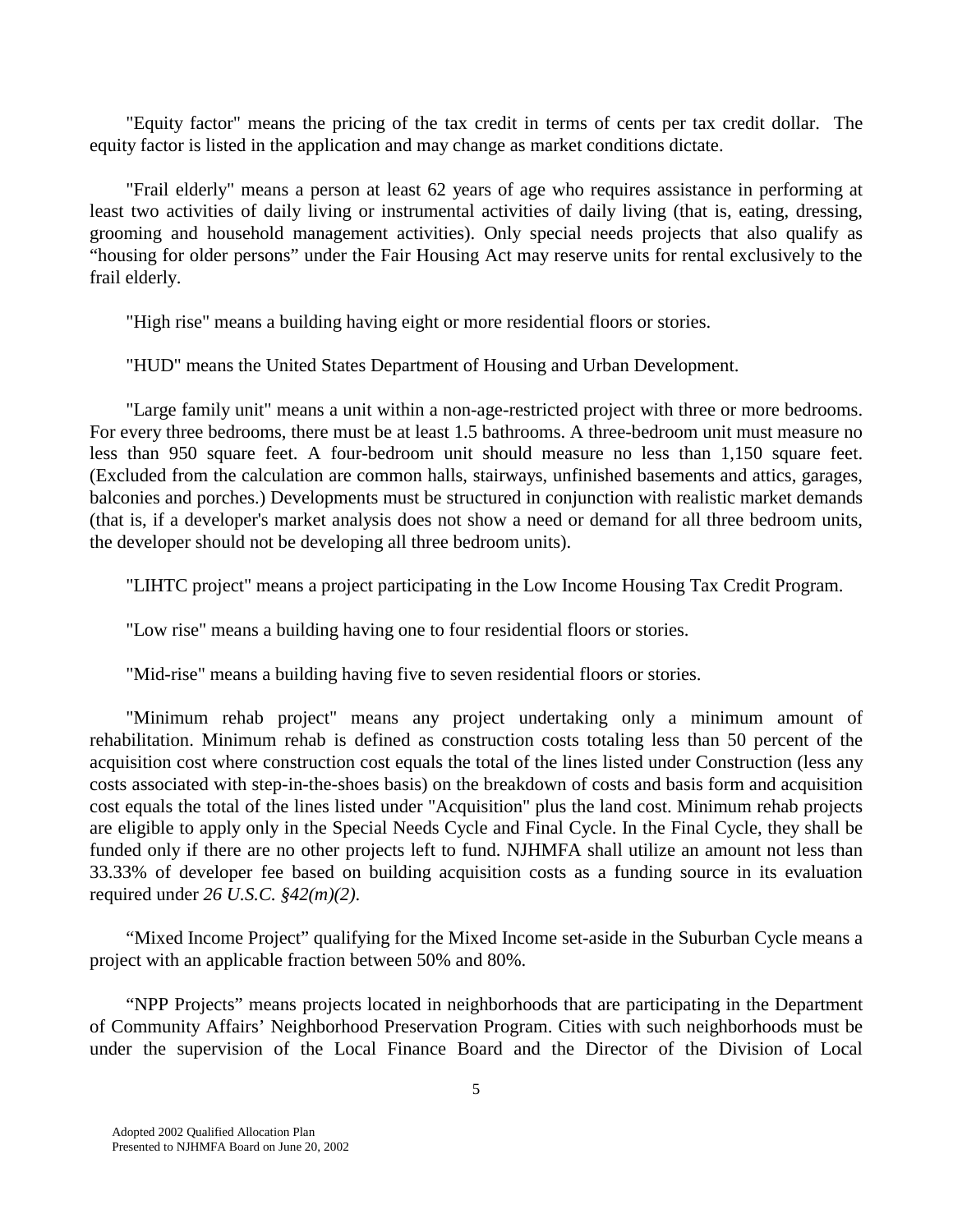Government Services as determined by the application of Article 4 of the Local Government Supervision act and specifically, N.J.S.A. 52: 27BB-56 of the Act. For scattered site projects where not all the sites are in an NPP Neighborhood, a majority of the units must be located in the NPP Neighborhood to qualify for the Neighborhood set-aside. NPP Neighborhoods must be designated by the application deadline.

 "Pinelands center" means a certified area of a town, regional growth area, village or state plan center which is certified by the New Jersey Pinelands Commission as in conformance with the Pinelands Comprehensive Management Plan. For scattered site projects where not all the sites are in a Pinelands Center, a majority of the units must be located in the center to qualify for the Pinelands Center points. In order to qualify for points, centers shall be certified by the application deadline.

 "Preservation Project" means an existing, currently occupied affordable housing project at risk of losing its affordability controls. In order to qualify for the Preservation Set-Aside, the application shall include the following:

- 1. Copy of all deed restrictions on the property to evidence proof of imminent expiration (within 2 years) of affordability controls;
- 2. Agreement precluding the involuntary displacement of non-tax credit qualifying tenants;
- 3. Maximum applicable fraction of 80% in recognition that some tenants will not qualify under the low income housing tax credit program;
- 4. 10% vacancy rate on non-tax credit units to account for "Next Available Unit" Rule;
- 5. Election of 20% @ 50% Federal Set-Aside;
- 6. Capital needs assessment which illustrates that the proposed rehabilitation exceeds the criteria of a minimum rehab project (see definition)
- 7. Letters from tax attorney and investor identifying all project funding sources that are considered federal subsidies (if any).

 For projects that compete in the Preservation set-aside, calculation of developer fee for building acquisition costs shall be limited to 5%.

"Qualified Census Tract", as defined in Section  $42(d)(5)(C)$  of the Code, means a census tract designated by the Secretary of Housing and Urban Development in which 50% or more of households have an income less than 60% of the area median gross income or in which there exists a poverty rate of 25 percent or greater.

 "Qualified nonprofit organization" means, pursuant to Section 42(h)(5)(B) of the Code, an entity that owns an interest in the project (directly or through a partnership) and materially participates (within the meaning of Section 469(h) of the Code) in the development and operation of the project throughout the compliance period and must not be affiliated with or controlled by a for-profit organization.

1. Section 42(h)(5)(C) defines a qualified nonprofit organization as follows: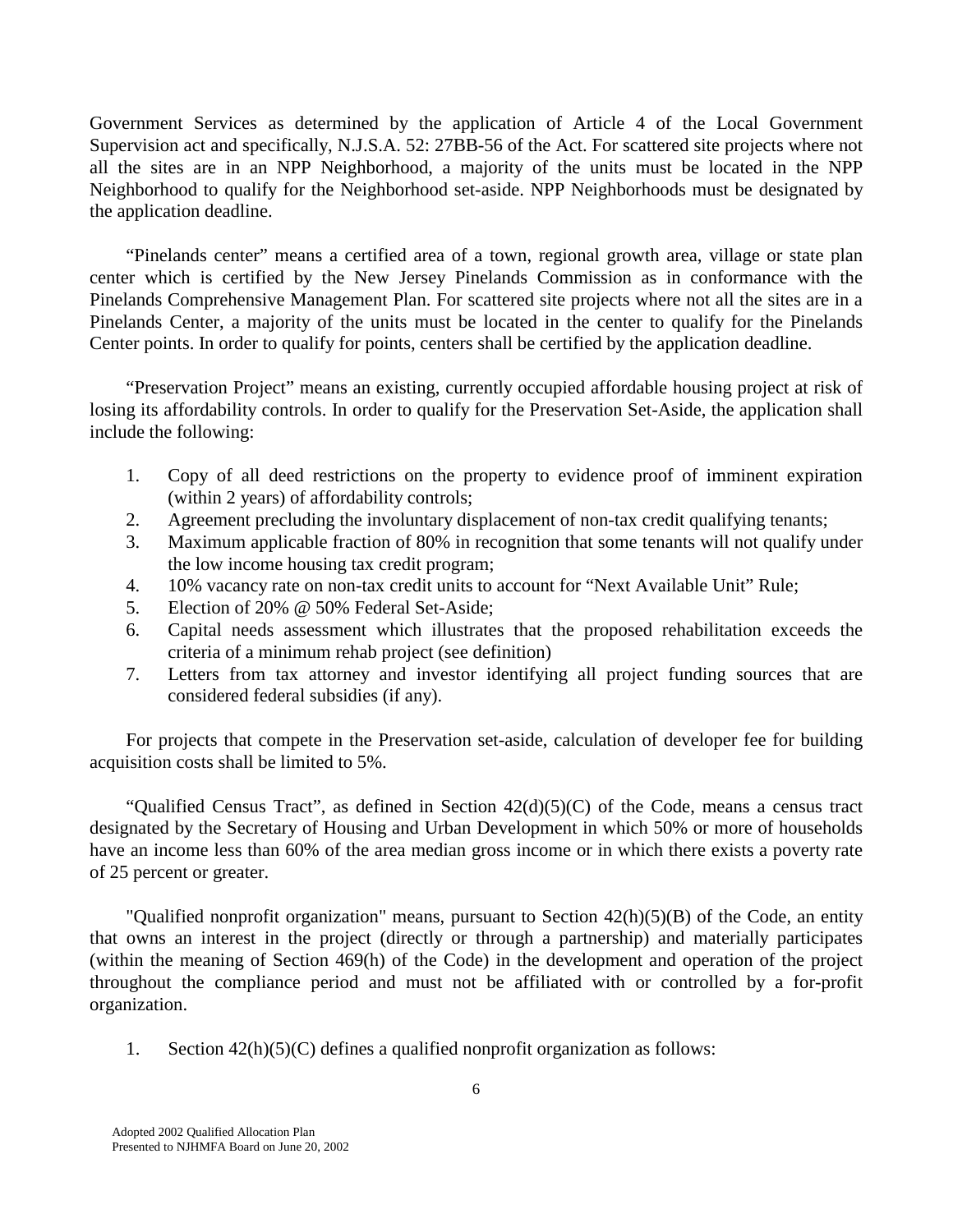- " i. such organization is described in paragraph (3) or (4) of Section 501(c) and is exempt from tax under Section 501(a);
- ii. such organization is determined by the State housing credit agency not to be affiliated with or controlled by a for-profit organization; and
- iii. one of the exempt purposes of such organization includes the fostering of lowincome housing."
- 2. Section 42(h)(5)(D) describes how certain subsidiaries meet the definition of a qualified nonprofit organization as follows:
	- "i. In general. -- For purposes of this paragraph, a qualified nonprofit organization shall be treated as satisfying the ownership and material participation test of subparagraph (B) if any qualified corporation in which such organization holds stock satisfies such test.
	- ii. Qualified corporation. -- For purposes of clause (1), the term 'qualified corporation' means any corporation if 100 percent of the stock of such corporation is held by 1 or more qualified nonprofit organizations at all times during the period such corporation is in existence."

The nonprofit set-aside is available exclusively to Section  $501(c)(3)$  or (4) housing sponsors who comprise one hundred percent of the general partner interest in the final ownership entity (the limited partnership). Limited liability companies and limited liability partnerships are not eligible for the nonprofit set-aside.

In order to qualify for the nonprofit set-aside, the application shall include:

- 1. a fully executed Nonprofit Certification;
- 2. the IRS determination letter granting tax-exempt status under Code section  $501(c)(3)$  or  $501(c)(4)$ ;
- 3. the by-laws or articles of incorporation of each general partner, which clearly state that one of the exempt purposes of said organization includes the fostering of low-income housing; and
- 4. if applicable, the contract establishing a turnkey relationship.

 At the point the project places in service, the owner shall be required to submit an attorney opinion letter which states that neither the for-profit developer with a financial interest in the project nor any member of the investor limited partner is or has been a member of the qualified nonprofit organization's board of directors.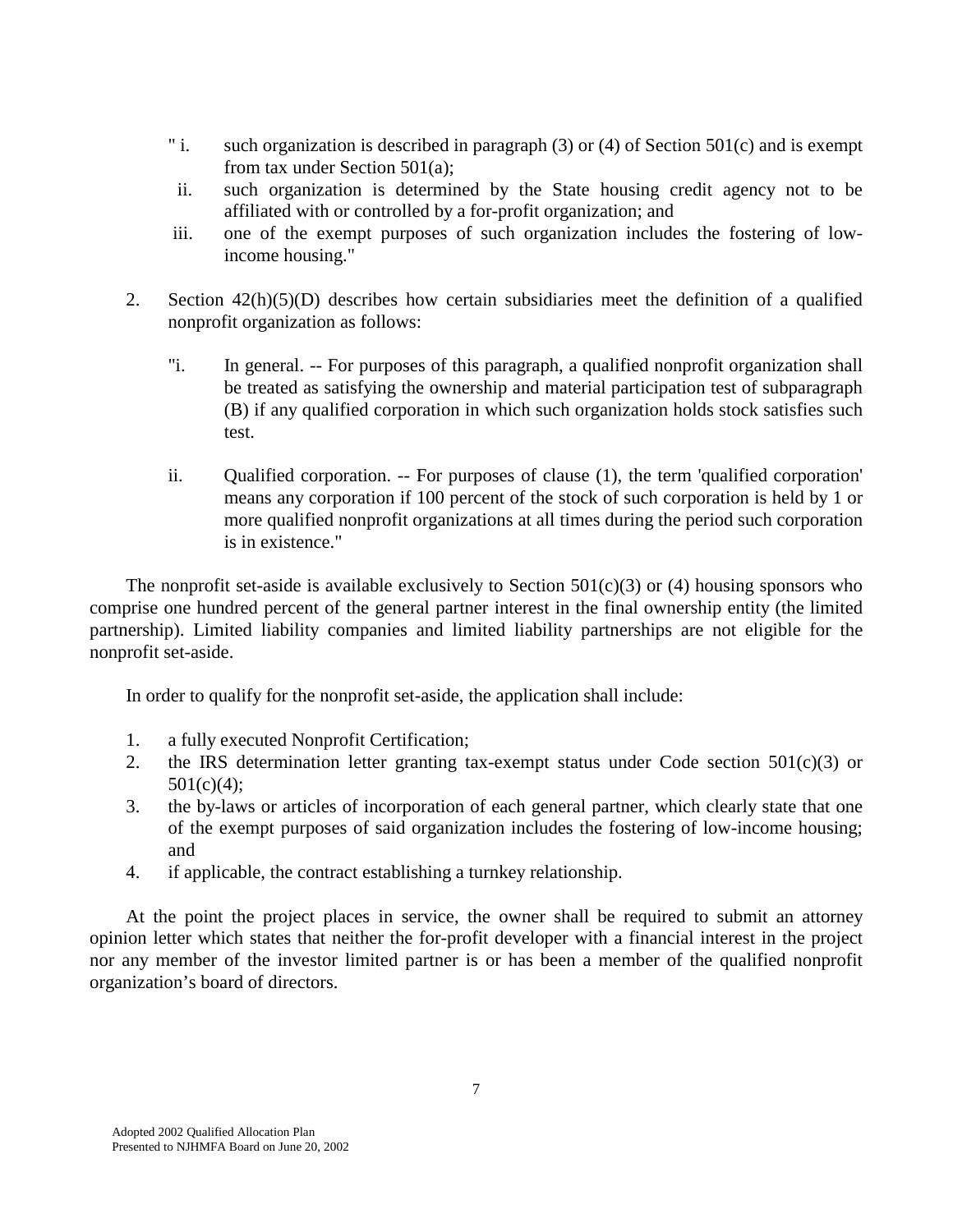"Related party" means a relationship between parties when there is a spousal or family relationship, parent-subsidiary relationship or where owners, officers, directors, partners, stockholders, or members of one business entity hold a 10 percent or more interest in the other business entity.

 "Retention factor" means an increase to the equity factor used to calculate the value of the tax credits. NJHMFA will add a retention factor to non-syndicated tax credit projects, or projects where the general partner (and/or related entity) will retain two percent ownership interest or more. For projects where the general partner's ownership interest is between two and five percent, \$.05 shall be added to the equity factor. If the general partner's ownership interest is five to 49 percent, \$0.10 shall be added to the equity factor. If the general partner's ownership interest is 50 percent or more, \$0.20 shall be added to the equity factor.

 "Scattered site project" means a project that consists of buildings that are not all proximate to one another within the same municipality or contiguous municipalities, financed pursuant to a common financing plan and 100 percent occupied by qualified low-income households.

 "Senior project" means "housing for older persons" as defined in Section 807(b)(2) of the Fair Housing Act, 42 U.S.C. §3607, as it may be amended. In order to be eligible for the senior set-aside, the project must meet one of the three categories of exempt "housing for older persons" as defined by the Fair Housing Act:

- 1. At least 80 percent of the occupied units in the building are each occupied at least one person 55 years or older and the property must be clearly intended for older persons as evidenced by policies and procedures that demonstrate the intent that the property be housing for older persons  $(55+)$ ;
- 2. ALL the residents are 62 or older; or
- 3. Housing that the Secretary of HUD has designated as housing for older persons.

 The familial status provisions of the Fair Housing Act prohibit discrimination against households with children under 18. This protection extends to pregnant women, foster families, legal guardians, and those in the process of obtaining guardianship or of adopting minor children. The only exception to this prohibition against discrimination based on familial status is for property that qualifies under a Fair Housing Act exemption as "housing for older persons."

 Refusing to rent to households with children is allowed under the exemption for housing for older persons as long as the age restrictions are met. Accordingly, in these properties, managers must verify the age of residents. Age verification documentation must be available on site; failure may lead to a loss of the exemption. For questions about whether a property qualifies for the exemption as housing for older persons, consult a fair housing attorney or other fair housing professional.

 "Social service coordinator" means a person who is responsible for linking the residents of a tax credit property to appropriate supportive services. The major functions of the service coordinator include, but are not limited to: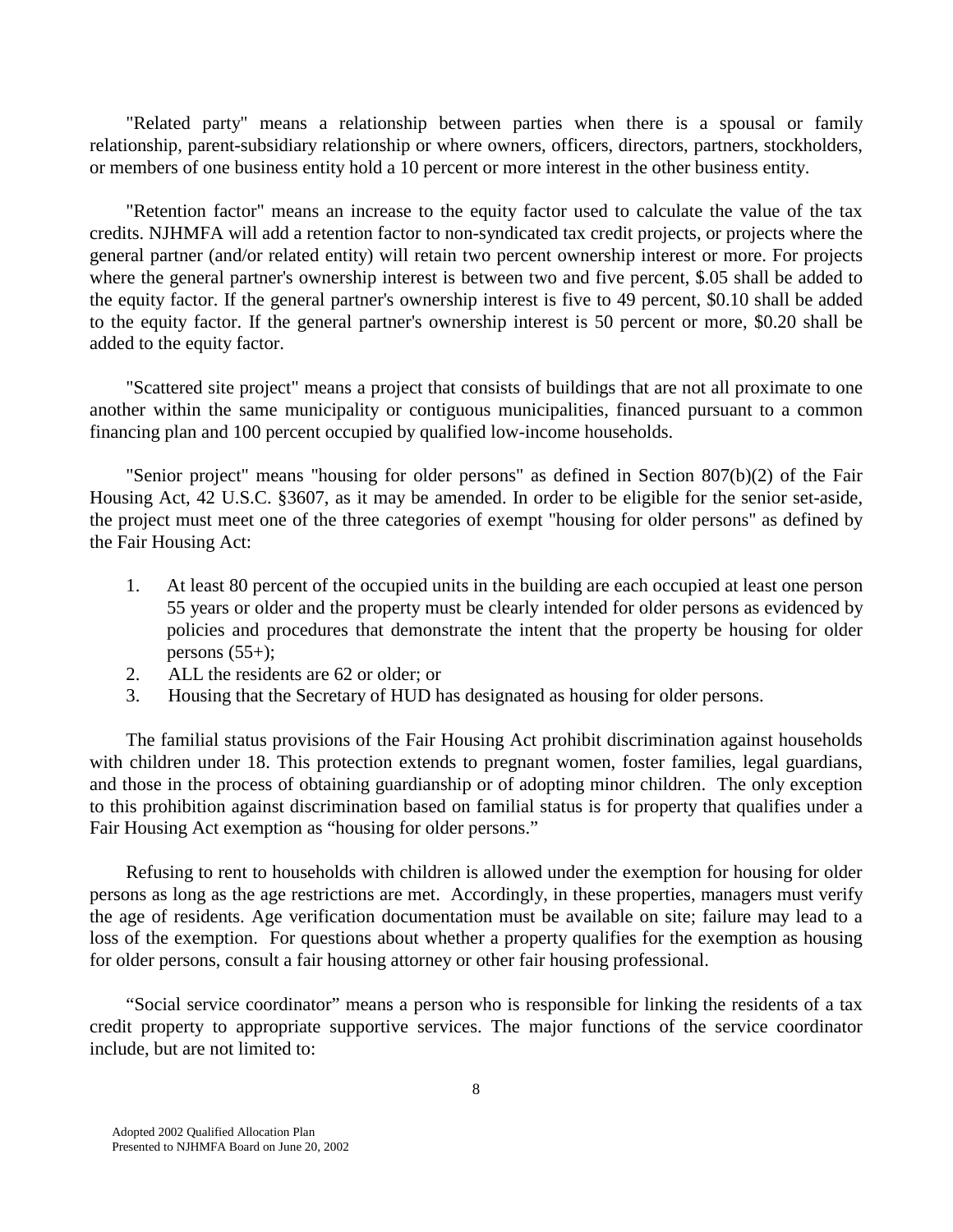- 1. Providing information and referrals to residents on programs and resources on local, state and federal levels;
- 2. Interviewing and screening residents for eligibility for programs and entitlements and assisting with application procedures;
- 3. Assessing the needs of residents, including physical, mental, social and financial needs and developing a plan for service delivery;
- 4. Monitoring and evaluating service delivery, and reassessing as necessary;
- 5. Establishing links with agencies and services providers;
- 6. Serving as residents advocate/liaison; and
- 7. Planning and implementing monthly programs and activities to meet the needs of residents, including establishment of social, educational and recreational programs.

 "Social services model" means any project which submits an executed agreement between a housing and social service provider or otherwise demonstrates to the satisfaction of NJHMFA that one or more of the following types of services shall be provided for at least the term of the compliance period to improve the quality of life of the residents of the project. The services must be affordable, appropriate, available and accessible to the project's tenants and the social service provider must have the capacity to perform such services. The services include, but are not limited to:

- 1. Hiring a full-time social service coordinator. If a social service coordinator is being provided through a third party, then a signed agreement between the two parties is required, and the coordinator must be dedicated to the tax credit project for at least 20 hours a week;
- 2. Providing child care services either on site or linked to outside childcare centers;
- 3. Providing health care services either on site or linked with a local health care provider;
- 4. Providing job training programs on site or linked with a local training center;
- 5. Providing personal care and/or housekeeping services on site;
- 6. Providing at least one congregate meal on site;
- 7. Providing adult day-care services; and/or
- 8. Providing transportation services for the residents.

 Social service coordinator, case manager and linkages coordinator/provider are not counted as separate and distinct services. NJHMFA shall view these services as all being part of the same service.

 "Special needs project" means a project which shall rent a minimum of 25 percent of the tax credit units (with the exception of Work First projects, which shall rent a minimum of 10 percent of the tax credit units) in the project to one (or more) of the targeted special needs populations referred to below, and must make available a minimum of three daily services addressing the needs of the identified group, one of which must be a social service coordinator. If a social service coordinator is being provided through a third party, then a signed agreement between the two parties is required, and the coordinator must be dedicated to the tax credit project for at least 20 hours a week. Project owners may rent more than 25 percent (or 10 percent for Work First projects) of the tax credit units to one or more of these targeted populations. However, owners should also be aware that for certain types of special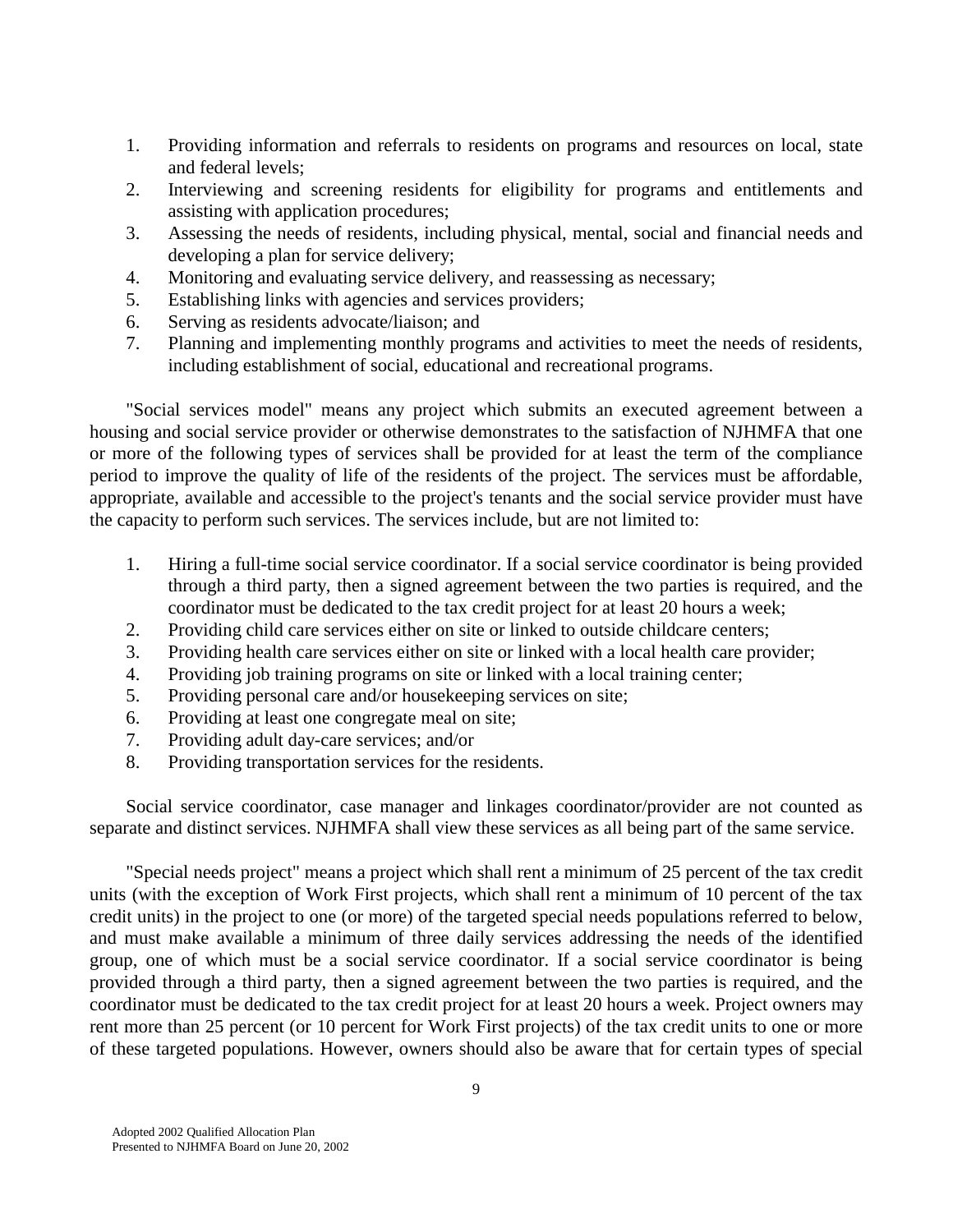needs projects, when more than 30 percent of the units are set aside for persons with special needs, "saturation" may occur resulting in an institution-type atmosphere. Special needs populations include individuals and families who are in need of certain types of homes and/or community-based supportive services, usually on an ongoing basis, in order to remain capable of independent living in communities. Supportive services range across a wide continuum of care (such as meals preparation, assistance with housecleaning, etc.) to high level (such as substance abuse and mental health supports) to medically intense (such as skilled nursing) and will vary from person to person depending on their particular physical, psycho-social, and/or mental limitations, and may vary for one person over time. Each special needs tenant does not have to utilize all of the services provided by the project; however, the services must be available. If tenants are not utilizing the services that are available, NJHMFA may call into question whether or not the project is serving a special needs population.

- 1. Examples of targeted special needs populations are:
	- i. Persons with HIV/AIDS-related illness;
	- ii. Homeless;
	- iii. Mentally ill;
	- iv. Frail elderly (see definition);
	- v. Alcohol/substance abusers;
	- vi. Persons with physical disabilities;
	- vii. Mentally retarded/developmentally disabled;
	- viii. Pregnant/parenting teens;
	- ix. Participants of the Work First Temporary Assistance to Needy Families Program;
	- x. Participants of the Work First General Assistance Program; and
	- xi. Victims of domestic violence.
- 2. Examples of support services include, but are not limited to, the following:
	- i. Social service coordinator (see definition)/case manager;
	- ii. Counseling and crisis intervention;
	- iii. Health care advocacy and linkages;
	- iv. Assistance with activities of daily living and/or instrumental activities of daily living;
	- v. Recreational activities;
	- vi. Entitlement counseling and advocacy;
	- vii. Employment counseling and training;
	- viii. Support groups;
	- ix. Home-based personal or medical assistance;
	- x. Skilled nursing;
	- xi. Meals preparation;
	- xii. Housekeeping;
	- xiii. Substance abuse and mental health supports; and
	- xiv. Child care/adult day care.

 "Sponsor certification" means the certification submitted at application, re-application, carryover request or IRS Form 8609 request that identifies the anticipated or actual date that the project is placed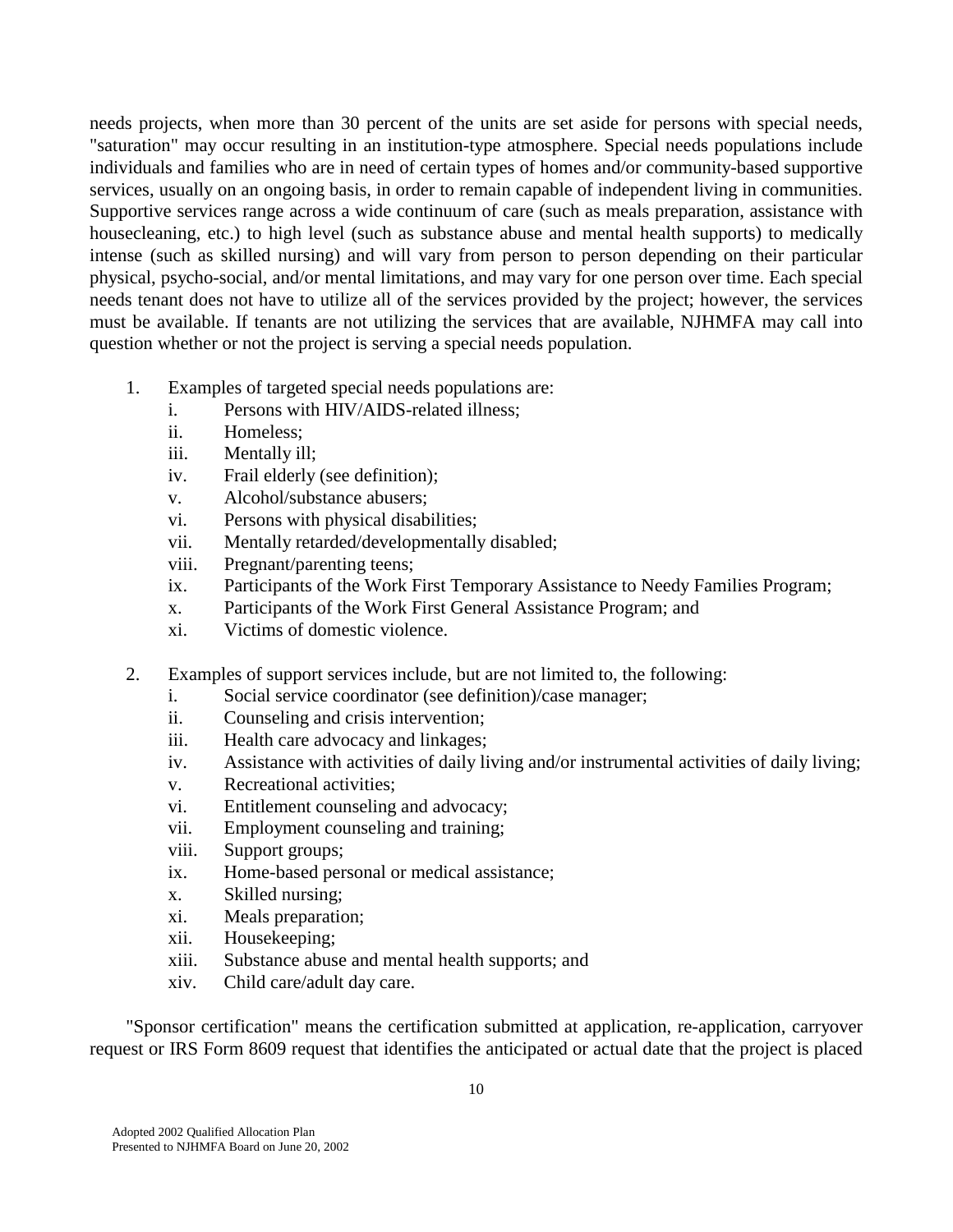in service. The certification shall also include a statement whereby the owner agrees to abide by the low-income housing tax credit requirements of the Code and a statement, under penalty of perjury, that the information contained in the certification is true and complete.

 "Substantially incomplete" means an application with a total of three defects as described at N.J.A.C. 5:80-33.12(c)(1) and (c)(3), or an application with a total of six defects as described at N.J.A.C. 5:80-33.12(c)(1), (c)(2) and (c)(3).

 "Supplemental award" means an award of credits from the Reserve in order to fund the last highest-ranking project in a cycle if there are insufficient credits in the cycle to provide a full reservation for the project. Applicants do not apply for supplemental awards.

 "Targeted City" means any city designated by the Governor's Urban Coordinating Council. Cities must be designated by the application deadline.

 "Targeted neighborhood" means any neighborhood that has been selected for implementation of a specific revitalization plan within a city designated by the Governor's Urban Coordinating Council ("UCC"). To qualify for the Neighborhood Set-Aside, the project must be part of a neighborhood plan approved by the UCC. For scattered site projects where not all the sites are in a Targeted Neighborhood, a majority of the units must be located in a targeted neighborhood to qualify for the Neighborhood set-aside. Targeted Neighborhoods must be designated by the application deadline.

 "Uncorrected non-compliance" applies only with respect to the uncorrected non-compliance point category and means any one of the following which was reported to the owner by NJHMFA and remains uncorrected as of the date of the tax credit application deadline or the correction date set forth in the formal notice of non-compliance, whichever occurs later. Owners shall be notified of the noncompliance either by a formal notice of non-compliance or by the non-issuance of the IRS Form 8609:

- 1. A violation of State and local building codes or health ordinances;
- 2. Failure of one or more major systems (for example, roof, HVAC, elevators, plumbing and electric); or
- 3. Failure to fulfill any Qualified Allocation Plan provisions as represented by an owner in a project's New Jersey LIHTC application.

 "Voluntary compliance with the courts" means a project located in a municipality that has voluntarily complied with its second round fair share obligation either by a petition to the Council on Affordable Housing (COAH) or by a request to the court and its second round obligation was not the subject of an exclusionary zoning lawsuit. Voluntary compliance shall be verified by the entity with jurisdiction over the municipality (that is, either the executive director of COAH or the special master).

5:80-33.3 Application cycles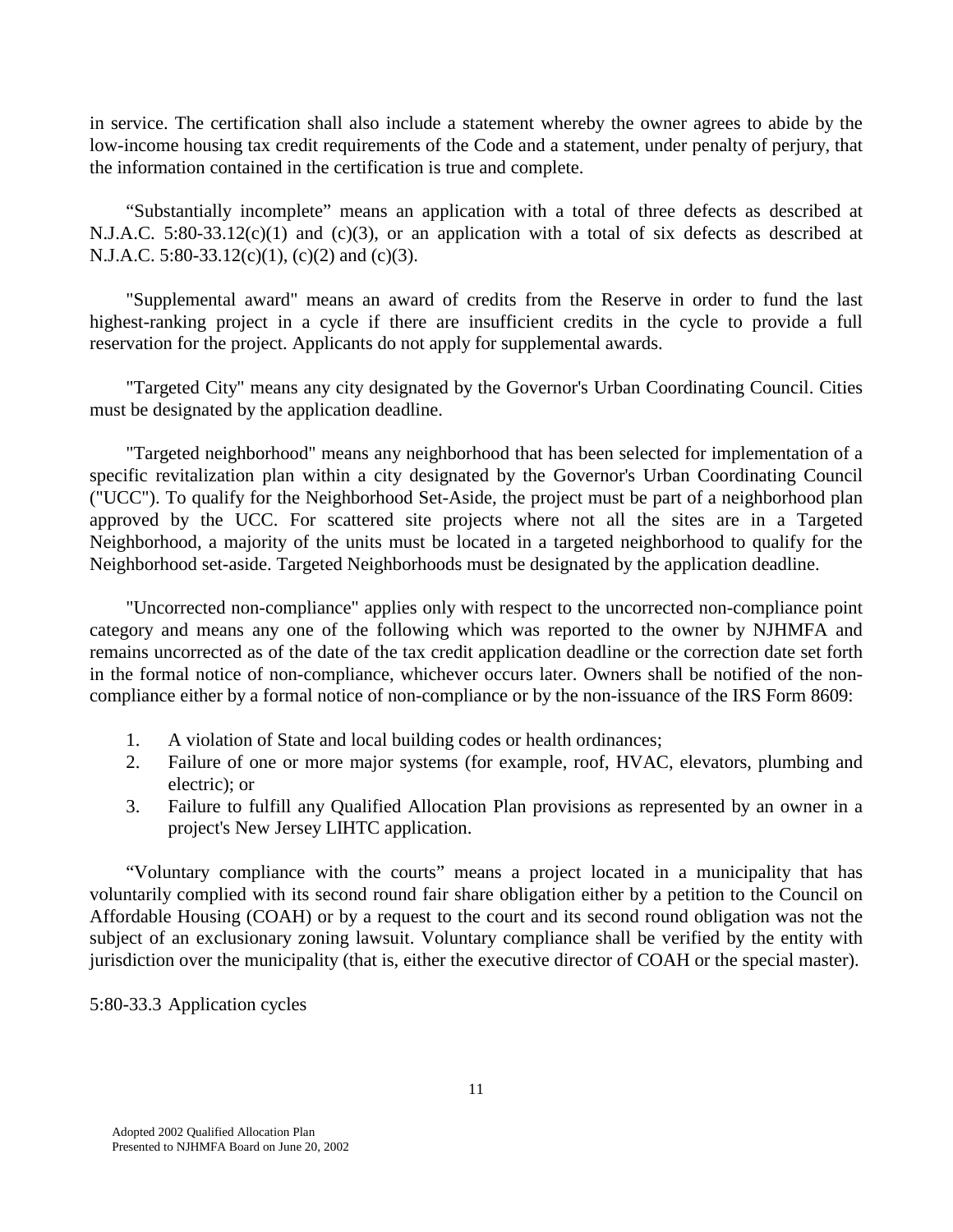Each year, NJHMFA shall establish funding cycles and the amount of credits available in each cycle. They will be advertised in The Atlantic City Press, The Record, Newark Star Ledger, The Courier News, The Asbury Park Press, The Camden Courier Post, Bridgeton Evening News and The Times. NJHMFA shall set the eligibility cut-off dates in each year for receipt of completed applications. Applications shall be submitted to NJHMFA by 12 noon of the application deadline date in order to be considered for review. The application filing deadlines and the credits available in each cycle shall be announced as early in the year as possible. Reservations shall be announced approximately 90 days (or the next business day if the 90th day is a weekend or holiday) after the deadline for the cycle. NJHMFA may adjust the number of cycles or adjust the award dates if required by the timing of passage of Federal legislation or adoption of IRS rules and regulations or for other compelling circumstances. A project cannot compete in more than one cycle simultaneously.

#### 5:80-33.4 Urban Cycle

 (a) Projects located in the municipalities listed on the Urban Cycle List, except for projects receiving HOPE VI funding or projects that are included in HOPE VI proposals, are eligible to apply in the Urban Cycle. The list of these cities changes periodically and is available in the application. The maximum annual allocation of credits to projects competing in this cycle is \$1,800,000, unless the project is providing a community service facility (see definition) or garage parking (free to the tenants) or involves the revitalization and creation of new infrastructure, in which case the maximum allocation is \$2,100,000. Minimum rehab projects are not eligible to apply in this cycle. There are four set-asides in the Urban Cycle:

- 1. Neighborhood Set-Aside: 25 percent of the credits available in the Urban Cycle shall be set aside for projects that are part of an approved neighborhood plan within targeted neighborhoods (within targeted cities) (see definition) and for NPP projects (see definition). Targeted neighborhood and NPP projects are eligible for Urban Cycle credits beyond the setaside. If, because of lack of demand, this set-aside is not fully utilized, remaining credits in this set-aside shall be released into the Urban Cycle for use by other projects. This set-aside shall be expanded to insure funding of the highest ranking eligible project located in a targeted neighborhood in a city which has not received a tax credit allocation in the past 10 years.
- 2. Affordability Set-Aside: 15 percent of the credits available in the Urban Cycle shall be set aside for projects that select the 20@50 federal set aside. If the project is awarded credits from this set-aside, the election is irrevocable. If this election is selected, all tax credit units shall be restricted to 50 percent of the area median income adjusted for family size. For example, if the project has an applicable fraction of 100 percent, 100 percent of the units shall be restricted to 50 percent of the area median income adjusted for family size. This election shall be reflected on each building's IRS Form 8609 and on the deed of easement and restrictive covenant. Projects selecting the 20@50 federal set-aside are eligible for Urban Cycle credits beyond the set-aside. If, because of lack of demand, the affordability set-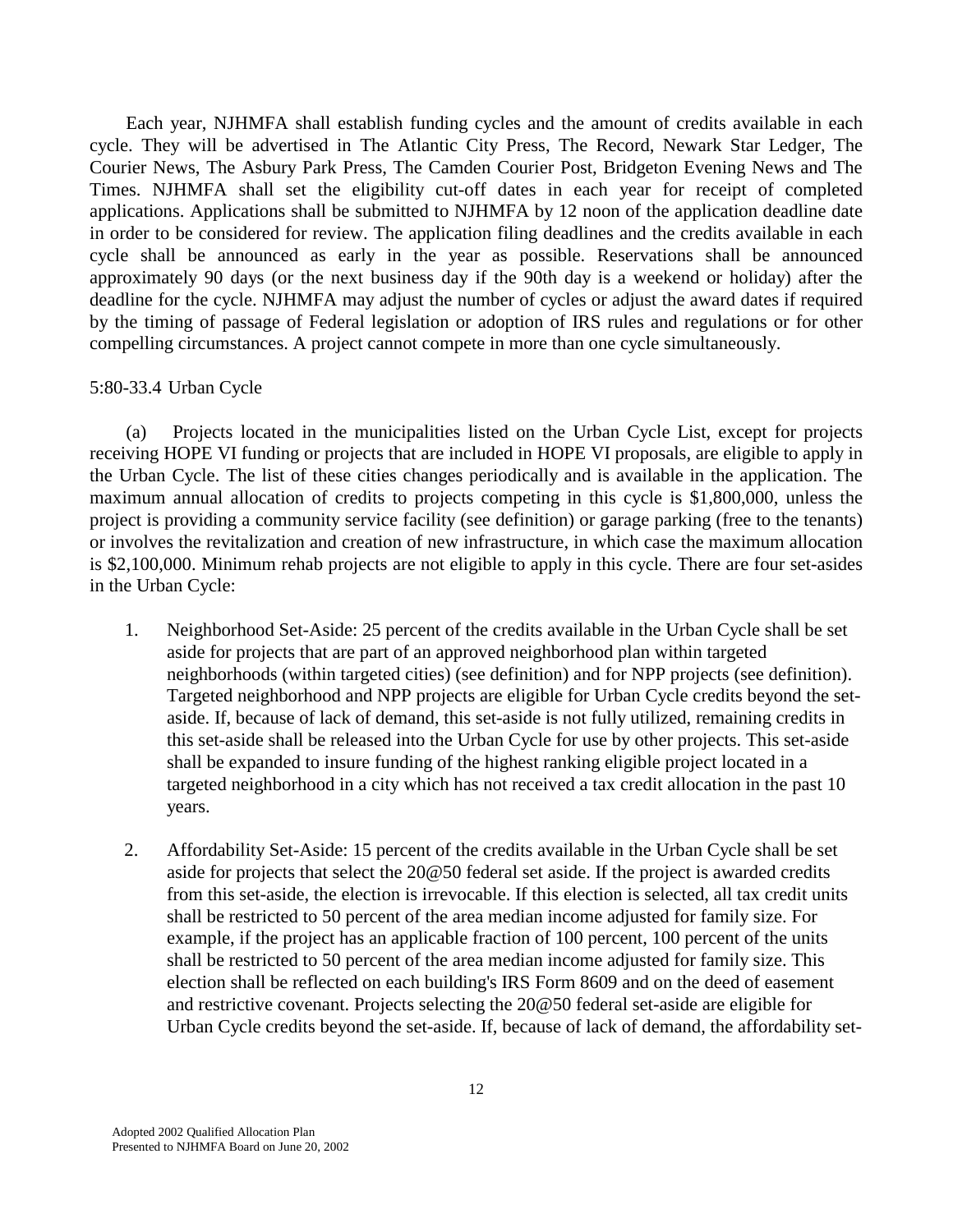aside is not fully utilized, remaining credits in the affordability set-aside shall be released into the Urban Cycle for use by other projects.

- 3. Senior Set-Aside: 15 percent of the credits available in the Urban Cycle shall be set aside for senior citizen projects. This set-aside shall be expanded to insure the funding of at least two eligible senior projects. Senior citizen projects are eligible for Urban Cycle credits beyond the set-aside. If, because of lack of demand, the senior set-aside is not fully utilized, remaining credits in the senior set-aside shall be released into the Urban Cycle for use by other projects.
- 4. Nonprofit Set-Aside: In order to encourage the participation of local and/or State tax-exempt organizations in the tax credit program, 25 percent of the credits available in the Urban Cycle shall be set aside for qualified nonprofit organizations (see definition). Nonprofits are eligible for Urban Cycle credits beyond the set-aside. If, however, there is not enough nonprofit demand, credits remaining in the nonprofit set-aside shall be made available to other projects in the Urban Cycle so long as no more than 90 percent of the total state housing credit ceiling, as per Section  $42(h)(5)(a)$  of the Code, is allocated to for-profit sponsored projects.

 (b) Reservations shall first be awarded to the highest-ranking project in the neighborhood setaside until the neighborhood set-aside has been met. Then reservations shall be awarded to the highestranking project in the affordability set-aside until the affordability set-aside has been met. Then reservations shall be awarded to the highest-ranking senior projects until the senior set-aside has been met. Once the senior set-aside has been fully reserved to senior projects, reservations shall be awarded to the highest-ranking nonprofit-sponsored projects until the nonprofit set-aside has been fully reserved. Then, reservations shall be awarded to the applications with the highest rankings. To insure equitable distribution, if there are both excess demand in any prioritized set-aside and multiple ranking eligible applications from a single municipality, only the highest ranking eligible project from that municipality will be funded.

 (c) Projects can qualify for multiple set-asides. For example, if a targeted neighborhood project qualified as a senior and a nonprofit project and selected the 20 percent at 50 percent federal set-aside, the project would be meeting all four set-asides. This potential overlapping of set-asides may expand the amount of credits in the general competition. However, projects which receive negative points under N.J.A.C. 5:80-33.16(a)19, 21 or 22 shall not be eligible to compete in a set-aside.

### 5:80-33.5 Suburban/Rural Cycle

 (a) Projects not located in municipalities listed on the Urban Cycle List may apply in this cycle. Projects located in municipalities on the Urban Cycle List that also satisfy a COAH obligation may choose to compete in either the Urban Cycle or Suburban/Rural Cycle. The maximum annual allocation of credits to projects competing in this cycle is \$1,800,000. Minimum rehab projects are not eligible to apply in this cycle. There are four set-asides in the Suburban/Rural Cycle: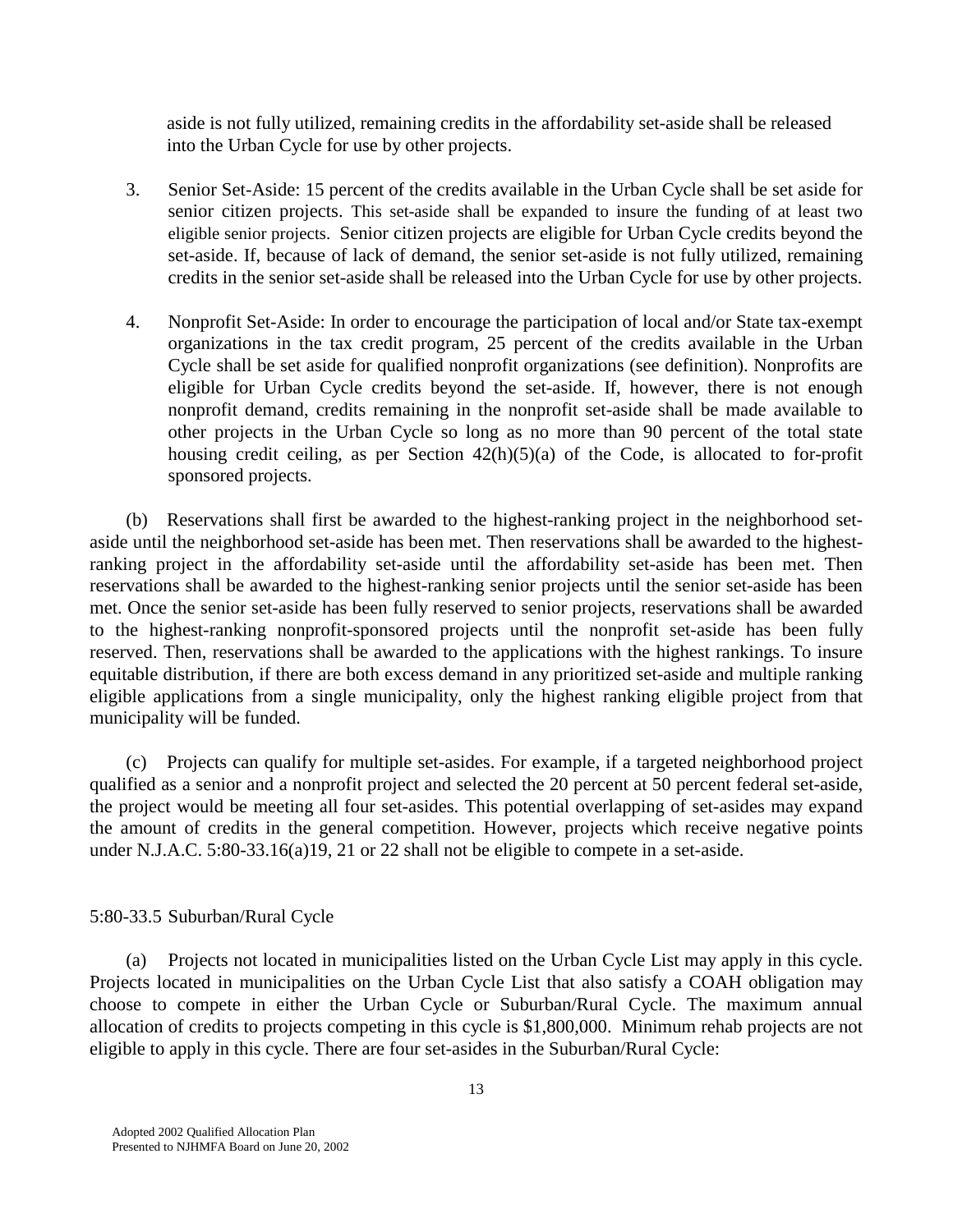- 1. Affordability Set-Aside: 25 percent of the credits available in the Suburban Cycle shall be set aside for projects that select the 20 percent at 50 percent federal set aside. If the project is awarded credits from this set-aside, the election is irrevocable. If this election is selected, all tax credit units shall be restricted to 50 percent of the area median income adjusted for family size. For example, if the project has an applicable fraction of 100 percent, 100 percent of the units shall be restricted to 50 percent of the area median income adjusted for family size. This election shall be reflected on each building's IRS Form 8609 and on the deed of easement and restrictive covenant. Projects selecting the 20 percent 50 percent federal setaside are eligible for Suburban Cycle credits beyond the set-aside. If, because of lack of demand, the affordability set-aside is not fully utilized, remaining credits in the affordability set-aside shall be released into the Suburban Cycle for use by other projects.
- 2. Nonprofit Set-Aside: In order to encourage the participation of local and/or State tax-exempt organizations in the tax credit program, 15 percent of the credits available in the Suburban/Rural Cycle shall be set aside for qualified nonprofit organizations (see definition). Nonprofits are eligible for Suburban/Rural Cycle credits beyond the set-aside. If, however, there is not enough nonprofit demand, credits remaining in the nonprofit set-aside shall be made available to other projects in the Suburban/Rural Cycle so long as no more than 90 percent of the total State housing credit ceiling, as per Section  $42(h)(5)(A)$  of the Code, is allocated to for-profit sponsored projects.
- 3. Senior Set-Aside: 15 percent of the credits available in the Suburban Cycle shall be set aside for senior citizen projects. Senior citizen projects are eligible for Suburban Cycle credits beyond the set-aside. If, because of lack of demand, the senior set-aside is not fully utilized, remaining credits in the senior set-aside shall be released into the Suburban Cycle for use by other projects.
- 4. Mixed Income Set-Aside: 15 percent of the available credits in the Suburban Cycle shall be set aside for Mixed Income Projects (see definition). Mixed Income Projects are eligible for Suburban Cycle credits beyond the set-aside. If, because of lack of demand, the Mixed Income set-aside is not fully utilized, remaining credits in the Mixed Income set-aside shall be released into the Suburban Cycle for use by other projects.

 (b) Reservations shall first be awarded to the highest-ranking project in the affordability setaside until the affordability set-aside has been met. Then reservations shall be awarded to the highestranking nonprofit-sponsored projects until the nonprofit set-aside has been fully reserved. Once the nonprofit set-aside has been fully reserved to nonprofit-sponsored projects, reservations shall be awarded to the highest-ranking senior projects until the senior set-aside has been fully reserved. Once the senior set-aside has been fully reserved to senior projects, reservations shall be awarded to the highest-ranking Mixed Income projects until the Mixed Income set-aside has been fully reserved. Then, reservations shall be awarded to the applications with the highest rankings. To insure equitable distribution, if there are both excess demand in any prioritized set-aside and multiple ranking eligible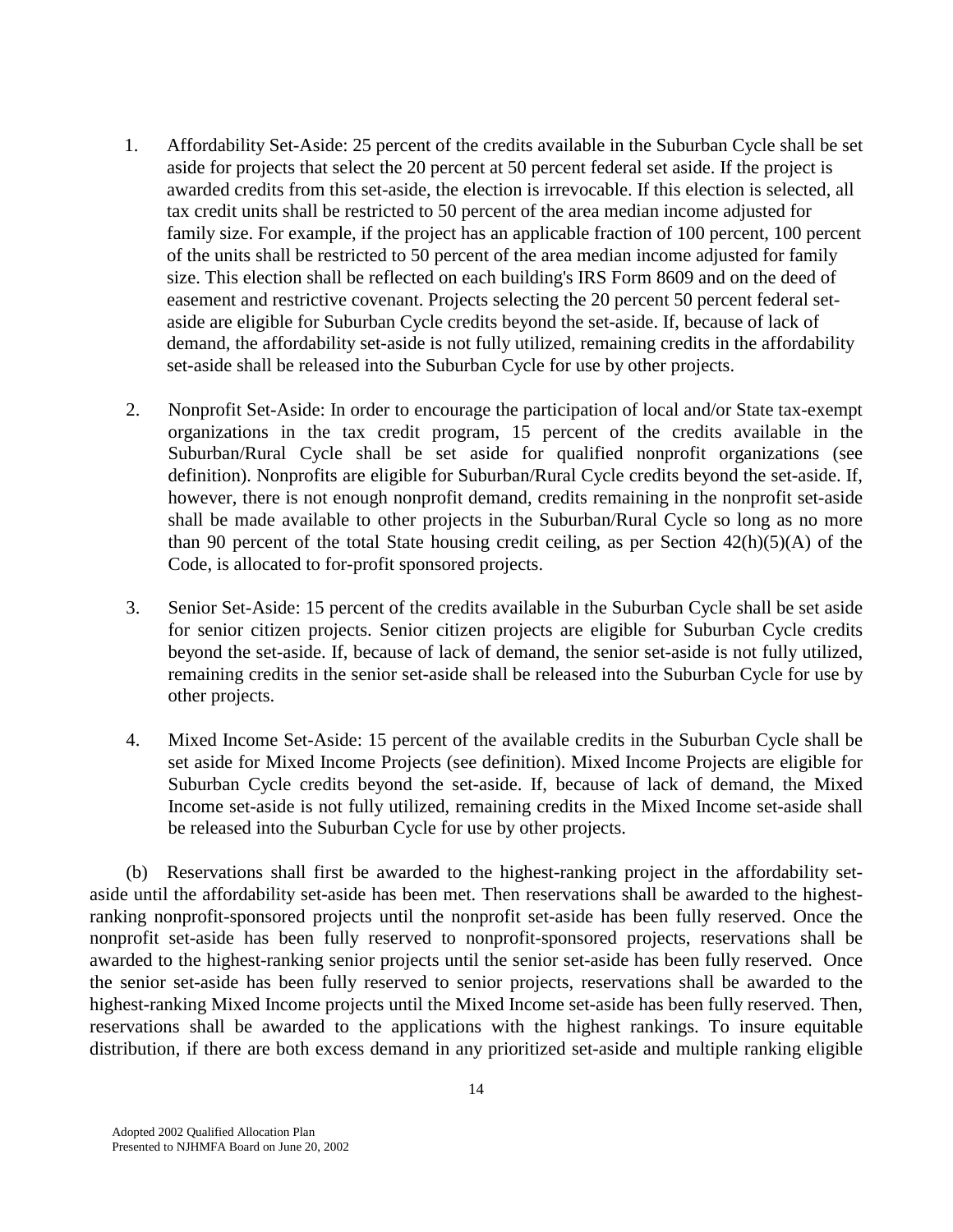applications from a single municipality, only the highest ranking eligible project from that municipality will be funded.

 (c) Projects can qualify for multiple set-asides. For example, if a nonprofit-sponsored project qualified as a senior project, the project would be meeting both set-asides. This potential overlapping of set-asides may expand the amount of credits in the general competition. However, projects which receive negative points under N.J.A.C. 5:80-33.16(a)19, 21 or 22 shall not be eligible to compete in a set-aside.

## 5:80-33.6 HOPE VI Cycle

 (a) Projects located in municipalities on the Urban Cycle list that utilize HOPE VI funds from HUD or projects that are included in HOPE VI proposals shall apply in the HOPE VI Cycle. HOPE VI projects may only apply to the HOPE VI or Final Cycles; they are ineligible to apply to the Urban, Suburban/Rural and Special Needs Cycles. The maximum annual allocation of credits to projects competing in this cycle is \$1,800,000, unless the project is providing a community service facility (see definition) or garage parking (free to the tenants) or involve the revitalization and creation of new infrastructure, in which case the maximum allocation is \$2,100,000. Minimum rehab projects are not eligible to apply in this cycle. There are no set-asides in this cycle. To insure equitable distribution, if there are both excess demand and multiple ranking eligible applications from a single municipality, only the highest ranking eligible project from that municipality will be funded.

# 5:80-33.7 Special Needs Cycle

 (a) Special needs projects may be located anywhere in the State. To qualify for this cycle, at least 25 percent of the tax credit units (10 percent of the tax credit units for Work First projects) must be rented to the special needs client population and at least three appropriate services must be provided. The maximum annual allocation of credits to projects competing in this cycle is \$1,000,000. There are two set-asides in the Special Needs Cycle:

1. Developmentally Disabled Set-Aside: \$210,000 in the Special Needs Cycle shall be set aside for projects providing housing for the developmentally disabled. Applicants of projects seeking credits from the developmentally disabled set-aside must demonstrate experience both as a social service provider and housing developer. For example, if the project owner is strictly a social service provider, it must joint venture with an experienced developer or hire a housing consultant. Conversely, if the project owner is a developer with no experience in providing social services, it must joint venture with an experienced service provider. The application shall include a letter from the Department of Human Services, Division of Developmental Disabilities which confirms that the Division has reviewed and agreed to the applicant's service plan and that the cost is within the amount the Division has available for the operating and social service funding for at least twenty-five percent of the tax credit units in the project.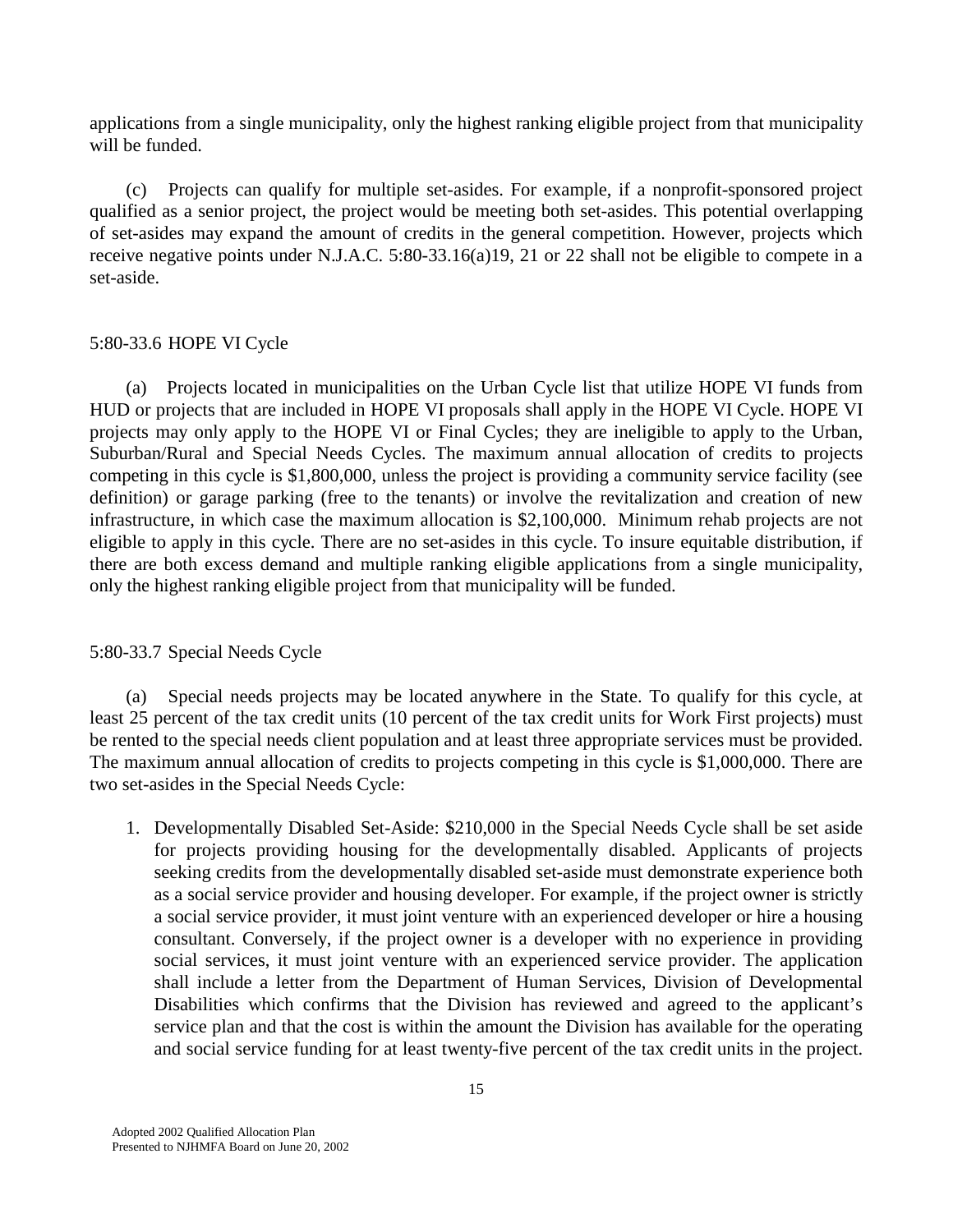Projects serving the developmentally disabled populations are eligible for Special Needs Cycle credits beyond the set-aside. If, because of lack of demand, the developmentally disabled setaside is not fully utilized, remaining credits in the developmentally disabled set-aside shall be released into the Special Needs Cycle for use by other projects.

2. Work First Set-Aside: \$210,000 in the Special Needs Cycle shall be set-aside for projects providing housing to participants of the Work First Temporary Assistance to Needy Families Program or Work First General Assistance Program (Work First), administered by the Department of Human Services, Division of Family Development. In order for a project to qualify under this set-aside, 10 percent of the units in the project shall be rented to Work First participants, with rents restricted to no more than 20 percent of the area median income adjusted for family size. The remaining 90 percent of the units shall be restricted to families earning no more than 60 percent of area median income adjusted for family size. Work First projects are eligible for Special Needs Cycle credits beyond the set-aside. If, because of lack of demand, the Work First set-aside is not fully utilized, remaining credits in the Work First setaside shall be released into the Special Needs Cycle for use by other projects.

 (b) Reservations shall first be awarded to the highest-ranking developmentally disabled project until the developmentally disabled set-aside has been fully reserved. Once the developmentally disabled set-aside has been fully reserved, reservations shall be awarded to the highest-ranking Work First projects until the Work First set-aside has been fully reserved. Then, reservations shall be awarded to the applications with the highest rankings. To insure equitable distribution, if there are both excess demand in any prioritized set-aside and multiple ranking eligible applications from a single municipality, only the highest ranking eligible project from that municipality will be funded.

 (c) Projects can qualify for multiple set-asides. For example, if a Work First project qualified as a project serving the developmentally disabled, the project would be meeting both set-asides. This potential overlapping of set-asides may expand the amount of credits in the general competition. However, projects which receive negative points under N.J.A.C. 5:80-33.16(a)19, 21 or 22 shall not be eligible to compete in a set-aside.

# 5:80-33.8 Final Cycle

 (a) All projects, including minimum rehab projects, may apply to this cycle. The maximum annual allocation of credits to projects competing in this cycle is \$1,800,000 unless such projects would qualify under N.J.A.C. 5:80-33.4 or N.J.A.C. 5:80-33.6 and provide either garage parking (free to the tenants) or a community service facility (see definition) or involve the revitalization and creation of new infrastructure, in which case the maximum allocation is \$2,100,000. There are two set-asides in the Final Cycle:

 1. HOPE VI Set-Aside: \$1,000,000 in the Final Cycle shall be set aside for projects that utilize HOPE VI funds or projects that are included in HOPE VI proposals. HOPE VI projects are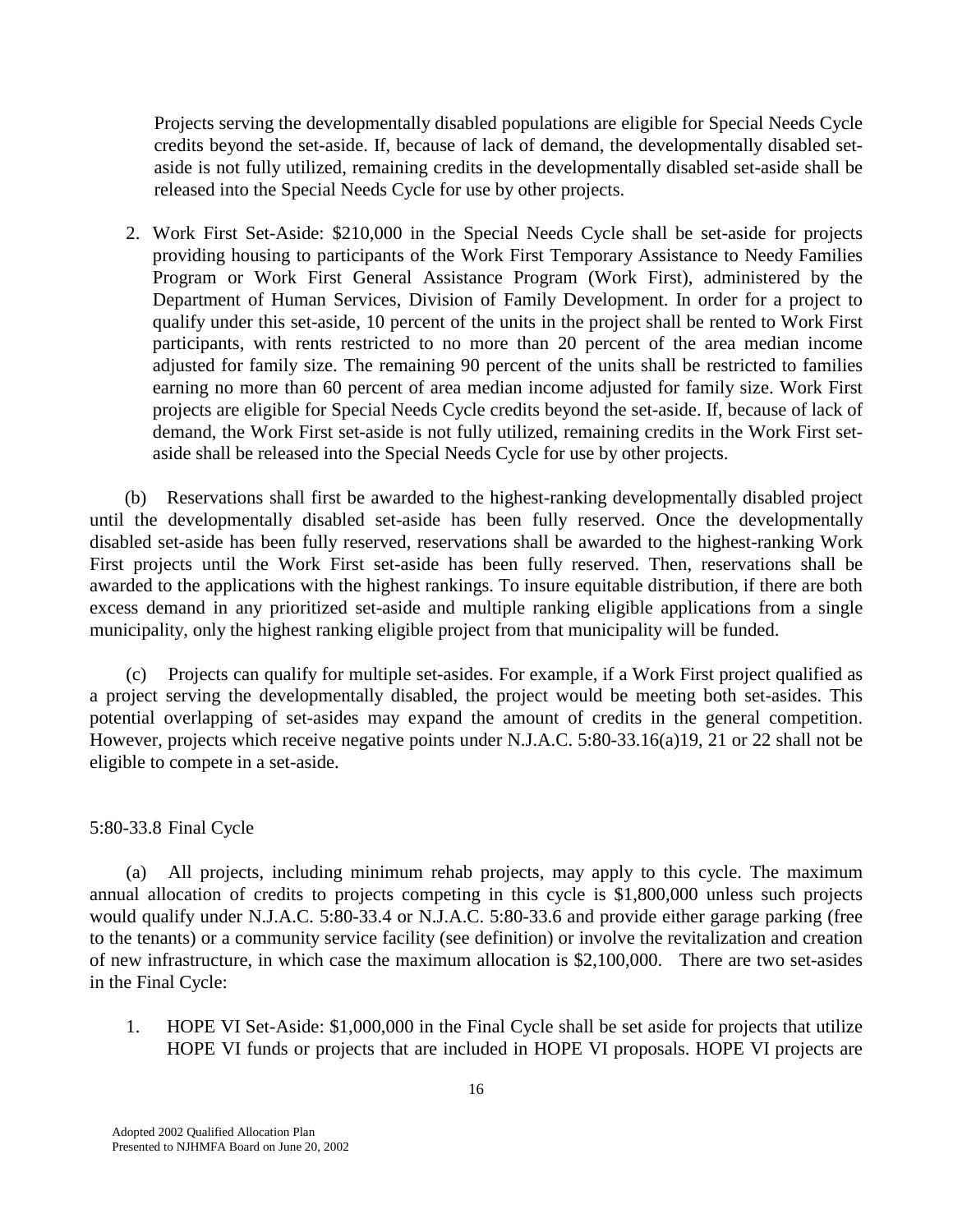eligible for Final Cycle credits beyond the set-aside. If, because of lack of demand, the HOPE VI set-aside is not fully utilized, remaining credit in the HOPE VI set-aside shall be released into the Final Cycle for use by other projects.

 2. Preservation Set-Aside: \$500,000 in the Final Cycle shall be set aside for Preservation projects (see definition). Preservation projects are eligible for Final Cycle credits beyond the set-aside. If, because of lack of demand, the Preservation set-aside is not fully utilized, remaining credits in the Preservation set-aside shall be released into the Final Cycle for use by other projects.

 (b) In the unlikely event that less than 10% of the ceiling has been awarded to qualified nonprofit organizations, then awards from the Final Cycle shall first be made to such organizations until not less than 10 percent of the credit ceiling has been awarded to such organizations. If the federal non-profit requirement as stated in 26 U.S.C. §42(h)(5)(A) is satisfied, reservations shall be awarded to the highest-ranking HOPE VI projects until the HOPE VI set-aside has been fully reserved. Then reservations shall be awarded to the highest-ranking Preservation projects until the Preservation setaside has been fully reserved. Then, reservations shall be awarded to the applications with the highest rankings. To insure equitable distribution, if there are both excess demand in any prioritized set-aside and multiple ranking eligible applications from a single municipality, only the highest ranking eligible project from that municipality will be funded.

 (c) Projects can qualify for multiple set-asides. This potential overlapping of set-asides may expand the amount of credits in the general competition. However, projects which receive negative points under N.J.A.C. 5:80-33.16(a)19, 21 or 22 shall not be eligible to compete in a set-aside.

 (d) Should NJHMFA receive any returned credits after the Final Cycle awards have been made, NJHMFA may, in its discretion, reallocate them to the next-highest ranking project(s) from the Final Cycle provided such project(s) can meet the 10 percent carryover test.

 (e) Projects that were admitted to a cycle in the same allocation year but did not receive a reservation of credits may re-apply in the Final Cycle by simply submitting the re-application fee and a sponsor certification for re-application in which the applicant:

- 1. Certifies that there are no changes whatsoever to the previously submitted application; or
- 2. Documents any and all changes to the previously submitted application.

### 5:80-33.9 Reserve

 (a) Projects that need additional credits because of technical errors and severe hardship can submit a re-application for credits from the Reserve. The Reserve may also be used to fund supplemental awards (see definition) or for unforeseen circumstances where NJHMFA determines that a project's financial feasibility is jeopardized. Awards of credits from the Reserve are subject to availability and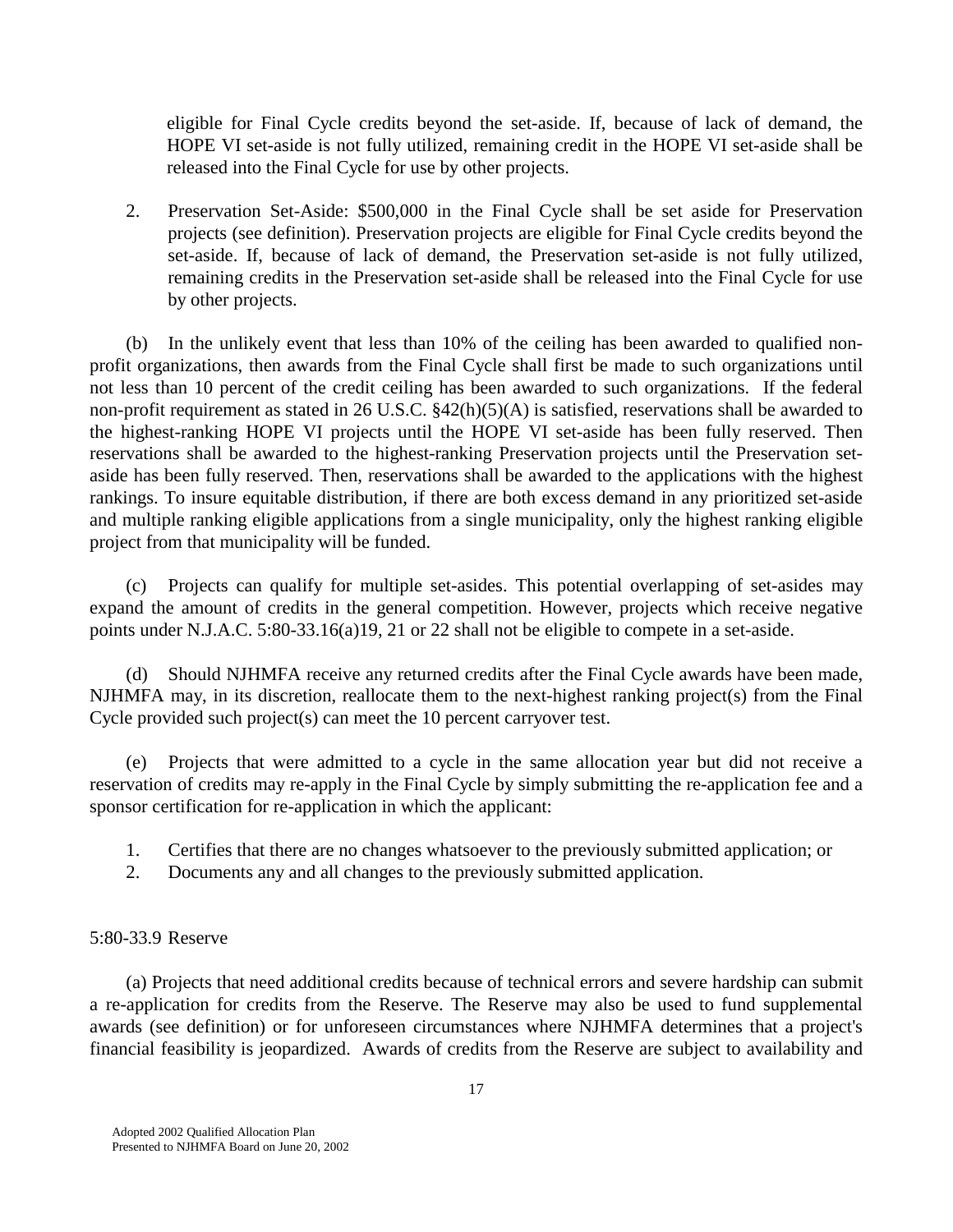to NJHMFA's evaluation of the request. If sufficient credits remain from the Reserve, they shall be transferred into the Final Cycle.

- 1. Since NJHMFA does not award partial allocations, one of the purposes of the Reserve is to provide supplemental awards to eligible projects that can only be partially funded with the credits remaining in their respective cycles. Supplemental awards are given first to the highest ranking, partially funded eligible project from the HOPE VI Cycle. NJHMFA then evaluates the highest ranking, partially funded eligible project from the Urban, Suburban and Special Needs Cycles. Supplemental awards are given to the project that requires the least amount of credits from the Reserve to achieve the maximum eligible credit amount. Simultaneously, credits remaining from cycles that did not receive a supplemental award shall be deposited into the Reserve.
- 2. Hardship requests for additional credits from the Reserve are limited to \$100,000 per project. Hardship requests must be documented to the satisfaction of NJHMFA and must demonstrate the existence of an unforeseen emergency situation where the completion of the project is jeopardized without an award of additional low-income housing tax credits. Applicants cannot apply for hardship credits if they have already received the maximum credit allocation allowed by the eligible basis limits that were in effect at the time the project was awarded credits. Applicants cannot apply for hardship credits from the Reserve until the year in which the project places in service. If a project receiving a reservation of hardship credits from the Reserve fails to place in service that same year, no allocation shall be issued to the project and the project will have to re-apply to the Reserve in the following year. Hardship applications to the Reserve are accepted on an ongoing basis until May 15. To apply to the Reserve for a hardship reservation of additional credit, applicants must follow the procedures at N.J.A.C. 5:80-33.14 (a)1.

### 5:80-33.10 Volume cap credits

 (a) Projects financed by tax-exempt bonds that request tax credit pursuant to Section 42(h)(4) of the Code are required by Section  $42(m)(1)(D)$  to satisfy the requirements for allocation of a housing credit dollar amount under the qualified allocation plan. Projects requesting tax credits entirely from volume cap do not have to compete and there are no cycle deadlines. However, complete applications should be submitted before the tax-exempt bonds are sold. The following information shall be included in order for the application to be deemed complete: all applicable sections of the application corresponding to eligibility requirements at N.J.A.C. 5:80-33.13 except the eligibility requirement at N.J.A.C. 5:80-33.13(c)8 concerning strategic neighborhood plan; those sections of the application corresponding to the point categories for low-income set-aside, period of restriction, conversion to tenant ownership (if applicable), tax abatement (if applicable), Energy Star Homes participation (new construction projects only) and the negative point categories; and a sponsor certification and breakdown of cost and basis. A copy of the appraisal/market study required by the applicant's lender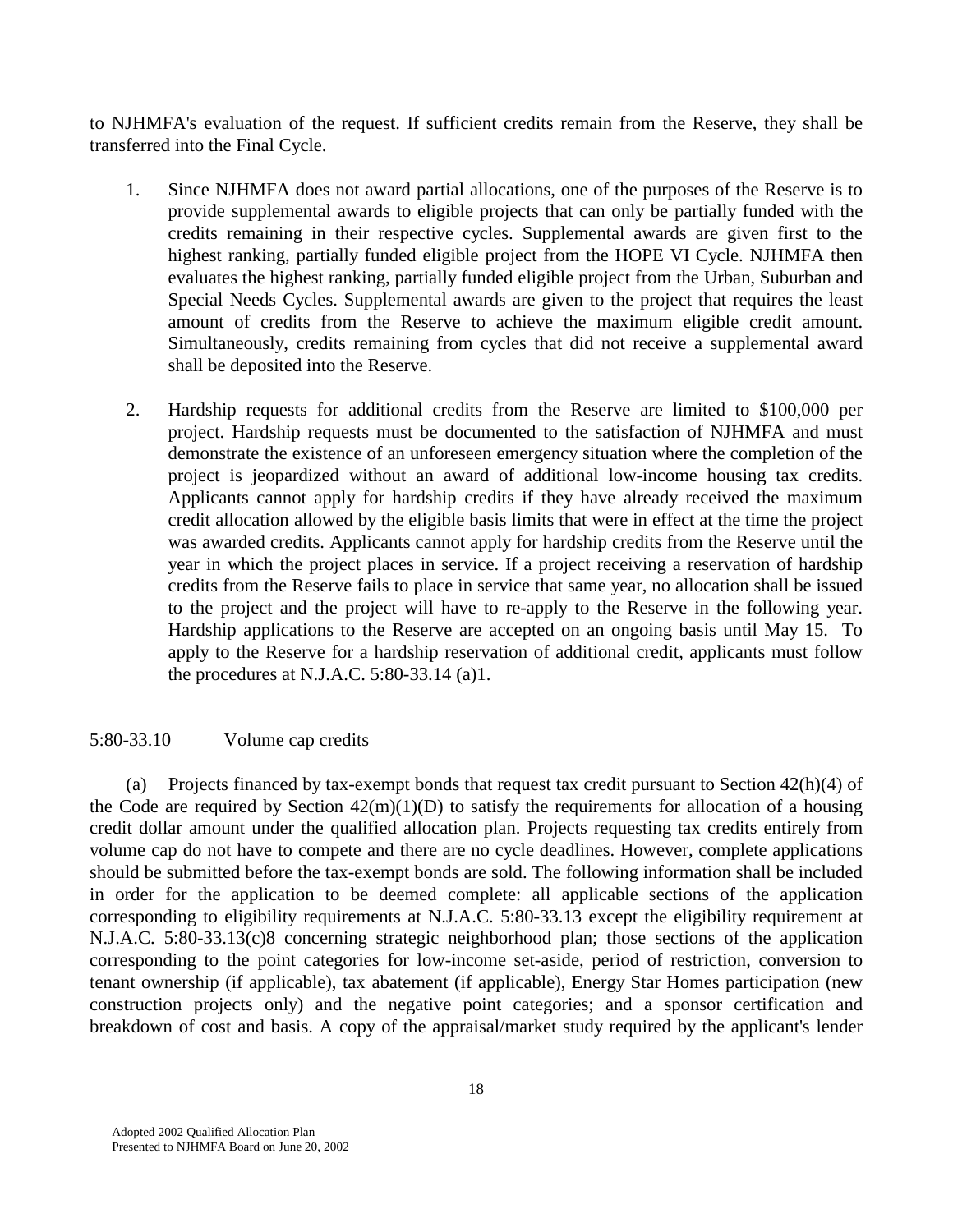and/or syndicator may be submitted in lieu of the market study required at N.J.A.C. 5:80-33.13  $(c)(1)(ii)$ .

- 1. The governmental unit issuing the bonds is required by Section  $42(m)(2)(D)$  of the Code to determine the credit amount needed for feasibility and viability of the project. If NJHMFA is the bond-issuer, NJHMFA shall make this credit determination. If NJHMFA is not the bondissuer, the bond issuer shall provide a letter to NJHMFA assigning its responsibility under Section 42 (m)(2)(D) to NJHMFA.
- 2. In order for a project to qualify for all of its tax credits from volume cap, Section 42(h)(4) of the Code requires that 50 percent or more of the aggregate basis of the building and the land on which it is located be financed with tax-exempt bonds. Qualifying tax-exempt bonds are obligations the interest on which is exempt from tax under Section 103 of the Code if such obligation is taken into account under Section 146 of the Code, and the principal payments on such financing are applied within a reasonable period to redeem obligations the proceeds of which were used to provide such financing.
- 3. Projects that request both volume cap credits and ceiling (competitive) credits shall comply with the application requirements for both.
- 4. Projects that would have received negative points under N.J.A.C. 5:80-33.16(a)19, 21 or 22 shall not be issued tax credits until such items are corrected.
- 5. Projects that receive volume cap credits shall pay an allocation/issuance fee as described at N.J.A.C. 5:80-33.27.

 (b) If a municipality has created a density bonus subsidy to assist the low- or moderate-income units in a project, the project may not receive volume-cap credits, unless the subsidy is insufficient to assure the financial feasibility of the project. This subsection shall not be evaded by failing to apply all or any portion of the subsidy to the low- or moderate-income units, by diverting all or any portion of the subsidy to other uses or by using any other device in which all or any portion of the subsidy is not used to benefit low- or moderate-income housing.

# 5:80-33.11 Application fee schedule

 (a) The following fees shall be submitted at the time the application or re-application is submitted:

1. An application fee of \$1,000 shall be paid by applicants for projects applying to the Urban, Suburban/Rural, HOPE VI or Special Needs Cycle, and any first-time applications to the Final Cycle, as well as for projects applying for volume cap tax credits.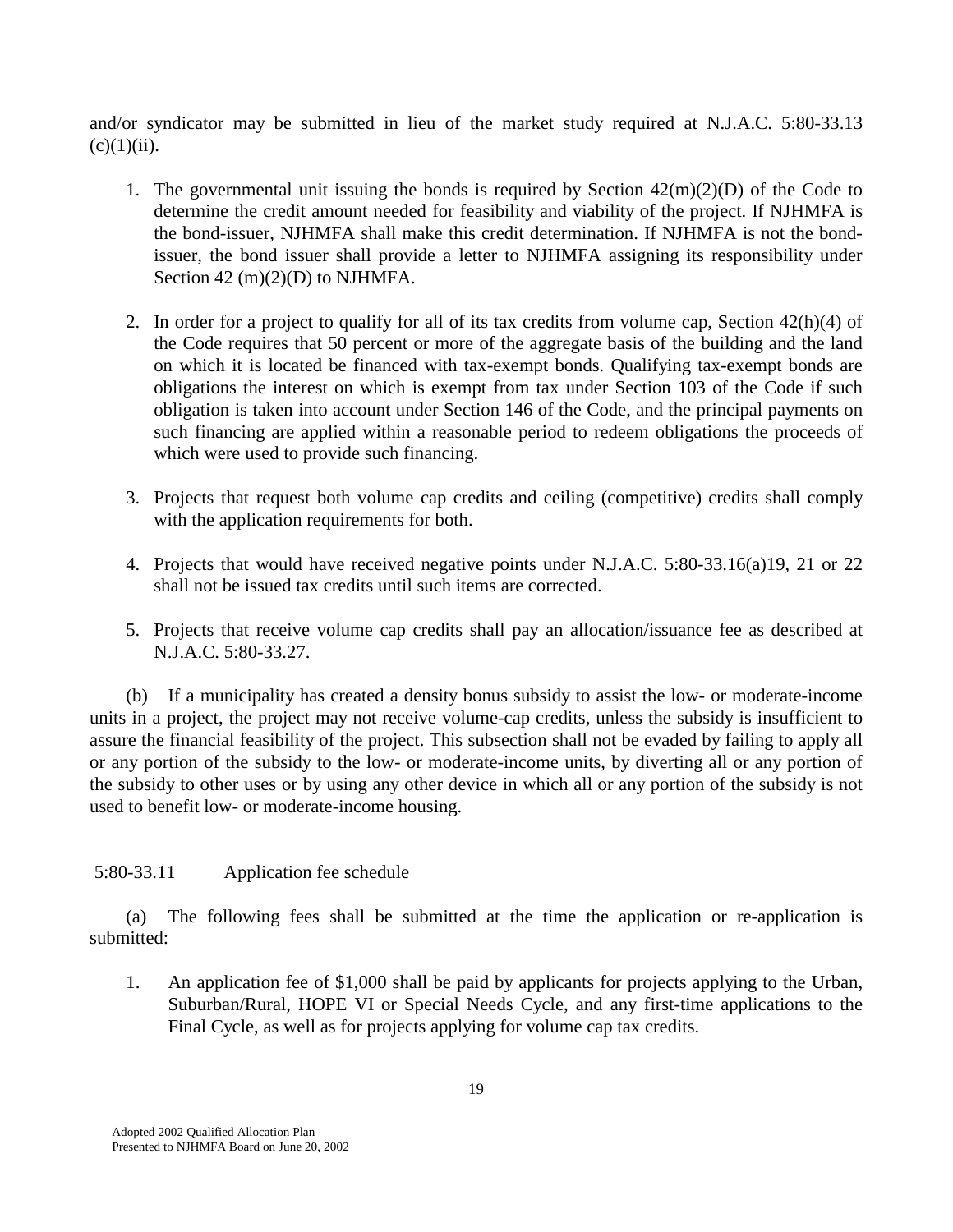- 2. A re-application fee of \$100.00 is due for projects requesting hardship credits from the Reserve and for projects that applied to the Urban, Suburban/Rural, HOPE VI or Special Needs Cycle, which did not receive a reservation of credits, and wish to re-apply in the Final Cycle of the same allocation year. Projects that are in essence new projects (for example, changes in the project composition, sites, or owner or developer entities) shall submit a new application and application fee.
- (b) Application fees and re-application fees are non-refundable.

# 5:80-33.12 Cycle deadlines

 (a) Application cycles shall be announced by NJHMFA via notices sent to its mailing list no later than 45 days prior to the deadline. Applications shall be accepted beginning one month prior to the deadline date. Applications shall be submitted to NJHMFA by 12 noon of the application deadline date in order to be considered for review. Late and substantially incomplete applications shall not be admitted into a cycle and will be returned to the applicant.

It is the burden of the applicant to comply literally with the requirements of these rules and to ensure that the application presented to NJHMFA is clear, unambiguous and complete in all respects at the time of submission.

 (c) Applications that are substantially incomplete (see definition) cannot be accepted, but applicants shall be given 48 hours to cure defects as follows:

- 1. If the applicant has failed to include a required document, the applicant may supply the document; provided, however, that the document existed on the application deadline date and, if the document is a legal agreement or instrument, the document was legally effective on the application deadline date.
- 2. If statements or items in the application are contradictory or mutually inconsistent, the applicant may present information resolving the contradiction or inconsistency; provided, however, that the information accurately reflects the state of affairs on the application deadline date.
- 3. The applicant may provide any required signature that has been omitted.

 (d) NJHMFA shall notify the applicant of any curable defects it discovers by telephone and, simultaneously, in writing by facsimile transmission. The applicant's corrective submission shall not be considered unless it is received by NJHMFA no later than 48 hours (excluding weekends and legal holidays) from the applicant's receipt of the facsimile transmission. NJHMFA shall notify applicants of curable defects on Mondays, Tuesdays or Wednesdays. No application will receive more than one notice for a curable defect.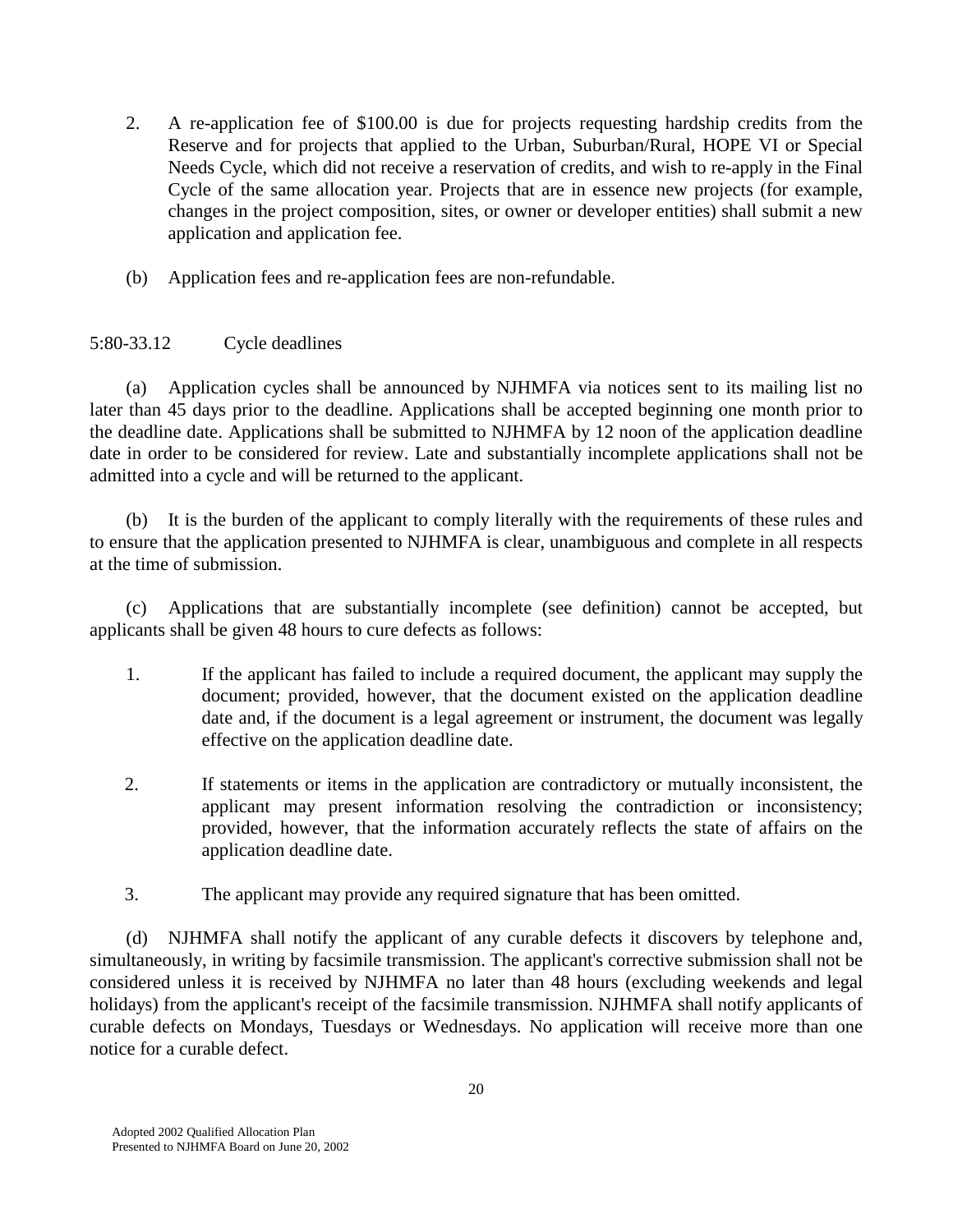(e) If an applicant cures one or more defects in the manner set forth at (c)1 or 3 above, NJHMFA will deduct one point per each defect cured from the project's score in determining its ranking in the application cycle.

 (f) If an applicant fails to respond to NJHMFA's notification of curable defects within the 48 hour cure period, or if an applicant's response is non-responsive to the question asked, a negative inference shall be drawn. (For example, failure to respond to an item in a cure letter will result in the denial of points if the question is with respect to a point category; negative points if with respect to the point categories at N.J.A.C. 5:80-33.16(a)18 to 22; or ineligibility if with respect to an eligibility requirement.)

 (g) After the application deadline, telephone calls or other oral or written communications on behalf of a tax credit applicant (for example, from a project's development team, elected representatives, etc.) other than information submitted under the cure period shall not be accepted before reservation awards have been announced.

5:80-33.13 Application to a cycle/eligibility requirements

 (a) If a municipality has created a density bonus subsidy to assist the low- or moderate-income units in a project, the project may not compete for tax credits (ceiling tax credits). This subsection shall not be evaded by failing to apply all or any portion of the subsidy to the low- or moderate-income units, by diverting all or any portion of the subsidy to other uses or by using any other device in which all or any portion of the subsidy is not used to benefit low- or moderate-income housing. For example, if a site was originally zoned at four units per acre and a rezoning resulted in six units per acre with a 20 percent set-aside for low- and/or moderate-income units, then the site would be the recipient of a density bonus. If the developer built at six market units per acre, subdivided a portion of the acreage and donated that land to a for profit or non-profit developer, then the new owner may not compete for ceiling tax credits because there was a density bonus attributed to the site that should have been utilized to subsidize the affordable units.

 Alternatively, if on the same site the number of low and moderate units is increased without a corresponding increase in density, then the additional affordable units would be eligible to compete for ceiling tax credits.

 (b) In performing its review of all applicable eligibility requirements, NJHMFA staff may contact the applicant to ask questions if there are unclear aspects of the application. Such contact should not be construed by the applicant as an approval or a rejection, but simply as an attempt to clarify the application.

 (c) Applications shall meet all of the eligibility requirements listed in this section in order to be admitted into a cycle. NJHMFA reserves the right to contact the applicant if the need arises.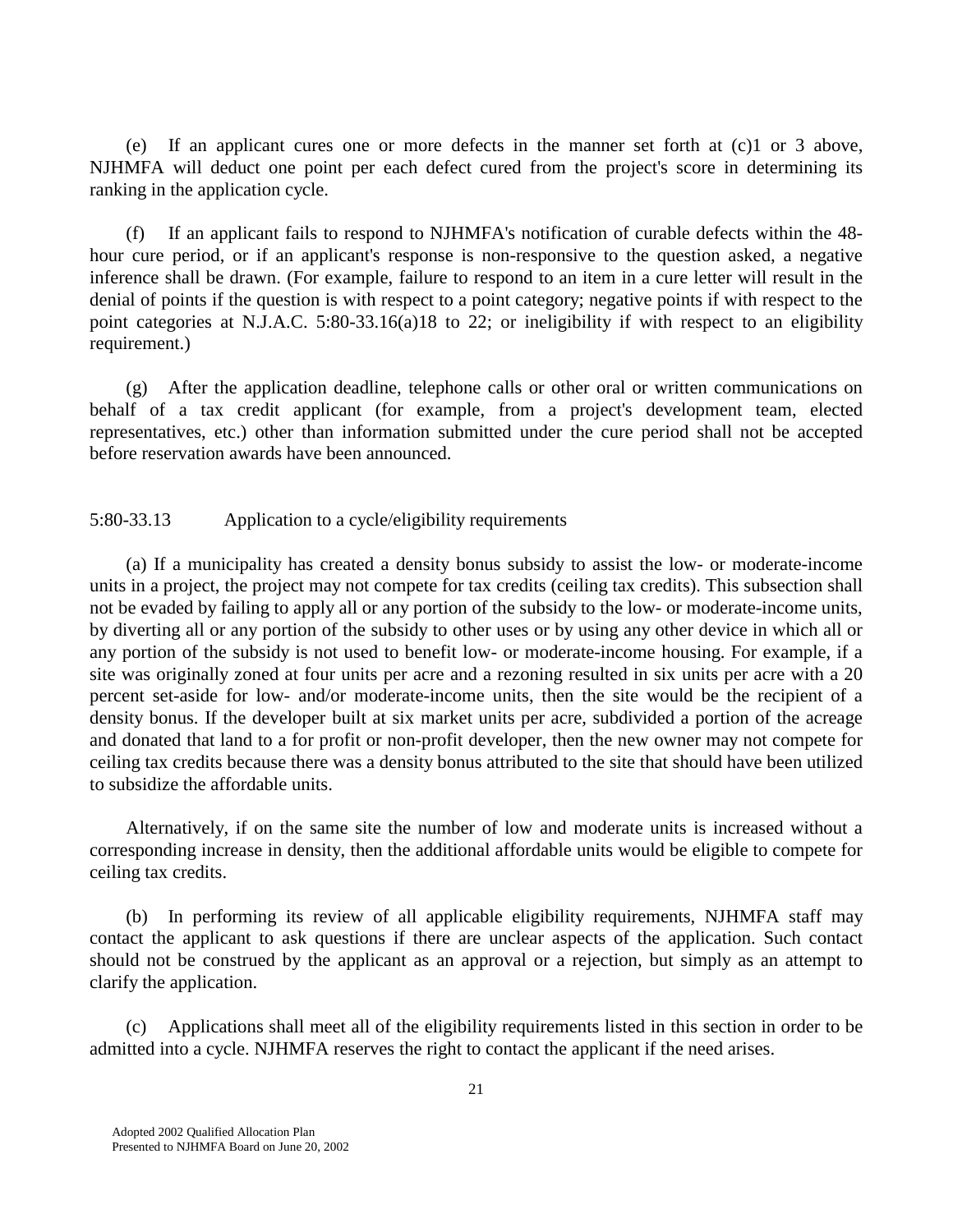- 1. Market Analysis. Applications shall include the information set forth in section (c)1i and either (c)1ii or (c)1iii below in order to demonstrate the need and demand for the proposed project in a market area. If NJHMFA determines an insufficient market need or demand exists, the project shall be deemed ineligible.
	- i. The type of housing proposed and all amenities and services shall be described in a narrative format by the applicant. The narrative shall include an explanation of how the services shall be paid for, as well as the need and demand for the project and its impact upon the neighborhood. Commercial space, if any, shall be disclosed. Photographs of the site and existing structures shall be provided from all significant perspectives and show all significant nearby land uses, including, but not limited to, those land uses listed at N.J.A.C. 5:80-33.16(a)13. Preliminary drawings of the finished project, including the site plan, floor plan and elevations drawn to scale, shall be submitted with the narrative.
	- ii. A market study, certified to both the applicant and NJHMFA in the analyst's certification shall be submitted for all projects. Two copies of the report shall be submitted. The market study shall be no more than six months old; therefore, unsuccessful Spring Cycle applicants may have to update their market study prior to applying to the Final Cycle. Projects applying for additional credits (either from the Reserve or a competitive cycle) that have already received a previous allocation of tax credits, shall not be required to submit a new market study. The analyst shall state in the certification that all market study requirements have been fully addressed. If any relevant information cannot be obtained, the analyst shall explain why the information cannot be obtained. The study shall also identify any assumptions, estimates, projections and models used in the analysis. The assumptions used in the market study (for example, project rents, unit mix, amenities, etc.) must precisely reflect the information provided in the tax credit application. The data and analysis shall clearly indicate enough demand in the market to support the proposed development. Any additional information appropriate to the market area and the project should be submitted to demonstrate the demand for the proposed housing project. The report shall include, at a minimum;
		- (1) A brief executive summary which includes the appropriate vacancy rate, capture rate and absorption period given the rents projected by the applicant, as well as a detailed table of contents which clearly identifies the location of the items listed below;
		- (2) A description of the proposed site, (including pictures of the site and existing structures, pictures of the immediate neighborhood, visibility/access/exposure, proximity to retail and employment, detailed neighborhood and market area maps showing all significant nearby land uses, block and lot numbers of each parcel, site acreage, available public services and public transportation, and existing infrastructure) and a description of the proposed improvements (including unit mix, a commentary on the preliminary drawings including size and design, proposed project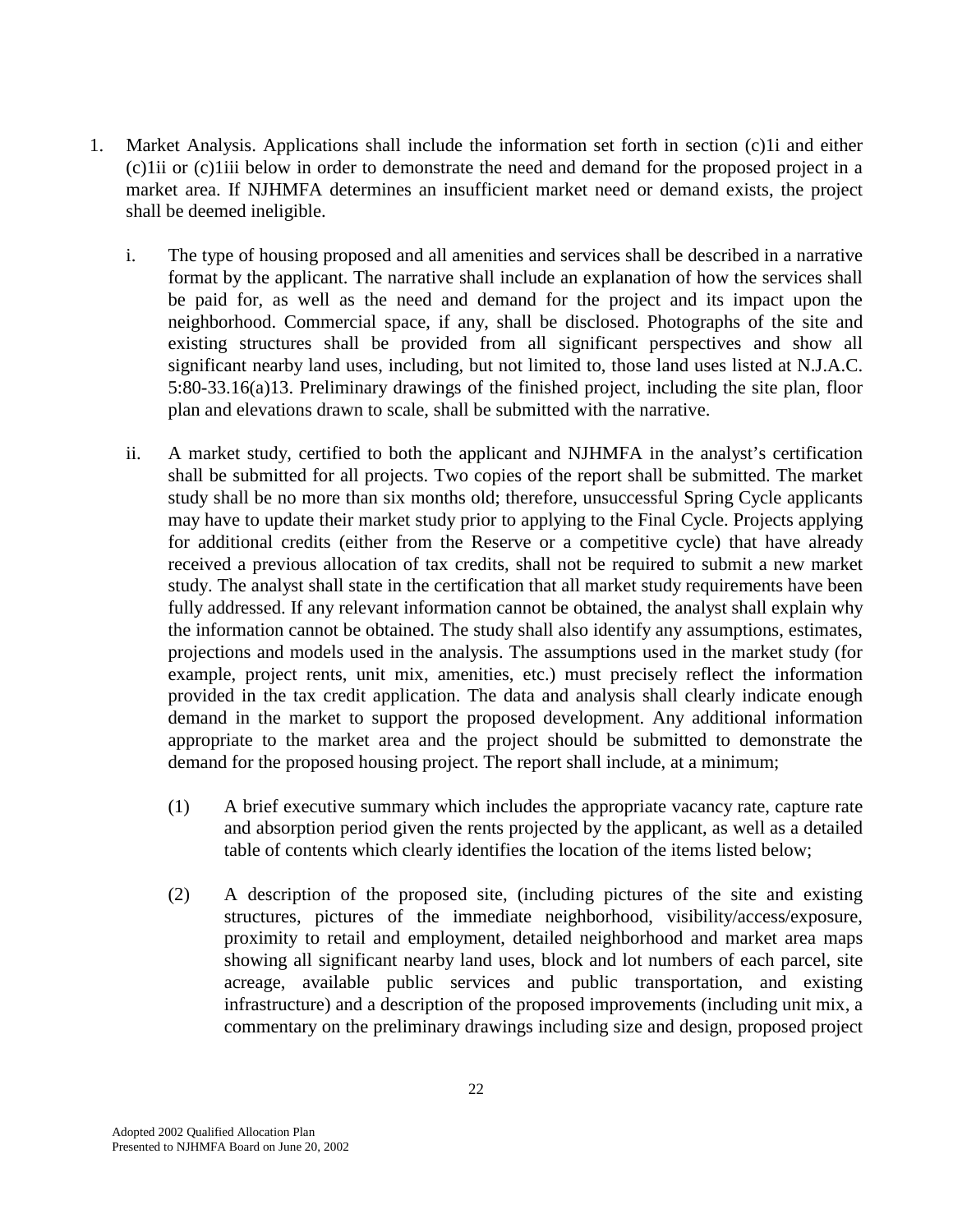and unit amenities and any applicable tenant charges, tenant-paid utilities and project-paid utilities) ;

- (3) Geographic definition and analysis of the market area, including a comprehensive and reasonable rationale for the suggested market area with supporting evidence. For example, the market area may be defined as the area in which properties compete with the subject property for tenants, or the area immediately surrounding the project from which sixty to seventy percent of the residents are expected to be drawn, taking into account political and natural boundaries, socioeconomic characteristics, and the areas from which nearby rental developments draw new tenants. The market area shall be evaluated on the basis of employment and income levels and trends, the presence of local revitalization projects, the number of substandard units in the market and the number of cost burdened households in the market;
- (4) A demographic analysis of the households in the market area in (c)1ii(3) above which are income eligible and can afford to pay the rent (assuming potential households may spend up to 40 percent of their income on housing expenses). When appropriate, the eligible population shall also be analyzed by tenure (owner/renter), size of renter households, and age. Demographics from the last census shall be updated to reflect current market conditions and shall be the basis for projected demographics. This research data shall be provided in the appendix and shall be from an organization such as Claritas or a governmental source. Special needs projects shall also provide demographics on the special needs population in the project in order to substantiate need and demand at projected rent levels;
- (5) Rent, vacancy and amenity surveys by unit size of both market and subsidized properties. The subsidized property survey shall include a representative sample of all LIHTC properties in the market area. Include those projects that are currently under construction or have received preliminary site plan approval. In addition, a rent adjustment analysis shall be provided of the properties most comparable to the subject property. Data shall include, at a minimum, a grid analysis by unit size for rents, amenities, unit square footage, age, number of bathrooms, tenant-paid utilities, rent per square foot, location, physical condition and curb appeal. Rents shall be adjusted, especially for utility and amenity charges, so that fair comparisons can be made. Additional information concerning unit mix, vacancy and turnover rates, operating expenses, rent trends, rent concessions, rent control, waiting lists, absorption per month, design, name of property contact and contact phone number shall be provided in a grid or narrative format when available. The market study shall contain a minimum of three rent comparables for each unit size. At least one picture of each comparable and a detailed street map which shows the location of each comparable shall be provided. In addition, if the building that is the subject of the tax credit application is currently occupied, rent rolls and current tenant incomes shall be provided and analyzed;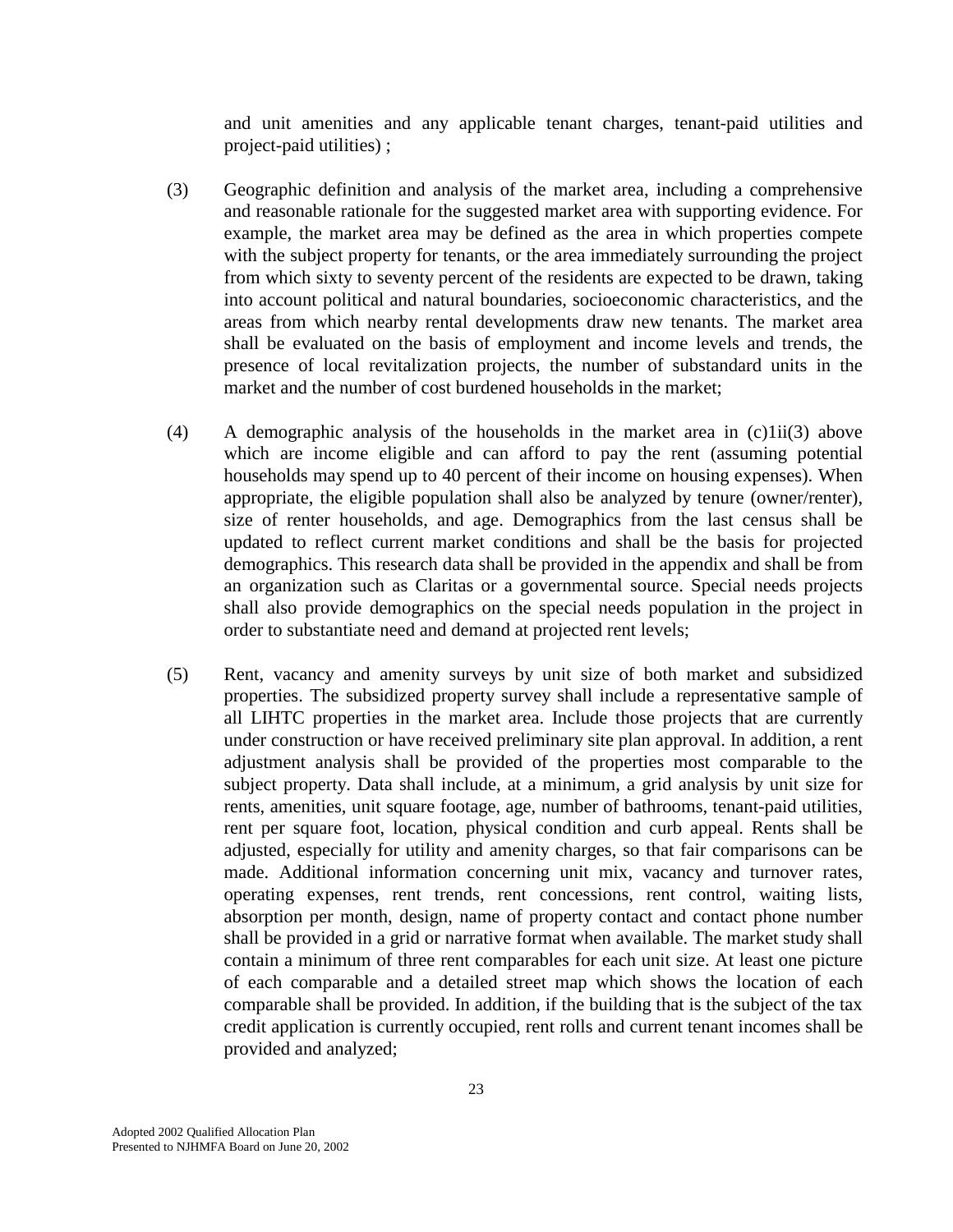- (6) The capture rate, absorption period and the effect of the proposed rental housing on the market area. The capture rate is the number of units in the project divided by the net demand for the project, where the net demand is the number of households that are income eligible and can afford to pay the rent minus the number of comparable subsidized units in the market area. For purposes of the market study, the maximum annual household income for the tax credit units shall be equal to 50 or 60 percent of the area median income (depending on whether the applicant chose the 20@50 or 40@60 Federal set-aside) of a household. The household size to be used shall be 1.5 persons per the number of bedrooms in the largest tax credit unit. For single room occupancy projects, assume one person per unit. The minimum annual household income for the tax credit units shall be equal to the lowest tax credit gross rent multiplied by 30 (which assumes that potential households may spend up to 40 percent of their income on housing expenses on a monthly basis). The absorption period is a forecast of the number of months that will elapse from the completion of construction to the achievement of stabilization of the project as a whole, taking into consideration a reasonable vacancy rate. Sample calculations of capture rate and absorption period shall be shown in the report, and NJHMFA shall be able to reconstruct the estimates using the data and methods in the market study. When additional analysis is appropriate, methods shall consider demographic trends, age of householders, the size of renter households, the unit mix of the project, the amount of home ownership in the target population, the cost of home ownership in the market area, approved projects not yet placed in service and any other significant factors. The impact of the subject project on existing housing in the market area shall also be addressed;
- (7) If applicable, the appropriate rent per square foot and vacancy factor based on market conditions for any commercial space in the project;
- (8) A conclusion forecast regarding the potential viability of the proposed project that states the strengths and weaknesses of the project, compatibility of surrounding land uses, appropriateness of project design and amenities, and the reasonableness of projected rents. In addition, the analyst shall state whether sufficient demand from targeted households exists for the development as proposed. Suggestions to make the project more marketable shall be provided if appropriate. All conclusions shall be based on data analyzed in the body of the report; and
- (9) A statement of the competency of the analyst conducting the study. The market analyst shall certify that: A) he or she is an independent, third party professional with no financial interest in the project other than in the practice of his or her profession (for example, his or her fee for preparing the report is not contingent upon project completion and/or an award of tax credits); B) he or she has the requisite knowledge to proceed with the study; C) he or she has personally inspected the subject property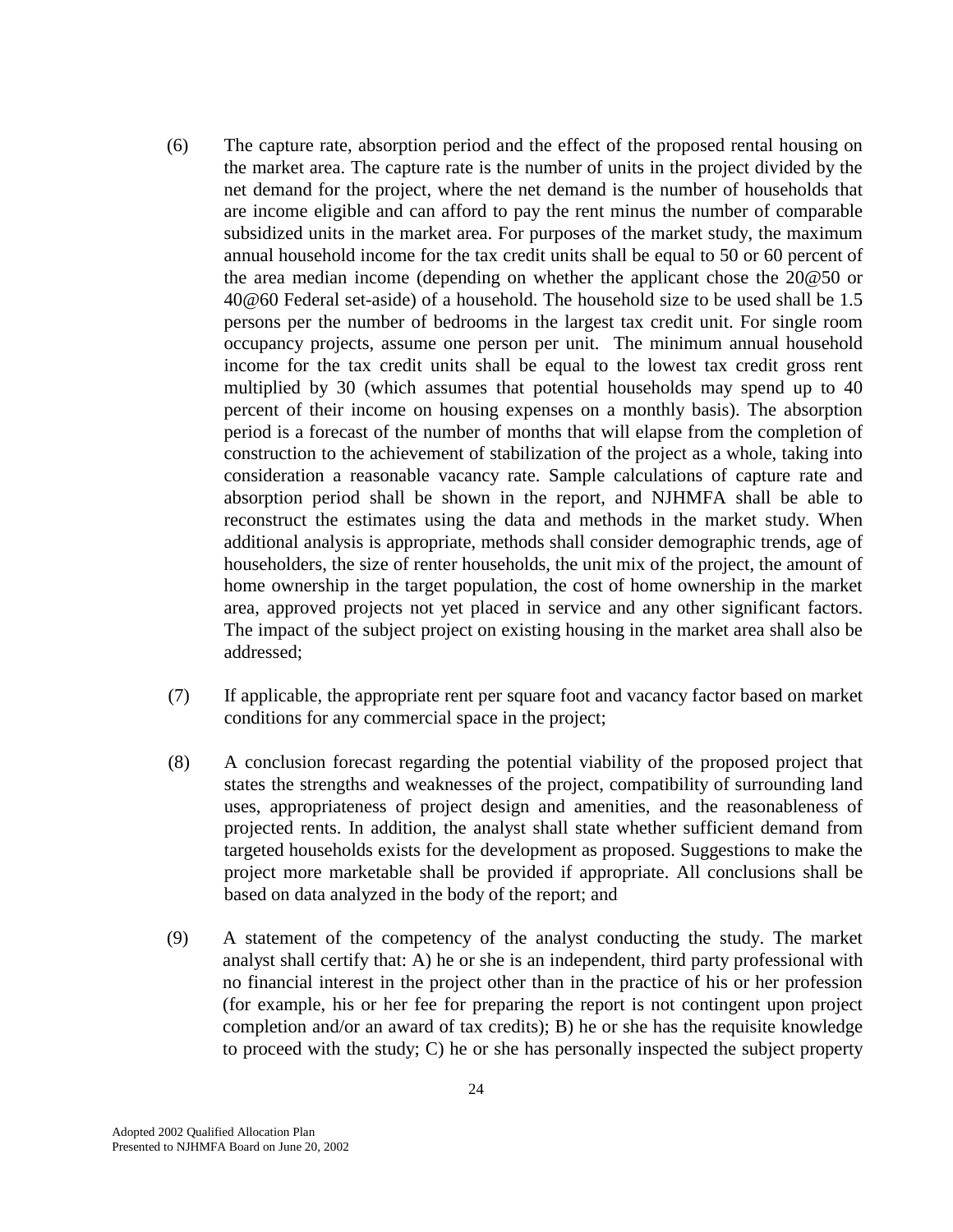and the comparable properties analyzed in the report; and D) he or she has conducted the study in accordance with Standards 4 and 5 of the latest edition of the Uniform Standards of Professional Appraisal Practice (USPAP).

- iii. For projects of 25 units or less, projects receiving Project Based Section 8 rental assistance for 100% of the units and projects in which all of the units are funded by the Division of Developmental Disabilities as described under the Developmentally Disabled set-aside described at N.J.A.C. 5:80-33.7(a)1, the form of market analysis described below may be submitted in lieu of the market study requirements listed in (c)1ii(1) through (c)1ii(6) above:
	- (1) The 3rd party analyst shall provide a description of the proposed site and proposed improvements, a geographic definition and analysis of the market area, age and income demographics within the defined market area and rent, vacancy and amenity surveys by unit size of both market and subsidized properties. In addition, a rent adjustment analysis shall be provided of the properties most comparable to the subject property. For suggestions, see related subsections of (c)1ii.
	- (2) The requirements at  $(c)1ii(7)$  through  $(c)1ii(9)$  above.
- iv. Updates of market studies more than six months old must reflect a recent site visit by the market analyst, updated information on the comparable properties and an analysis of any significant changes to the subject development. Updated demographic information is not required if the market study is less than two years old unless relevant new decennial census data has become available since the original study.
- 2. The applicant shall be either the owner or developer of the project and shall demonstrate that it has site control of the property via any one of the following: fee simple title; long-term leasehold interest (for a minimum term of the compliance and extended use periods); option to purchase or lease, including evidence that options are renewable until at least the start of construction; executed land sales contract or other enforceable agreement for acquisition of the property; or an executed disposition and development agreement with a public agency that specifies the site to be acquired. For all forms of site control, a copy of the current owner's recorded deed shall be submitted as supporting documentation. In the case of a municipality acquiring property through its powers of eminent domain, the declaration of taking shall be recorded by the carryover deadline.
- 3. Applicants shall submit a copy of the preliminary or final site plan resolution as well as all other approvals. For substantial rehabilitation projects with sites that are not required by the municipality to obtain site plan approval, a letter from the planning board (or appropriate municipal official) stating that the sites are not subject to site plan approval shall be provided. It is the applicant's responsibility to ensure that the project complies with all applicable local land use and zoning ordinances and that nothing at the local or county level will interfere with the project obtaining all necessary permits.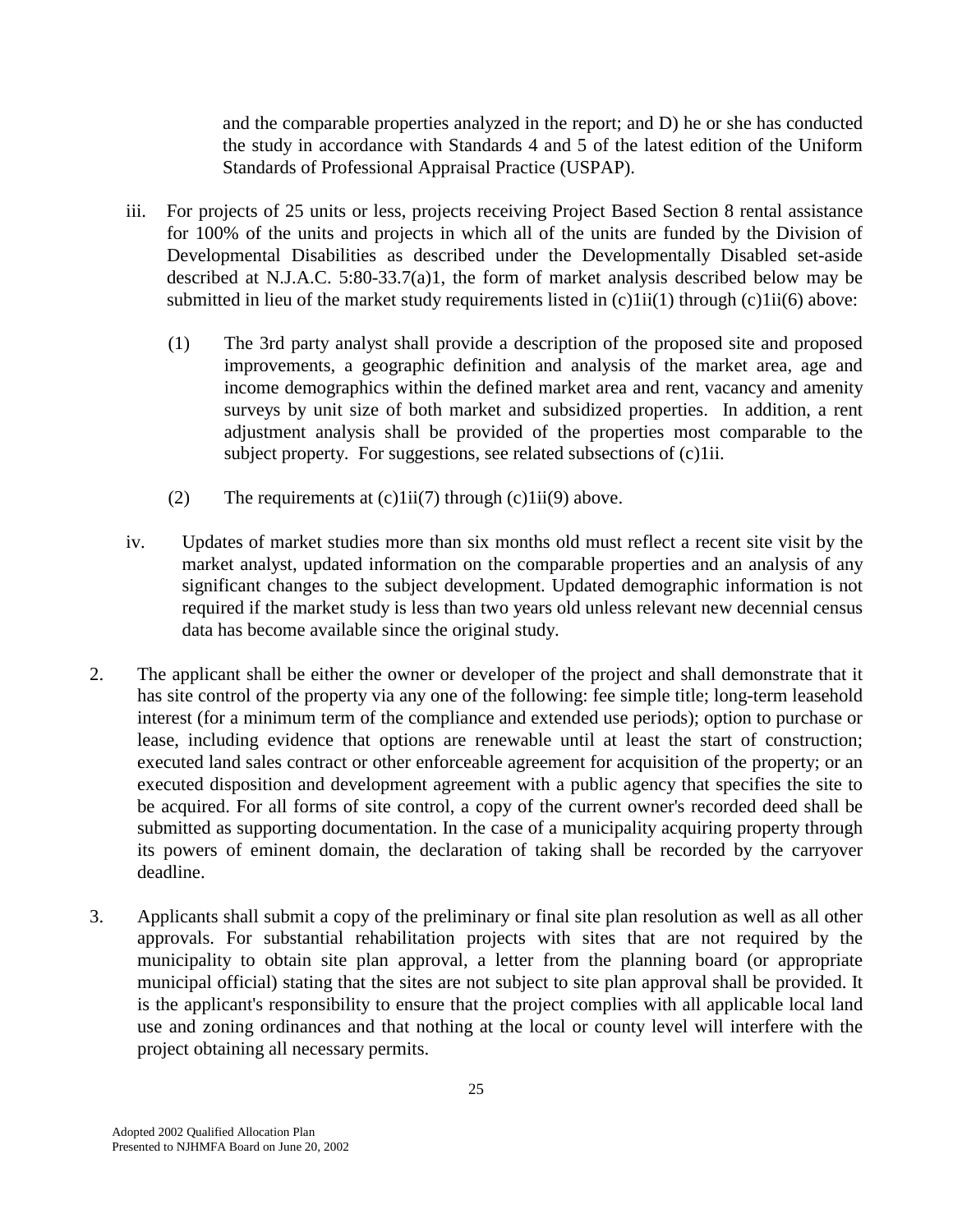- 4. Applicants shall certify that all necessary environmental approvals have been obtained, or at a minimum, applied for. If remediation is necessary, the remediation plan shall be accounted for in total development costs. If a Phase I environmental study conducted in accordance with A.S.T.M. E1527-97, Standard and Poors Enhanced Protocol (which includes testing for lead, asbestos and radon) has been completed for the project, the findings shall be submitted. A Phase I is not required; however, if a project is awarded credits and a Phase I was not submitted with the application, the applicant shall not be allowed to apply for hardship credits for unforeseen environmental issues.
- 5. As required by Section 42(m)(2)(B)(i) of the Code, all financing information shall be disclosed in the application, including information about letters of interest and other undertakings that the applicant does not identify as funding sources in the application. The applicant shall provide all syndication documents in existence at the time of application including, but not limited to, the prospectus (offering memorandum), limited partnership agreement, joint venture agreement, partnership administration services agreement, development agreement and any amendments to the aforementioned documents and any relevant agreement between and among the relevant parties setting forth the terms of the financial arrangements, commitment letters, if any (firm or otherwise) and mortgage documents. All documents must include all exhibits and schedules. In addition, Section  $42(m)(2)(C)(ii)$  of the Code requires the taxpayer to "certify to the housing credit agency the full extent of all Federal, State, and local subsidies which apply (or which the taxpayer expects to apply) with respect to the building."
- 6. All funding sources planned for the project shall be committed to the project. The amount and all terms of the funding commitment shall be listed in the documentation provided under  $(c)(6)(i)$ through viii) below. The amount and terms shall be used by NJHMFA in its underwriting analysis. Expired commitments, letters of interest/intent and term sheets do not qualify as commitments. To evidence commitments for funding sources, the following is required:
	- i. Banks and other lending institutions: Commitment letters for construction and permanent financing must indicate the interest rate (or the basis on which the interest rate will be set), term of the loan (at least 15 years for permanent financing, or if less than 15 years, loan must be fully amortizing) and all conditions. If the interest rate is floating after permanent loan closing, a maximum interest rate shall be stated in the commitment letter, and shall be the rate at which NJHMFA conducts its underwriting analysis. The commitment shall have been approved by the lender's final approval authority (for example, from a bank's loan review committee or if a lending consortium, from the consortium itself) and shall be countersigned/accepted by the applicant. The maximum mortgage supportable shall have been obtained.
	- ii. State Balanced Housing or State HOME funds: The Department of Community Affairs (DCA) shall inform NJHMFA of those projects that have submitted a complete application for State Balanced Housing or State HOME funds by the tax credit application deadline.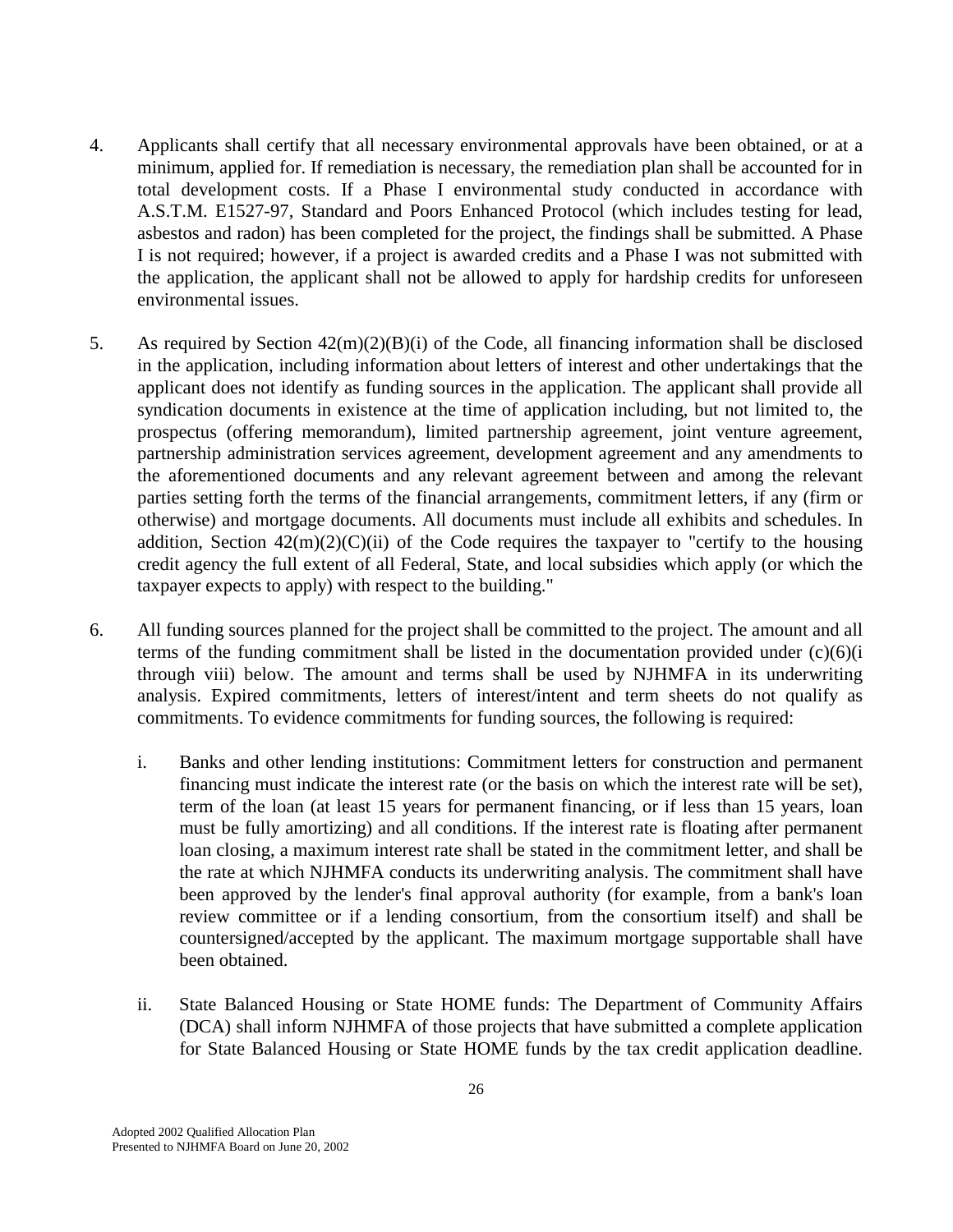DCA will inform NJHMFA of the projects it intends to fund and the subsidy amounts if those projects are sufficiently competitive to receive tax credits. DCA will announce the Balanced Housing and HOME commitments at the same time NJHMFA awards the reservations of tax credits. The expenditure of Balanced Housing funds is conditioned upon the entry of a judgment of repose (in the case of a project meeting a court-ordered obligation) or upon the receipt of substantive certification (in the case of a project meeting a COAH obligation). Thus, an applicant with a Balanced Housing commitment may not include Balanced Housing funds as an initial funding source unless, at the time of the application deadline, any applicable judgment of repose or grant of substantive certification has occurred. Where such events have not occurred by the application deadline, the applicant shall (a) provide a fully committed alternate initial source of funding that will later be replaced with the Balanced Housing monies and (b) include the Balanced Housing commitment as a part of the overall plan of funding for the project.

- iii. Grants: Commitment letters for grants must be firm or contain only conditions that are under the control of the applicant (that is, grant commitments cannot be conditioned on the availability of funds). All private, State or local grants shall be deducted from basis unless the grantee is taking the grant into income and paying income tax on it or the grantee is making a loan to the partnership. All Federal grants must be subtracted from basis.
- iv. Municipal, county or PHA grants or loans: Funding approvals for municipal or county grants or loans (for example, CDBG, RCA, HOME) vary from county to county and from municipality to municipality. NJHMFA is sensitive to the regulatory constraints and administrative processes of local governmental funding sources. Therefore, evidence of firm commitments may vary from one government entity to the next. Generally, it is the municipal council and county board of freeholders that have final approval authority; therefore, a copy of the county or municipal resolution approving the funds for the project is required to be submitted with the application. However, for governmental entities where that is not the standard approval process, NJHMFA shall accept comparable commitments. For example, for projects receiving HOME funds from participating jurisdictions ("PJs"), NJHMFA shall accept one of four forms of commitments in light of the many ways that local governmental entities combine their local approval process with Federal HOME regulations. First, applicants may simply submit an approved municipal or county resolution described in the beginning of this subsection. Second, an applicant may submit a copy of the HUD form 7015.15 "Request for Release of Funds & Certification" along with a copy of the PJ's cover letter transmitting it to HUD. Third, the applicant may submit a copy of their PJ's Comprehensive Housing Affordability Strategy (CHAS) with the project and the funding amount specifically cited in the CHAS along with a copy of the PJ's resolution approving the CHAS. Fourth, for those PJs that have authorized their staff to make final funding decisions, a commitment letter signed by the authorized signatory (that is, the person having final approval authority) shall be sufficient so long as documentation delegating final approval authority to the signatory is also submitted.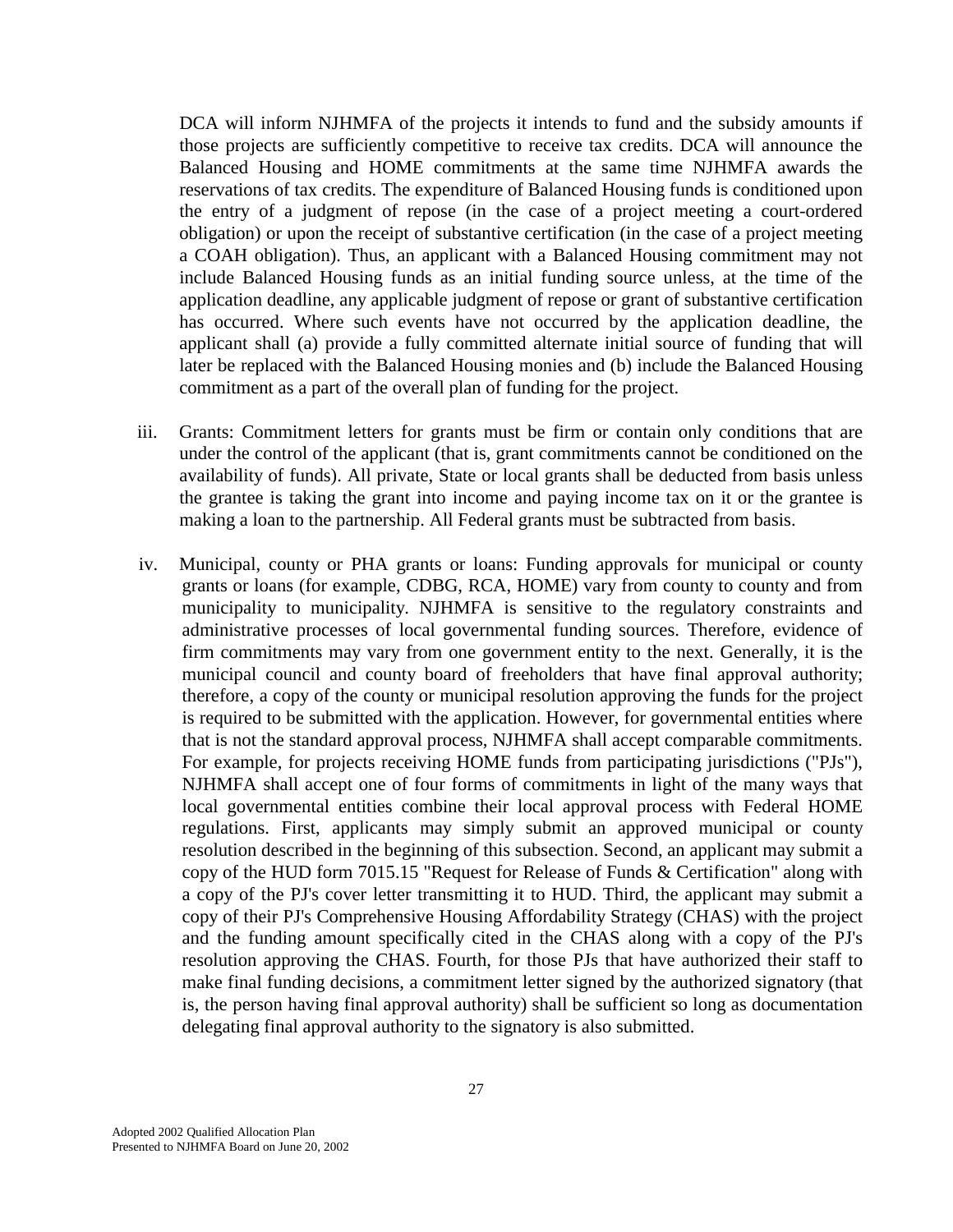- v. Owner equity/loans and developer fee pledges: All applicants representing that they shall be contributing equity beyond that generated by the tax credit shall disclose the amount, the source and all terms. Applicants "coming out-of-pocket" to fill a funding gap shall provide a letter from an independent C.P.A. who certifies that the applicant has the amount of cash that is needed to fill the funding gap. Cash already expended on the project by the applicant can be utilized as a source of funds if said expenditures are verified by an independent CPA and said cash is not an advance of other project funding sources. If the developer fee is pledged, applicants shall specify the amount, and when and how it will be paid. (NJHMFA establishes maximum developer fees.) Projects that utilize more than 50% of the total developer fee as a funding source at the application stage shall be declared infeasible, unless such use of the developer fee is on an interim basis (that is, if an anticipated funding source to replace the developer fee pledge is identified in the application, and the commitment of said funds is received no later than the issuance of the carryover allocation). Failure to secure said funding source and subsequently reduce the developer fee pledge to 50% of the total amount by carryover shall result in a cancellation of the tax credit reservation. Contractor fees cannot be pledged. Applicant equity or developer fee pledges may be subsequently replaced by State HOME or Balanced Housing resources only if the project is a COAH/Court-ordered project referenced in (c)6ii above or if the application for State HOME or Balanced Housing resources has been submitted by the tax credit application deadline.
- vi. Investor commitments: Applicants who do not have an agreement with a syndicator/investor at the time of application or who have only received an investor's term sheet may still apply for tax credits; however, NJHMFA shall underwrite the project at the NJHMFA equity factor (see definition) to be determined from time to time based on current market conditions. Applicants that have an investment agreement with their investor shall have their project underwritten at a price higher than the NJHMFA equity factor and shall include in their application a commitment letter (not a term sheet) from an investor evidencing the net pricing (cents per credit dollar) and total anticipated net proceeds. Applicants of projects where the general partner(s) (or equivalent) will be retaining two or more percent ownership interest will have a retention factor added to the NJHMFA equity factor or the project's net pricing (see definition of retention factor and equity factor).
- vii. All-equity projects: Such projects include those where the applicant is financing the project and is taking the credits itself and those where the project is permanently financed solely on tax credit proceeds (that is, no mortgage, grants, etc.). Applicants of projects in the former category shall comply with  $(c)(6)(v)$  above and shall have a retention factor added to the NJHMFA equity factor. Applicants of the projects in the latter category shall submit a fully executed investor commitment evidencing the pricing per credit dollar and total anticipated net proceeds shown in the application. If there is sufficient cash flow to amortize debt, the applicant shall obtain a mortgage commitment for such debt.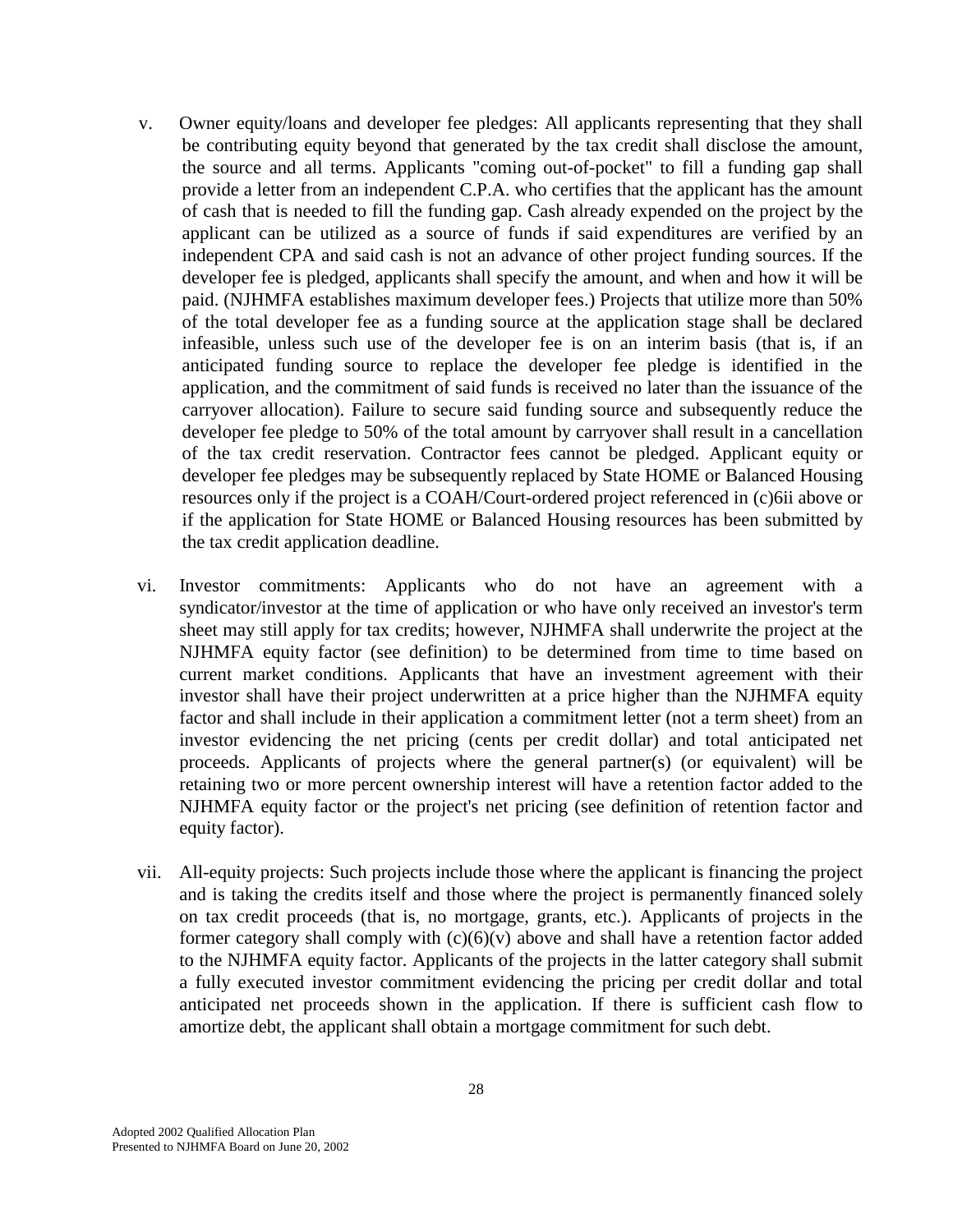- viii. Federal Home Loan Bank (FHLB): Applicants simultaneously applying in the Spring funding cycles for tax credits (Urban, Suburban/Rural, HOPE VI or Special Needs Cycle) and in the FHLB Affordable Housing Program (Spring window only) shall not be required to submit a commitment letter from FHLB by the application deadline so long as the FHLB awards are scheduled to be announced during the Spring tax credit cycles. If a project fails to receive FHLB funding, the project may be declared infeasible unless there is an alternate source of financing, such as a pledged developer fee, identified in the tax credit application. Final Cycle applicants must submit their FHLB commitment with the application by the Final Cycle application deadline.
- 7. In accordance with the Code, NJHMFA shall examine the reasonableness of the operational costs of the project. Applicants shall demonstrate that their project is financially feasible and viable as a qualified low-income housing project throughout the tax credit compliance period.
	- i. Projects shall be underwritten to demonstrate project feasibility at a household median income percentage that is at or below the set-aside selected. For example, if the 20 percent at 50 percent federal set-aside is selected, the project shall be underwritten with rents affordable to tenants at or below 50 percent of the area median income adjusted for family size.
	- ii. Applicants shall submit a 15-year cash flow proforma signed by the first mortgagee (or syndicator/investor if the project has no hard debt) that exclusively reflects the following language verbatim: "We acknowledge that this proforma substantially matches the assumptions used in our underwriting of the mortgage (equity investment)."
		- (1) The proforma must precisely reflect the rent structure in the tax credit application, all lenders' assumptions such as principal and interest payments, non-rental income, operating expenses, required reserves, annual fees, etc. as well as other characteristics of the application that impact financial feasibility (for example, cost of social services). For example, a project's Balanced Housing application (or other lender application) must mirror the development cost, operating assumptions, rent structure, etc. shown in the tax credit application.
		- (2) Year one of the proforma shall show stabilized operations. If the proforma reflects negative cash flows in any year, the application shall demonstrate the funding and utilization of an Operating Deficit Escrow Account (ODEA). Assumptions regarding interest on the ODEA shall be reasonable.
		- (3) The proforma may reflect rental assistance only if such assistance is project based and is evidenced by the submission requirements described in N.J.A.C. 5:80-33.13(c)12 below. The subsidy may be illustrated only for the initial contractual term; that is, future renewals of project based subsidy contracts cannot be assumed. Upon the expiration of project based rental assistance, Special Needs projects shall be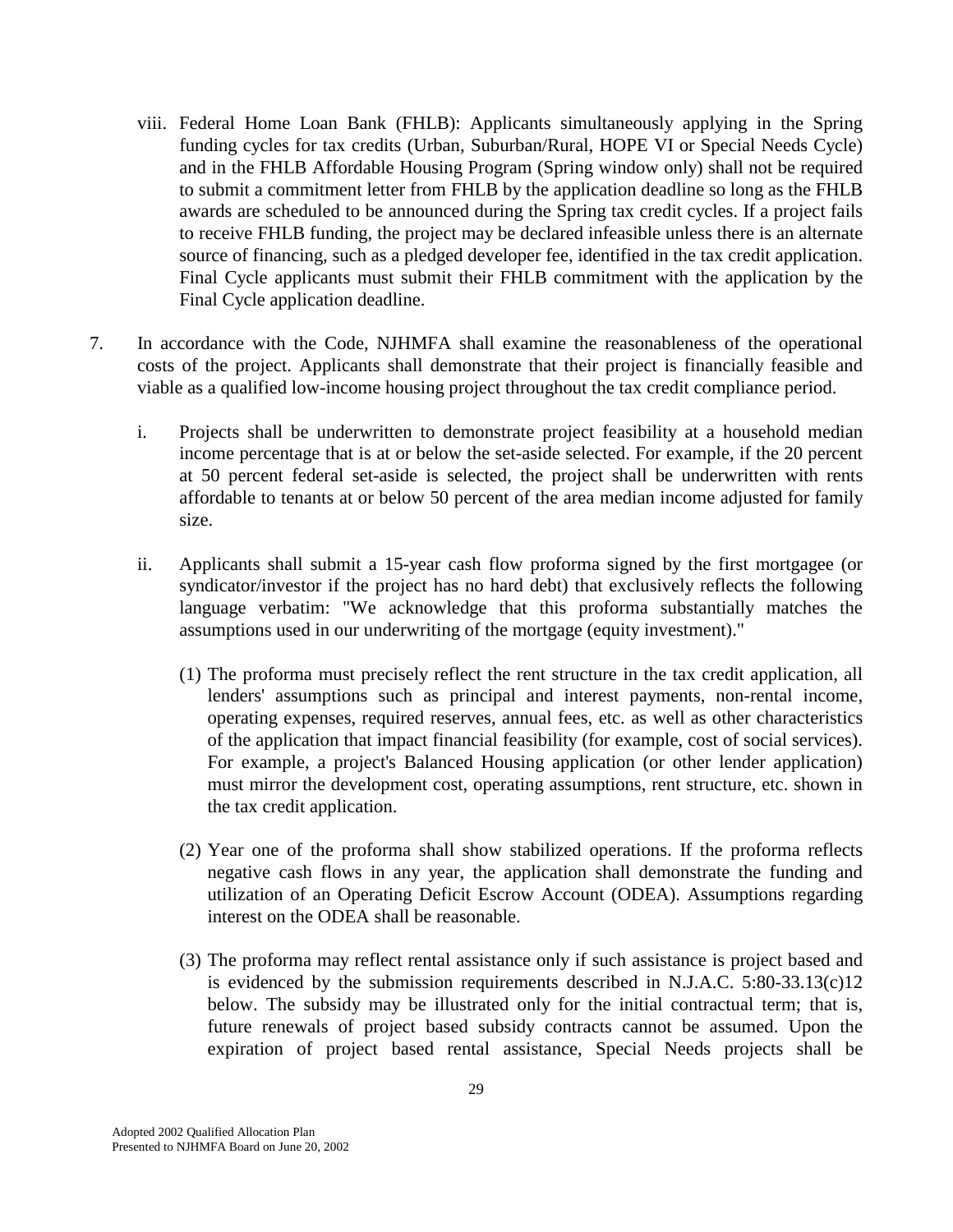underwritten at rents no more than 20 percent of area median income adjusted for family size. For non-Special Needs projects, the project shall be underwritten at rents that are appropriate for market conditions (and are thus supported by the market study required at N.J.A.C.  $5:80-33.13(c)(1)(ii)$ ; however, in no event shall rents exceed  $50\%$ of area median income adjusted for family size.

- (4) Year one of the proforma should reflect operating expenses between \$3,900 (senior new construction) and \$4,750 (family rehab) per unit. For those projects with total operating expenses less than \$3,900 per unit or more than \$4,750 per unit, the application shall include an explanation as to why the per unit operating expenses fall outside this recommended range.
- iii. Applicants shall submit at least two forms of data supporting the operating expenses stated in the proforma (for example, database information, comparable project information, IREM statistics). NJHMFA reserves the right to require submission of the audited financial statements for comparable projects owned by the applicant.
- iv. NJHMFA reserves the right to require a residual value analysis (conducted by the partnership's accountant) of any project with significant soft debt, at any time during the application and/or allocation process.
- v. Projects with market-rate units shall distribute the low and moderate-income units among the different sized units to reflect the same percentage distribution as the number of different sized units bear to the total number of units. A greater percentage of the low and moderate income units may, however, be allocated to the larger units. Additionally, low and moderate-income units shall be distributed throughout the project such that the tenants of such units will have equal access to, and enjoyment of, all common facilities of the project. (See N.J.A.C. 5:80-8.3)
- 8. For all projects except those applying to the Special Needs Cycle or those projects that receive any credits from volume cap, a majority of the units in the project shall be part of a municipally supported, comprehensive strategic neighborhood plan for substantial community development which includes a housing component and may include an economic or social services component. Applicants shall provide a copy of the strategic neighborhood plan, map of the strategic neighborhood with the project site clearly indicated, the municipal resolution that approves and adopts said plan and municipal documentation of: a description of how the project is specifically addressing the goals of the plan; evidence of the municipality's prior commitments to the neighborhood (for example, other projects in the neighborhood that have received municipal funding/support); and a description of how the municipality proposes to address the goals of the plan in the future. Projects located within a targeted neighborhood or a neighborhood that has been approved by the DCA Neighborhood Preservation Program shall not be required to submit the aforementioned documentation.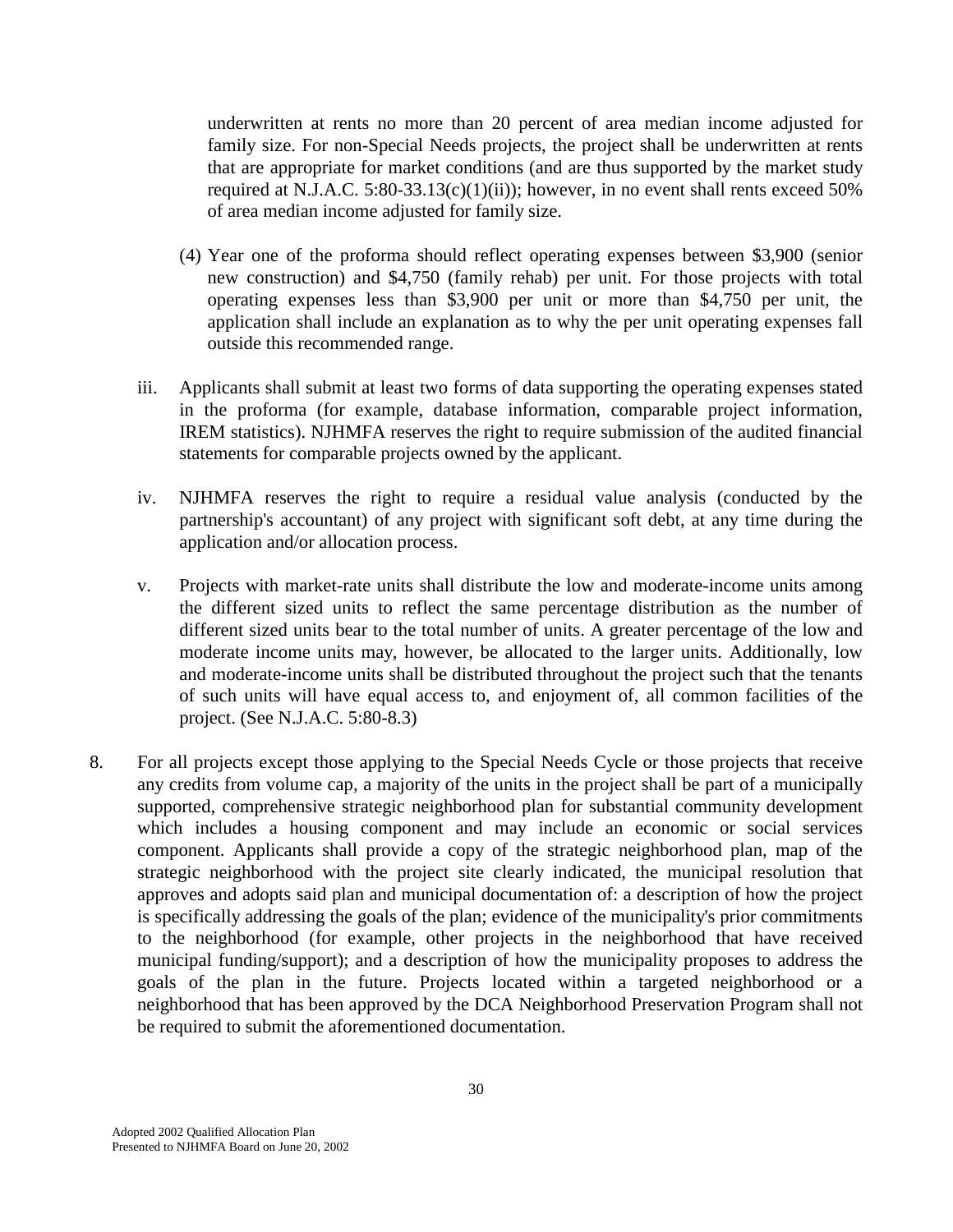- 9. Applicants requesting acquisition credits shall include an attorney's opinion regarding each building's eligibility for acquisition credits. Applicants shall submit an appraisal not older than six months. The acquisition basis shall be limited to the lesser of the purchase price or appraised value of the building. If acquisition credits are denied, the application shall still be considered for rehabilitation credits so long as the project remains feasible without the acquisition credit.
- 10. For all projects that are claiming a prior owner's expenditures in basis, a C.P.A. shall itemize the step-in-the-shoes costs and certify that the amount of the step-in-the-shoes costs shown in the application has indeed been spent and is accurately reflected in eligible basis. Prior owner's developer fees will not be recognized.
- 11. All projects funded by the U.S. Department of Rural Economic and Community Development (RE&CD) shall provide a letter from the State Director approving the loan and stating that the funds have been obligated. Because RE&CD does not fund a developer fee, the allocated credit amount may be limited to an amount sufficient to pay only the developer fee. NJHMFA establishes the maximum developer fee.
- 12. All applicants receiving rental subsidy from a government or private source shall submit with the tax credit application evidence of receipt of such assistance. Evidence of Project Based Section 8 Rental Assistance shall include, at a minimum, a letter from the Public Housing Authority (PHA) firmly approving the project for Section 8 Project Based Assistance subject to the completion of the subsidy layering review. For projects involved in the AFL-CIO Pension Fund Program, a preliminary commitment from the AFL-CIO shall suffice. For other types of (non-Section 8) rental assistance, evidence shall include a fully executed rental assistance contract that specifies the source and term of the subsidy. Only projects receiving Project Based Section 8 Rental Assistance may underwrite the project using the fair market rents (FMRs) as defined by the project's approved HAP contract. Upon the expiration of project based rental assistance, Special Needs projects shall be underwritten at rents no more than 20 percent of area median income adjusted for family size. For non-Special Needs projects, the project shall be underwritten at rents that are appropriate for market conditions (and are thus supported by the market study required at N.J.A.C. 5:80-33.13(c)(1)(ii)); however, in no event shall rents exceed 50% of area median income adjusted for family size.
- 13. Special needs projects applying to any cycle shall submit the following items in addition to those items at N.J.A.C. 5:80-33.16 (a)5:
	- i. A special needs marketing analysis;
	- ii. A special needs marketing plan;
	- iii. Evidence of the special needs housing development or management experience of the social service provider (or the applicant); and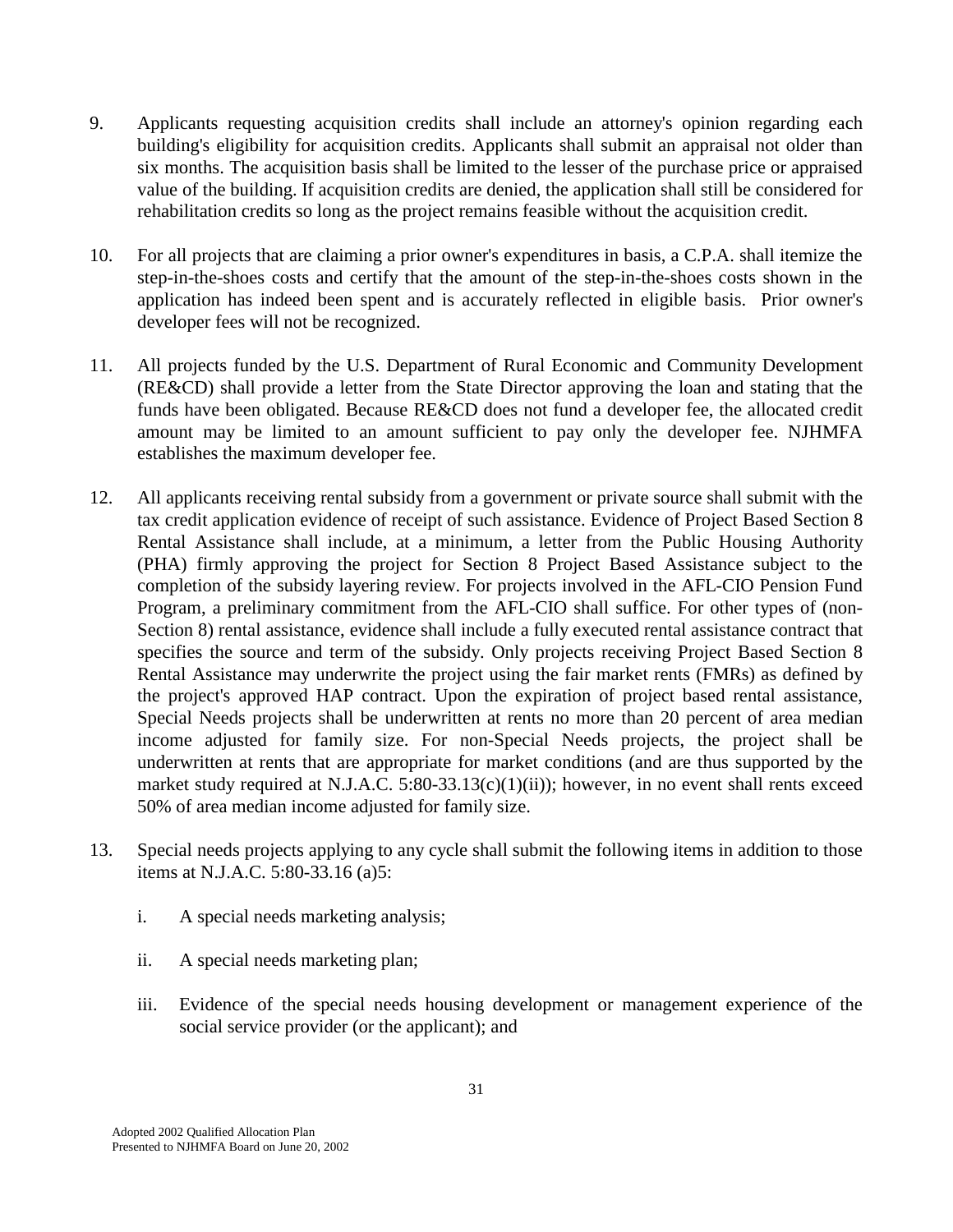- iv. For projects applying to the Developmentally Disabled Set-Aside, the application shall include a letter from the New Jersey Department of Human Services, Division of Developmental Disabilities which confirms that the Division has reviewed and agreed to the owner's service plan and that the cost is within the amount the Division has available for the operating and social service funding for at least twenty-five percent of the tax credit units in the project.
- 14. NJHMFA encourages all owners/developers to affirmatively market their projects. For projects over 25 units, applicants shall submit an Affirmative Fair Housing Marketing Plan, which, in short, documents how the project will be marketed to those people who are least likely to apply. For instance, if the proposed development is located in an area predominantly populated by Caucasians, outreach should be directed to non-Caucasians. Conversely, if the population is predominantly African-American, outreach should be directed to non-African-American groups. At the time the units are placed in service, the owner/developer and rental agent shall certify that the project was affirmatively marketed.
- 15. Applicants applying in the HOPE VI Cycle shall submit the following:
	- i. A copy of the commitment letter from HUD awarding funds to the public housing authority. The applicant shall disclose the terms and conditions of the HOPE VI grant to the public housing authority that funds the project, as well the terms and conditions of the funding arrangements between the public housing authority and the applicant.
	- ii. An opinion of tax counsel in support of the dollar amount of the eligible basis for the project set forth in the application. Attached to this opinion, and incorporated therein, shall be the accountant's analysis required in  $(c)(15)(iii)$  below.
	- iii. An analysis conducted by the applicant's accountant of anticipated project cash flow and residual value demonstrating a reasonable prospect of repayment of all loans funded by the proceeds of the HOPE VI grant and all debt. This analysis shall incorporate the same assumptions utilized in the 15-year operating proforma submitted pursuant to  $(c)(7)(ii)$ above; and
	- iv. The applicant shall demonstrate that any HOPE VI funds used in the application to establish eligible basis at any time during the credit period are received under contractual financing provisions that, when viewed in the context of reasonably anticipated project cash flow and residual value, constitute lawful basis under the Code and applicable law.

# 5:80-33.14 Application for Additional Credits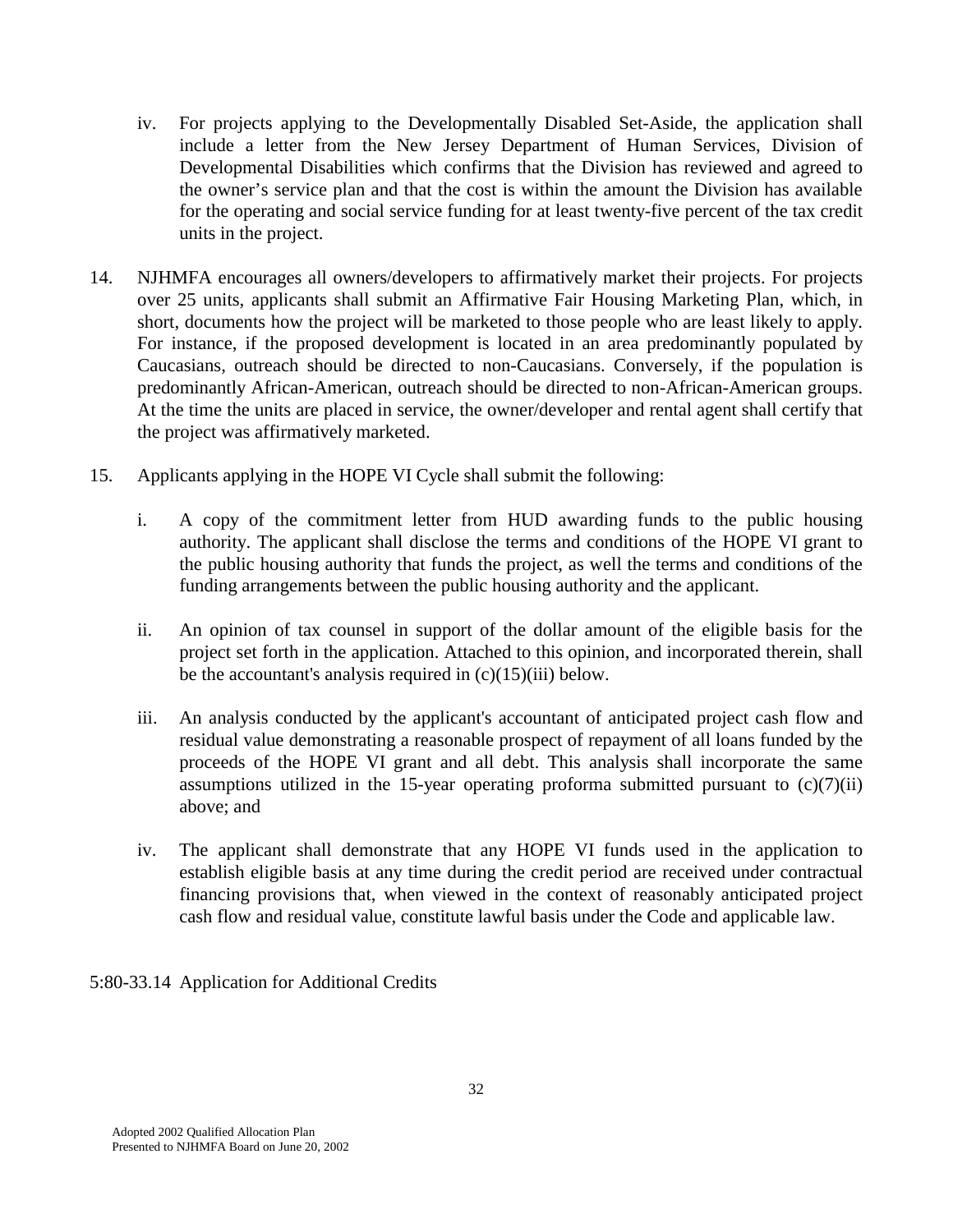(a) Applicants may apply for additional credits in one of two ways: through a hardship request from the Reserve or by applying under one of the cycles set forth in N.J.A.C. 5:80-33.4, 33.5, 33.6, 33.7 or 33.8.

- 1. Hardship requests up to \$100,000 shall apply to the Reserve. See N.J.A.C. 5:80-33.9 for a description of the Reserve. Applicants shall submit all of the following before NJHMFA will consider any hardship request:
	- i. The re-application fee;
	- ii. A Sponsor Certification for Re-Application (including all updates to original application. The developer fee cannot exceed that stated in the original application);
	- iii. A rent qualification chart, income and expense statements and 15-year cash flow proforma all reflecting current projections. The proforma shall be signed by the first mortgagee (or syndicator/investor if the project has no hard debt) exclusively reflecting the following language verbatim: "We acknowledge that this proforma substantially matches the assumptions used in our underwriting of the mortgage (equity investment).";
	- iv. An explanation why additional credits are being sought plus supporting documentation. Projects that did not submit a Phase I environmental assessment (conducted in accordance with A.S.T.M. E1527-97, Standard and Poors Enhanced Protocol) with their original application for tax credits are not eligible for additional credits for environmental overruns;
	- v. Evidence that at least 50 percent of the developer fee is pledged and that applicant has attempted to increase funding from every other source (except State Balanced Housing from the New Jersey Department of Community Affairs) before applying to the Reserve for additional credits; and
	- vi. A letter from the syndicator/investor that addresses the eligibility and specific need for the additional credits. (If the applicant is still incurring costs and is using a projection of costs and basis in his or her application for additional credits, the investor shall verify the projection.)
- 2. Requests for additional credit of more than \$100,000 shall be made through application to a competitive cycle. Such submission shall consist of the complete application (see definition) as well as items (a)1iv through (a)1vi above.

 (b) Should additional credits be awarded to a project, an allocation/issuance fee shall be paid as provided in N.J.A.C. 5:80-33.27.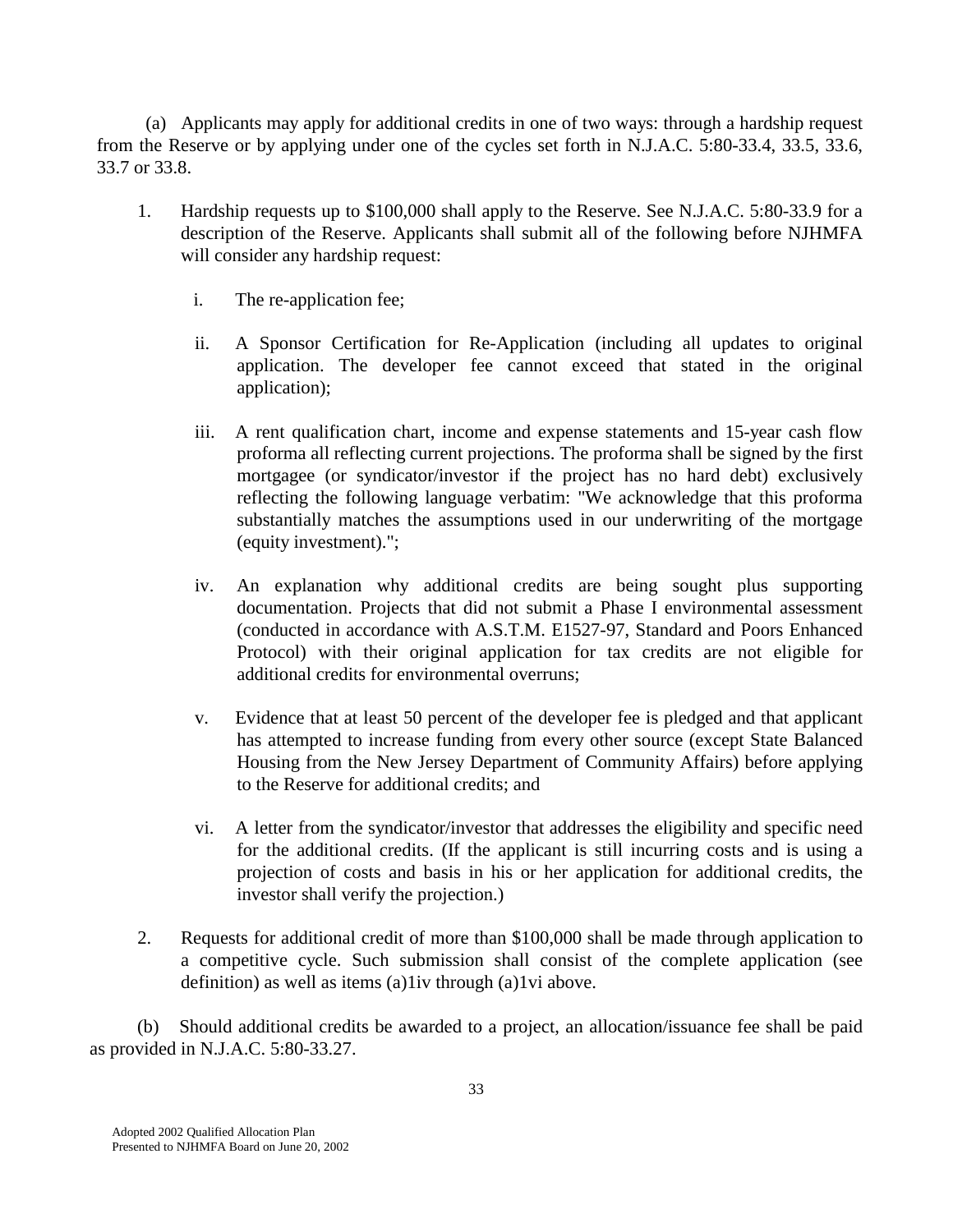#### 5:80-33.15 Scoring and ranking

 (a) Because of the limited amount of credits and the high volume of applications to NJHMFA, only a fraction of the projects that apply typically receive credits. NJHMFA will rank projects according to the score sheet submitted in the project's application. Based on this ranking, NJHMFA will then examine the applications of only those projects that rank sufficiently high to receive credits. Once it is determined that an application meets all eligibility requirements, it is admitted into the cycle and underwritten.

 (b) Applications shall receive points based on the point system for the particular cycle in which they compete. In the event of a tie score, projects shall be ranked according to the tiebreaker system. Then, reservations shall be awarded to the applications with the highest scores and to the applications that win the tiebreakers, with reservations first going to projects in the set-asides.

 (c) All units in the project must qualify for a point category in order for the application to receive the points unless expressly stated below in the point categories described at N.J.A.C. 5:80- 33.16 through 20.

 (d) Applicants who are successful in receiving tax credits are strongly advised to closely oversee during construction the implementation of all categories for which the application received points. Implementation shall be verified through certifications and on-site inspection by NJHMFA (or its authorized designee). The IRS Form(s) 8609 shall not be issued until all owner representations have been fulfilled. If they are incapable of being fulfilled in a timely manner, NJHMFA may unilaterally cancel the allocation to the project.

5:80-33.16 Point system for the Urban Cycle

- (a) The point system for the Urban Cycle shall be as follows:
- 1. Tax Credit Compliance Period, Qualified Census Tracts or Conversion to Tenant Ownership. Applicants may select one of the following options: (zero to 15 points):
	- i. For increases in the compliance period, zero to 15 points shall be awarded. The minimum term of the low-income occupancy commitment is 30 years: a 15-year compliance period plus a 15-year extended use period. NJHMFA shall award points to projects that extend their compliance period. Extension of the compliance period bars the utilization of Section 42(h)(6)(I) of the Code until the beginning of the last year of the extended compliance period. The point system provides one point for every additional year the compliance period is extended. Points are maximized where the owner elects to extend the compliance period by an additional 15 years.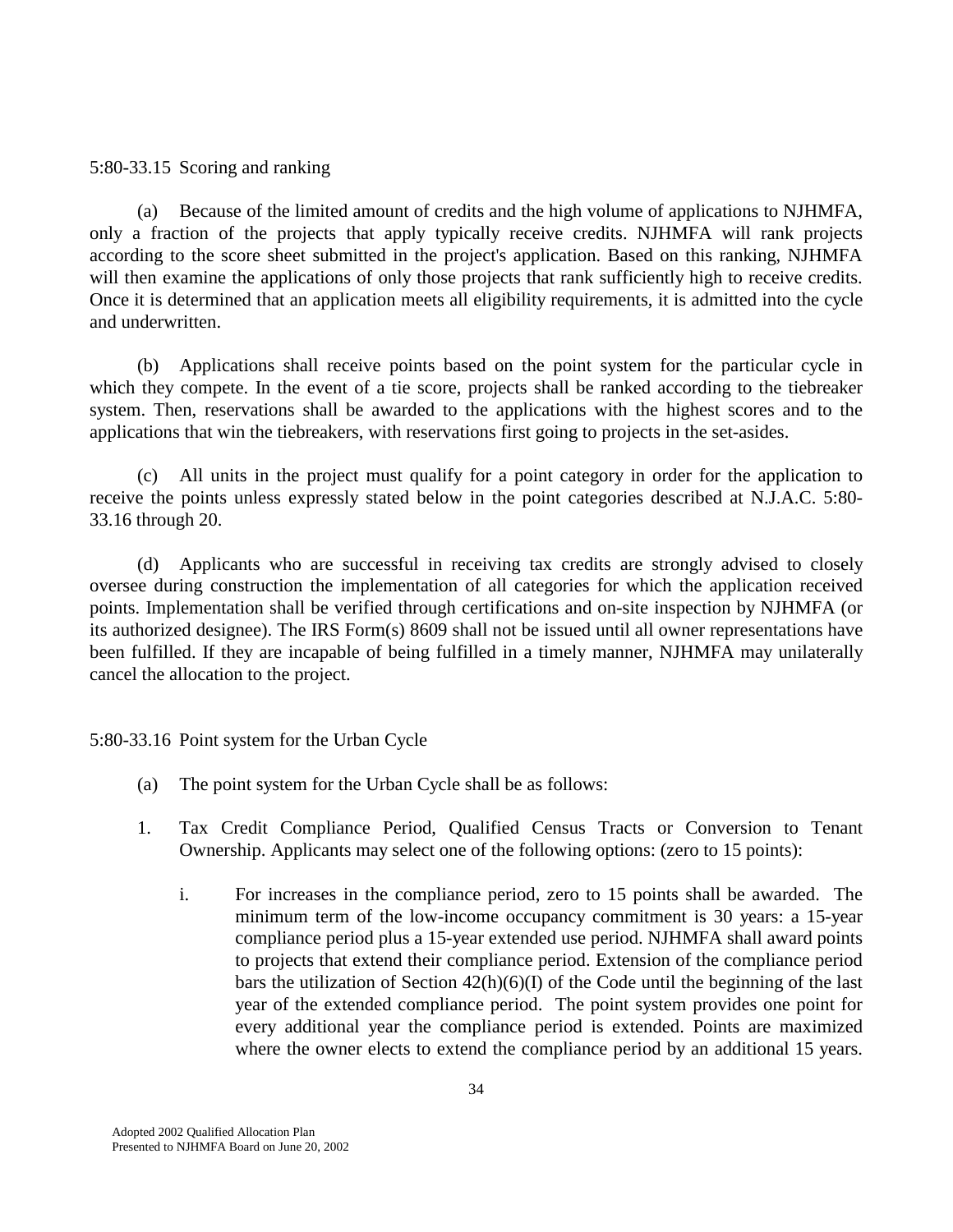Example: An owner electing to extend the compliance period for 15 years will be restricting the property for 45 years -- a 30-year compliance period and a 15-year extended use period. Therefore, the owner cannot request the housing credit agency to find a buyer for the tax credit project until the beginning of year 30. This restriction will be enforceable by NJHMFA and future tenants via a deed of easement and restrictive covenant which shall be recorded by NJHMFA pursuant to State law at the later of the carryover allocation described at N.J.A.C. 5:80-  $33.26(a)(1)$  below or acquisition of the property.

- ii. Projects located in Qualified Census Tracts shall be awarded 15 points. To qualify for this point category, a majority of the units shall be located within a qualified census tract.
- iii. For conversions to tenant ownership 10 points shall be awarded. Projects must convert to home ownership at the end of the compliance period. Syndication documents must reflect the conversion. The deed of easement and restrictive covenant shall reflect a right of first refusal by the owner to the tenants.
- 2. A project shall receive one point if the project utilizes public housing waiting lists.
- 3. Applicants may select one of the following options:
	- i. Zero to ten points shall be awarded based on the percentage of the low-income units meeting the definition of a large family unit. Points are based on the percentage of large family units with respect to the total number of low-income units; it is not based on square footage. Points are maximized when large family units make up 30 percent of the low-income units for low-rise, garden apartments, single family and townhome/rowhome projects. New construction mid-rise and high-rise projects cannot qualify for these points unless the project contains 25 units or less. For midrise and high-rise rehabilitation projects, and mid-rise and high-rise new construction projects of 25 units or less, points are maximized in this category where 15 percent of the low-income units meet the large family unit definition. Large family units are not required to be located within every residential building in the project.
	- ii. Zero to ten points shall be awarded based on the percentage of square footage a development proposal incorporates for commercial development in targeted or NPP neighborhoods. Points are maximized when commercial development makes up 15 percent of the total project square footage. The commercial component shall be located in the building(s) in which the tax credit units are located. The executed lease agreement(s) shall be submitted at the time of carryover allocation.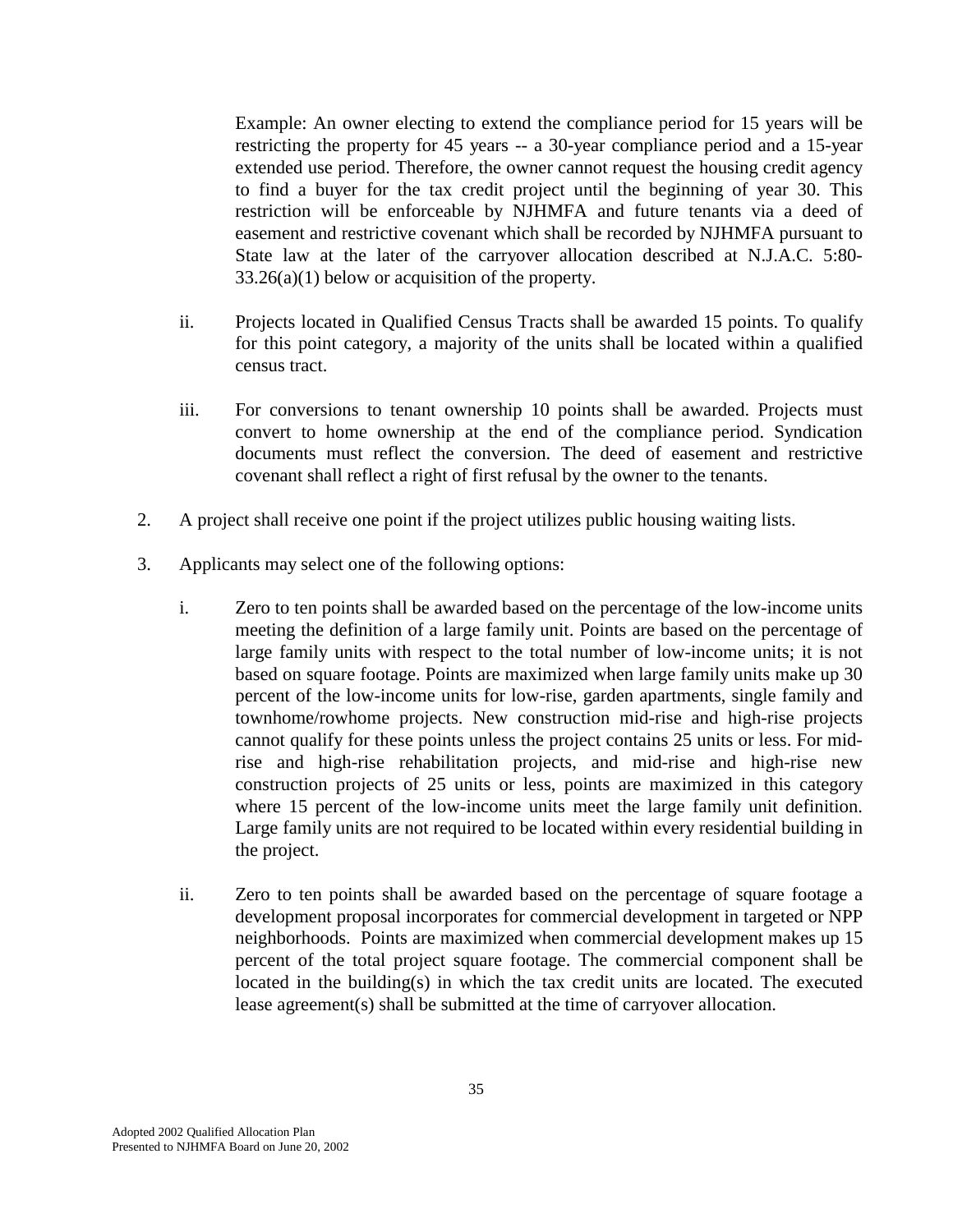- 4. Municipal, County and Public Housing Authority (PHA) Support. Applicants may select one of the following options.
	- i. Projects that receive a fixed rate tax abatement for a 15 year term shall receive 5 points. If the specifics of the tax abatement (for example, percentage of rent roll, term) are not recited in the resolution/ordinance, the financial agreement to the tax abatement shall be included with the application. Proof of an applicant's taxexempt nonprofit status is not sufficient to qualify for points for a tax abatement.

In order to receive points under this category, the resolution/ordinance approving the abatement must cite the proper statutory authority. Only projects utilizing financing from NJHMFA may be granted an abatement under N.J.S.A. 55:14K-37(b). For information regarding NJHMFA financing, please contact the Division of Multifamily Programs at (609) 278-7525.

- ii. Projects that capitalize an escrow in an amount equal to 2 years worth of taxes and receive municipal, county or PHA support of more than 5% of total project costs shall receive 4 points.
- i. Projects that capitalize an escrow in an amount equal to 2 years worth of taxes and receive municipal, county or PHA support totaling 5% of total project costs shall receive 3 points.
- ii. Projects that capitalize an escrow in an amount equal to 2 years worth of taxes and receive municipal, county or PHA support of less than 5% of total project costs shall receive 2 points.

 For purposes of this point category, municipal, county or PHA support means contribution of land for nominal consideration (\$100 per parcel or less) or monetary contribution to the project (for example, HOME, RCA, CDBG, UDAG). Evidence of support shall be in the form of an authorized resolution or ordinance from the appropriate authority, and all steps necessary to make the resolution or ordinance legally binding shall have been completed. As evidence of the fair market value of a land contribution, the application shall include an appraisal (not older than six months) stating the value of contributed land. The tax escrow shall equal the two year amount reflected in the operating proforma, and shall be confirmed by the municipality as the anticipated tax assessment when the project is completed.

 5. Because the availability of social services greatly improves the quality of life for residents, NJHMFA awards up to three points for the provision of up to three social services for the compliance period. One point will be awarded per service offered. The services shall be affordable, appropriate, available and accessible to the project's tenants. Applicants shall support their claim to provide social services by providing the following: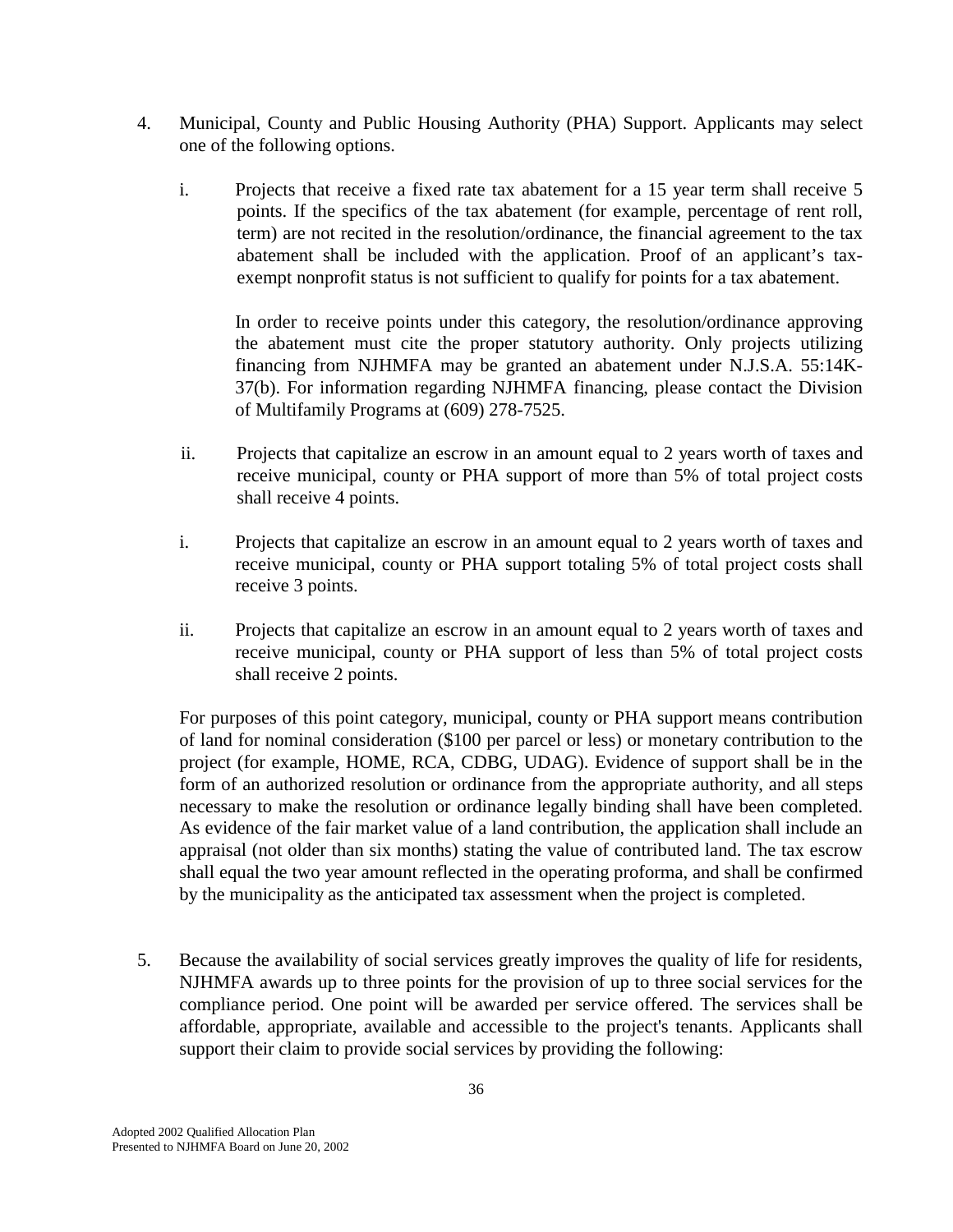- i. Evidence of funding sources or documentation of how or by whom the services shall be paid;
- ii. Evidence of experience of the service provider for both provision of social service and fulfillment of prior private or governmental contracts; and
- iii. Evidence of firm agreements (executed contracts) with service providers for the services.
- 6. Four points are awarded to projects which pledge to expend a sum equaling at least 15 percent of construction cost on contractors, subcontractors and material suppliers which are certified as minority business enterprises (MBE) and women business enterprises (WBE) by the New Jersey Department of Commerce and Economic Development ("Certified MBE's and WBE's").
- 7. Projects located within an endorsed plan, delineated core, Pinelands center or designated cente, shall receive two points. (see definitions) To qualify for this point category, a majority of the units shall be located within the qualifying area.
- 8. To encourage the distribution of tax credits throughout the State, one point shall be awarded to projects located in municipalities that have less than five projects that have received tax credit allocations in the past three years. To qualify for this point category, a majority of the units shall be located within the municipality.
- 9. NJHMFA awards up to three points for the provision of unit amenities. One point will be awarded per amenity offered. The costs of the amenities must be shown in the capital and/or operating budgets, as appropriate. Amenities must be appropriate to the proposed tenant population. The list provided below is not all-inclusive. Substitutions are permitted at NJHMFA discretion; however, it is incumbent upon the applicant to demonstrate how each substitute amenity provides a comparable benefit to the tenants as those amenities listed below.
	- i. A security alarm;
	- ii. A washer and dryer hook-up with drip pan or floor drain;
	- iii. A frost free refrigerator of 14 cubic ft. for efficiencies and 1BRs, 16 cubic ft. for 2BRs, 18 cubic ft. for 3BRs and 20 cubic ft. for 4BRs;
	- iv. A washer and dryer;
	- v. A dishwasher;
	- vi. Central air conditioning;
	- vii. A minimum bedroom size of 100 square feet;
	- viii. Minimum kitchen cabinets of 14 linear feet (for up to 2 BR) and 16 linear feet (for 3BR or more);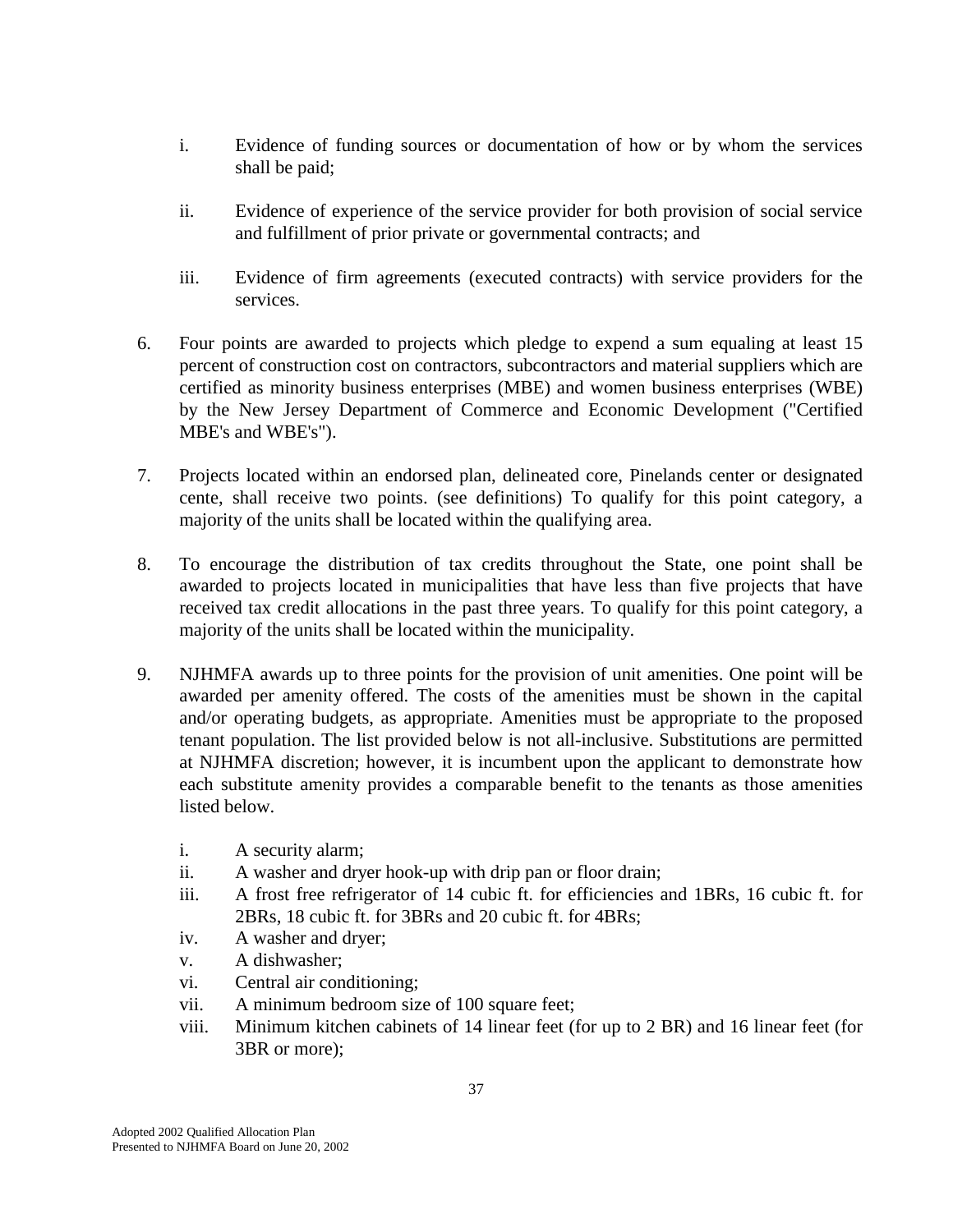- ix. Minimum closet space of 14 linear feet for efficiencies and 1BR, 24 linear feet for 2BR, 30 linear feet for 3BR and 35 linear feet for 4BR;
- x. Emergency pull cords/call button senior projects only
- xi. Garages
- xii. Patios
- xiii. Outside storage lockers
- 10. NJHMFA awards points for the provision of project amenities, up to a maximum of two points. One point will be awarded per amenity provided. The costs of the amenities must be shown in the capital and/or operating budgets, as appropriate. Amenities must be appropriate to the proposed tenant population. Applicants may select any combination of the following amenities in order to receive the maximum two points. The list provided below is not all-inclusive. Substitutions are permitted at NJHMFA discretion; however, it is incumbent upon the applicant to demonstrate how each substitute amenity provides a comparable benefit to the tenants as those amenities listed below.
	- i. A playground (family projects only);
	- ii. A community room/building (minimum 1600 sf.);
	- iii. Laundry facilities in each building;
	- iv. Community gardens;
	- v. Average interior unit sizes of 500 sf. for efficiencies, 650 sf. for 1BRs, 800 sf. for 2BRs, 1100 sf. for 3BRs and 1200 sf. for 4BRs;
	- vi. 1.0 parking spaces per unit (may be off-street: garage, parking lot, pad or driveway, or on-street: designated/permit); and
	- vii. A 25-year manufacturer's warranty on roof shingles for sloped roofs, 20 year for low slope roofing.
- 11. Projects that demonstrate community policing or public safety enhancements shall be awarded one point. Applicants may select any of the following strategies in order to receive the point. The list provided below is not all-inclusive. Substitutions are permitted at NJHMFA discretion; however, it is incumbent upon the applicant to demonstrate how the proposed substitution provides a comparable benefit to the tenants as those items listed below.
	- i. An evening hour security guard;
	- ii. On-site community policing station;
	- iii. Camera/security system in each building;
	- iv. Coordination/training for community policing groups and/or property manager by local law enforcement;
	- v. Incorporation of Community Policing Through Environmental Design (CPTED) characteristics in the design, layout and construction of buildings and on-site facilities;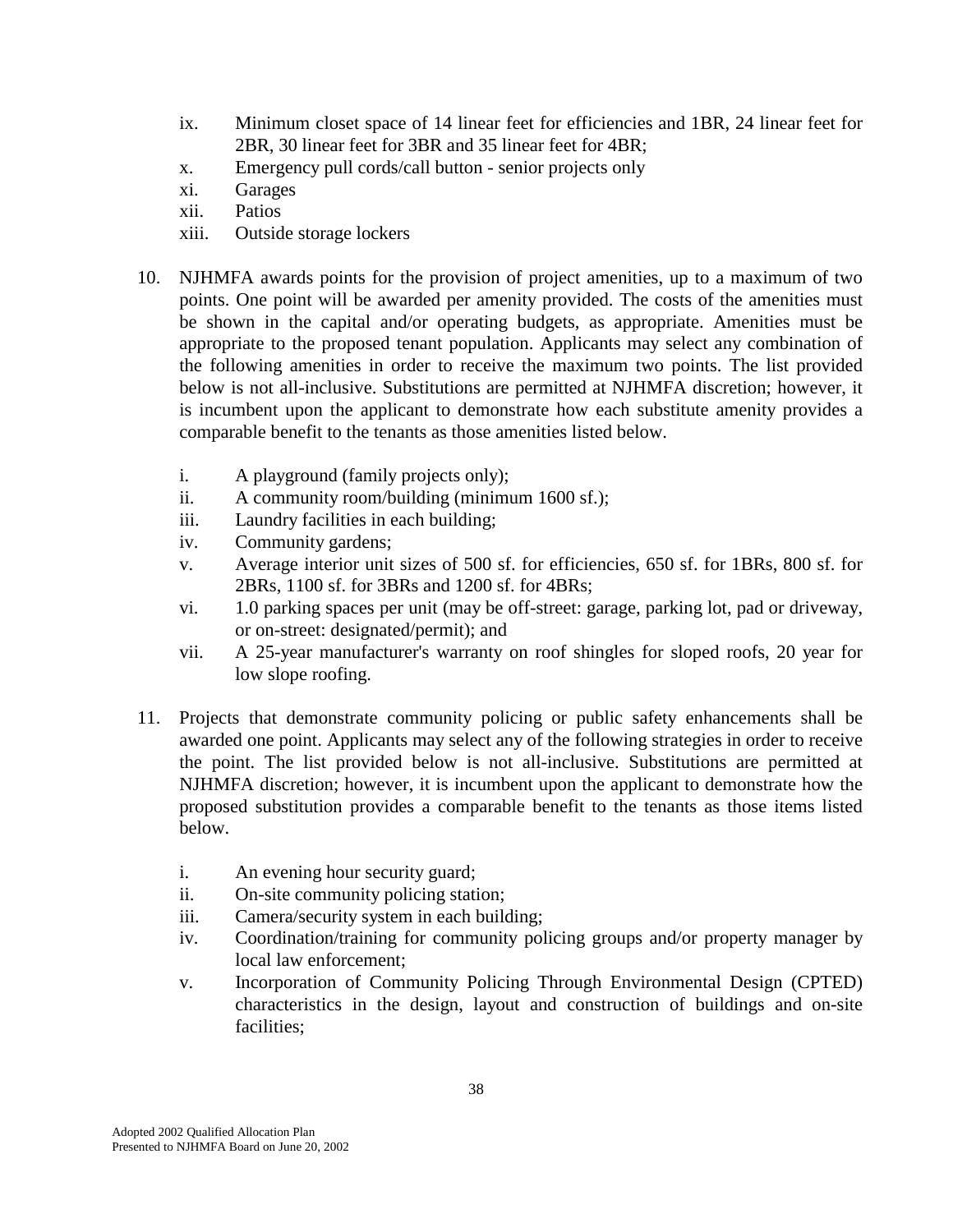- vi. Partnerships or agreements which increase on-site police and security patrols on the development site (that is, leveraging partnerships with other funding sources for police salaries such as State Urban Enterprise Zones, Special Improvement Districts, Community Oriented Policing grants, etc.)
- vii. Innovative approaches which increase the number of community policing volunteers as residents of the development (including rent reductions or subsidies where allowable); and
- viii. Using operating funds or alternative funding sources such as Urban Enterprise Zone funds or HUD grants to purchase or subsidize the purchase of take-home police vehicles for law enforcement officers in the development.
- 12. Participation in the Environmental Protection Agency's (EPA) ENERGY STAR Homes Program or equivalent (for example, New Jersey's ENERGY STAR Homes) shall be worth two points. Applications shall include a copy of the signed Memorandum of Understanding or Specification Form between the applicant and the EPA (or equivalent). At place in service, owners shall submit to NJHMFA the Energy Star Homes Certificate issued by the EPA (or equivalent) for each building in the project.
- 13. Applications may receive up to a maximum of two points based on a combination of the attributes of the project site and proximate land uses or the employment of local residents in the development of the site. For purposes of this paragraph, "proximity" shall be defined as located within 1 mile for projects located in municipalities on the Urban Cycle List, and within 2 miles for projects in all other municipalities. Proximity to the following locations shall be addressed in the market analysis as required at N.J.A.C. 5:80-33.13(c)(1).
	- i. Projects with on-site day care shall be awarded 2 points;
	- ii. Projects that expend a sum equaling at least five percent of construction cost on employees who reside in the subject municipality shall be awarded 2 points. The final cost certification shall have to verify these expenditures;
	- iii. One point shall be awarded based on the project's proximity to each of the following positive land uses:
		- (1) Primary/elementary school (family projects only);
		- (2) Day care center (cannot combined with points under (a)15i above);
		- (3) Food store;
		- (4) Community center or faith-based organization;
		- (5) Public transportation;
		- (6) Park
	- iv. Two points shall be deducted based on the project's proximity to any of the following negative land uses:
		- (1) Land fill;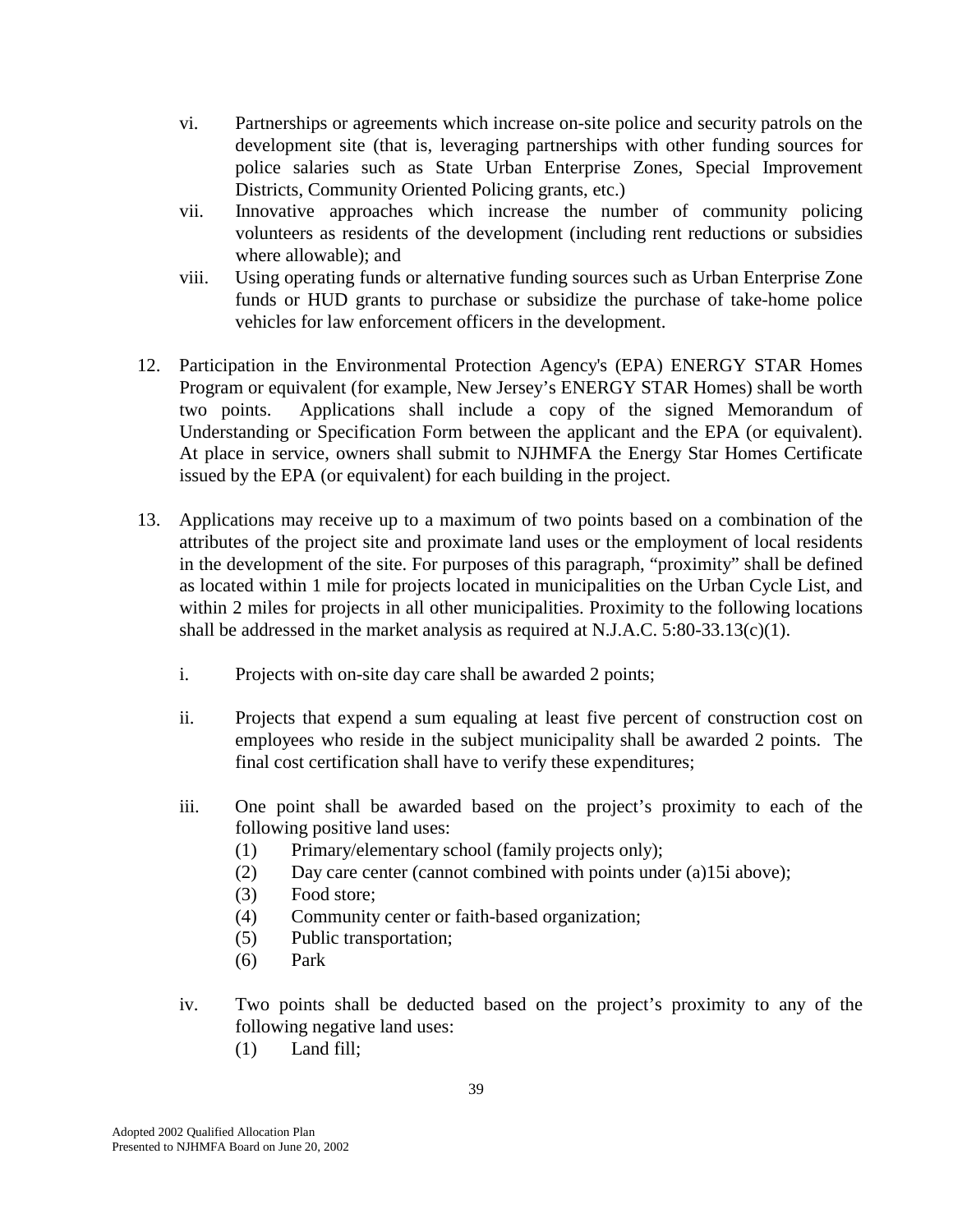- (2) Garbage dump;
- (3) Trash incinerator;
- (4) Nuclear power plant;
- (5) Oil/chemical refinery;
- (6) Unremediated Superfund or toxic waste site as identified by the Environmental Protection Agency (EPA) or the New Jersey Department of Environmental Protection (DEP).

 Example: A project has on-site day care and is located within 1 mile of an elementary school, a food store and an oil refinery. The project shall be awarded two points.

- 14. Projects with a property manager that will have successfully completed an NJHMFA approved tax credit certification course prior to the project being placed in service shall receive two points. For the list of approved tax credit certification courses, please contact NJHMFA.
- 15. Applications which include a commitment letter signed by the syndicator or investor specifying net pricing and net capital contributions at least one full cent higher than NJHMFA's equity factor (see definition of "equity factor") shall receive one point. Applicants utilizing the credits themselves do not have to submit a syndicator letter to receive the point. Term sheets do not qualify for this point.
- 16. Applications shall receive one point per percentage point reduction in the developer fee up to a maximum of seven points. For example, an application by a 25-unit project that lists a 15 percent developer fee shall receive five points because it is 5 percentage points below the maximum allowance of 20 percent.
- 17. Historic rehabilitation projects utilizing the historic tax credit recited under section 47 of the Internal Revenue Code of 1986, as amended, or projects which are developed on a "Brownfields" site (see definition) shall receive one point. In order to qualify for the historic rehabilitation points, the application shall include a copy of Part I - Evaluation of Significance and Part II - Description of Rehabilitation of the Historic Preservation Certification application approved by the National Park Service. The copy of the Request for Certification of Completed Work shall be submitted to NJHMFA at the point the project places in service. In order to qualify for the Brownfields points, the application must include the site's Brownfields Site Marketing Inventory (BSMI) Project Tracking Number ("OSP BF#"). If the site does not have a tracking number, a copy of the approved New Jersey Department of Environmental Protection Remedial Action Work Plan shall be submitted. To qualify for this point category, a majority of the units shall be located within the buildings receiving historic tax credits or on the Brownfields site. Note: For a list of Brownfields sites and their corresponding tracking numbers, please refer to the New Jersey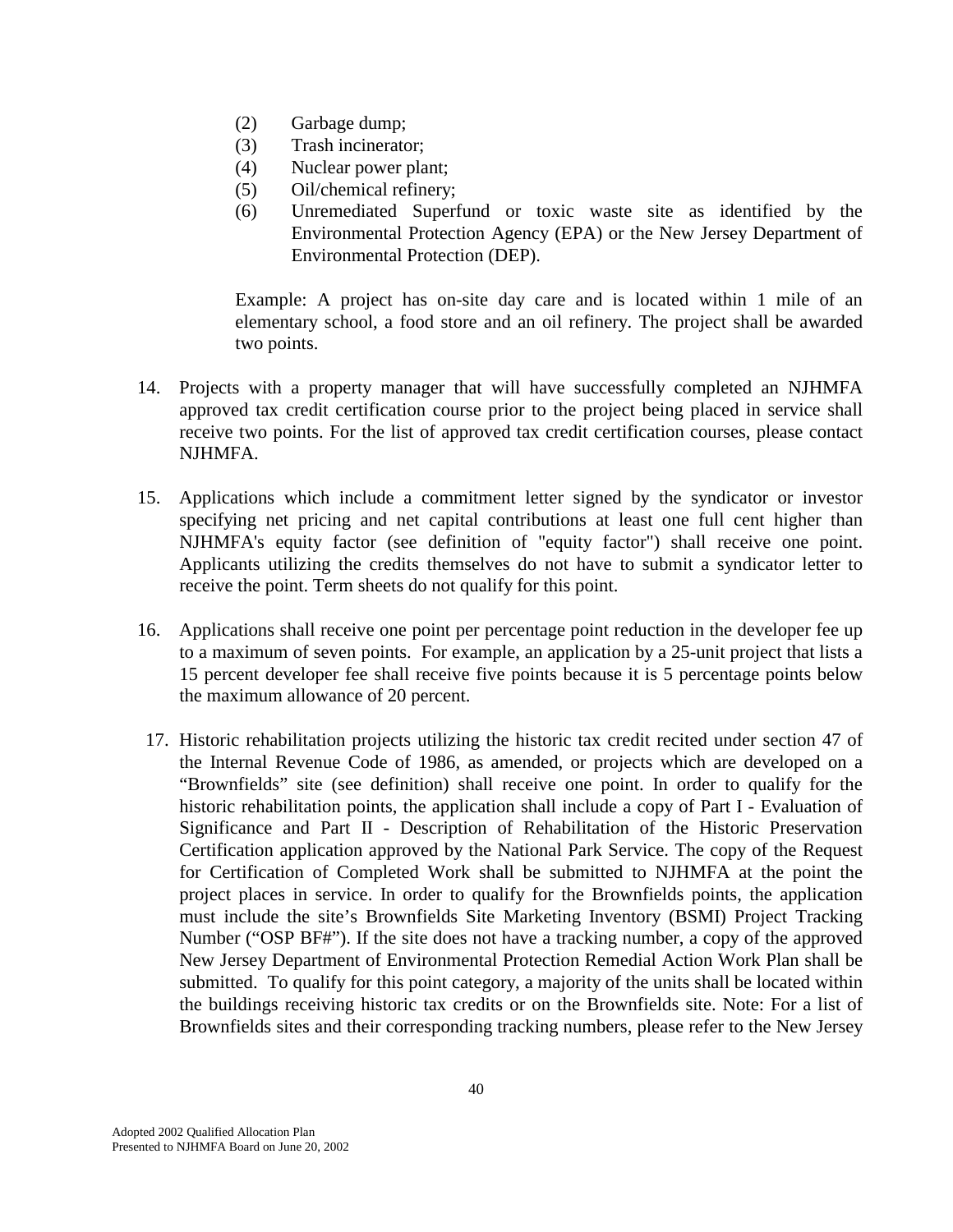| <b>Brownfields</b> | Redevelopment                                      | Program | website | at |
|--------------------|----------------------------------------------------|---------|---------|----|
|                    | http://www.state.nj.us/osp/brownfld/brownrtf.htm.) |         |         |    |

- 18. Applications which have a general partner, voting member, developer or a related party who owned a managing or controlling interest in a LIHTC project when title was foreclosed by entry of judgment or deed in lieu of foreclosure during the past seven years shall have three points deducted from the application's score. Failure to respond to this point category shall result in the deduction of points as provided under this paragraph.
- 19. Applications which have a general partner, voting member, developer, or related party that owns a managing or controlling interest in a New Jersey LIHTC project with an uncorrected noncompliance (see definition) shall have the following points deducted from the application's score: 10 points shall be deducted for violations of State and local building codes or health ordinances or failure of one or more major systems (for example, roof, HVAC, elevators, plumbing and electric); and five points shall be deducted for a failure to fulfill any Qualified Allocation Plan provisions as represented by an owner in a project's New Jersey LIHTC application. For noncompliance that cannot be corrected, points under this category shall only be deducted for the first year each application is submitted. Failure to respond to this point category shall result in the deduction of points as provided under this paragraph. Applications that receive negative points in this category do not qualify for the set-asides described at N.J.A.C. 5:80-33.4, 33.5, 33.7 and 33.8.
- 20. Three points will be deducted from applications which have a general partner, voting member, developer, or a related party that was involved in a full return of tax credits to NJHMFA within the past two years and such return was after October 15th of the year in which the project would have been required to be placed in service. Failure to respond to this point category shall result in the deduction of points as provided under this paragraph.
- 21. Applications which have a general partner, voting member, developer, or related party that owns a managing or controlling interest in a New Jersey LIHTC project that has failed to pay NJHMFA monitoring fees (unless NJHMFA has formally issued a deferral) shall have ten points deducted from the application's score. Failure to respond to this point category shall result in the deduction of points as provided under this paragraph. Applications that receive negative points in this category do not qualify for the set-asides described at N.J.A.C. 5:80-33.4, 33.5, 33.7 and 33.8.
- 22. Applications which have a general partner, voting member, developer, or related party that owns a managing or controlling interest in a New Jersey LIHTC project that has failed to submit its annual project certifications shall have ten points deducted from the application's score. Failure to respond to this point category shall result in the deduction of points as provided under this paragraph. Applications that receive negative points in this category do not qualify for the set-asides described at N.J.A.C. 5:80-33.4, 33.5, 33.7 and 33.8.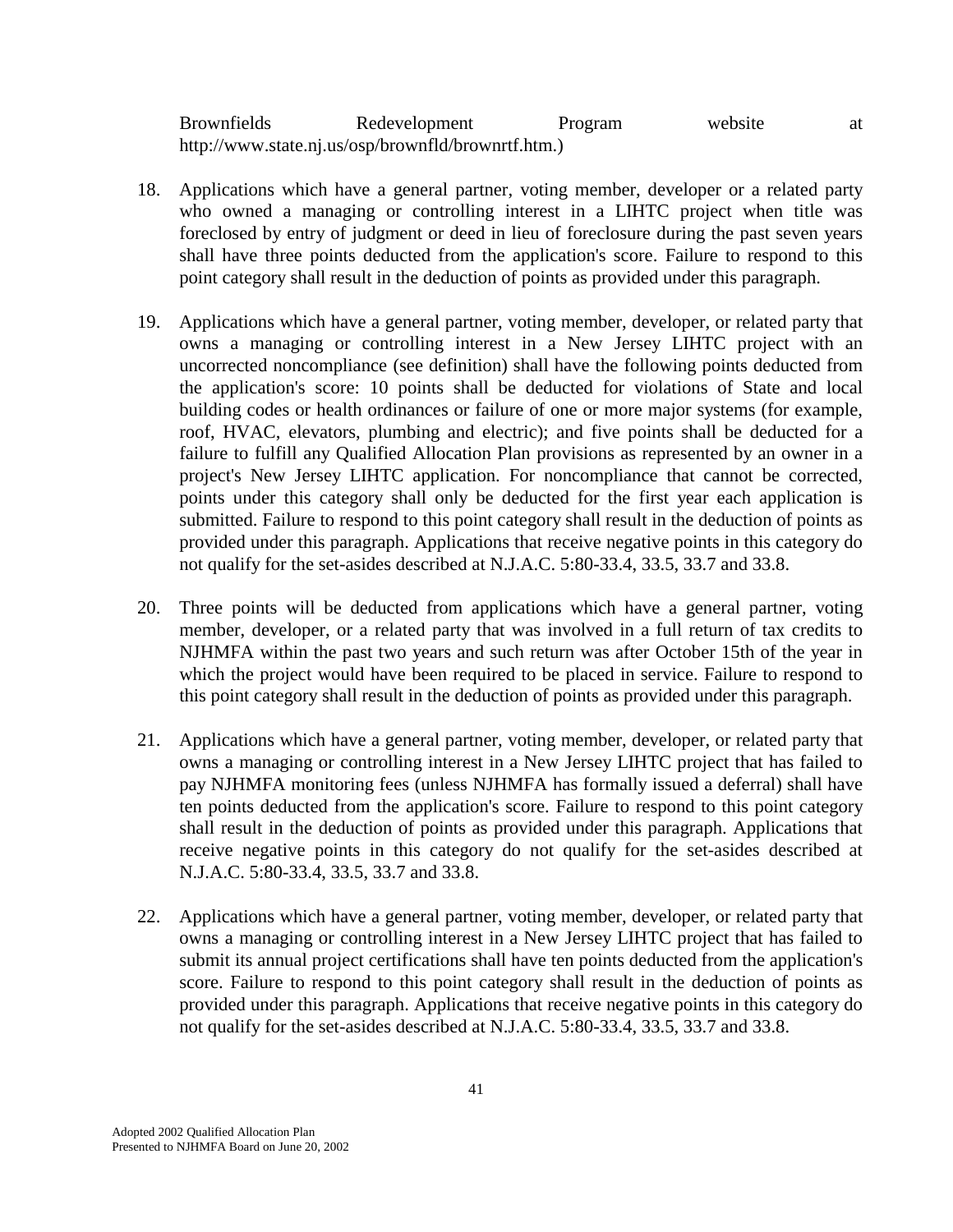23. Applicants that utilize the cure period in N.J.A.C. 5:80-33.12(c)1 or 3 shall have one point per each defect cured deducted from the application's score.

5:80-33.17 Point system for the Suburban/Rural Cycle

 (a) The point system for the Suburban/Rural Cycle includes all point categories of the Urban Cycle except that the point category in N.J.A.C. 5:80-33.16(a) 7 concerning a project located in an endorsed plan area is replaced with the following:

- 1. Projects meeting the definition of a COAH obligation or projects in voluntary compliance with the courts (see definition) shall be awarded six points; or
- 2. Projects meeting the definition of court-ordered obligation shall be awarded five points; or
- 3. Projects located within an endorsed plan, delineated core, Pinelands center or designated center, shall receive two points. (see definitions) To qualify for this point category, a majority of the units shall be located within the qualifying area.

 (b) In order to receive points as a project satisfying a COAH obligation, the petition for substantive certification or amendment to a plan that has previously received substantive certification must be received by COAH by the tax credit application deadline.

 (c) If a municipality has created a density bonus subsidy to assist the low- or moderate-income units in a project, the project may not compete for tax credits (ceiling tax credits). This subsection shall not be evaded by failing to apply all or any portion of the subsidy to the low- or moderate-income units, by diverting all or any portion of the subsidy to other uses or by using any other device in which all or any portion of the subsidy is not used to benefit low- or moderate-income housing. For example, if a site was originally zoned at four units per acre and a rezoning resulted in six units per acre with a 20 percent set-aside for low- and/or moderate-income units, then the site would be the recipient of a density bonus. If the developer built at six market units per acre, subdivided a portion of the acreage and donated that land to a for profit or non-profit developer, then the new owner may not compete for ceiling tax credits because there was a density bonus attributed to the site that should have been utilized to subsidize the affordable units.

 Alternatively, if on the same site the number of low and moderate units is increased without a corresponding increase in density, then the additional affordable units would be eligible to compete for ceiling tax credits.

5:80-33.18 Point system for the HOPE VI Cycle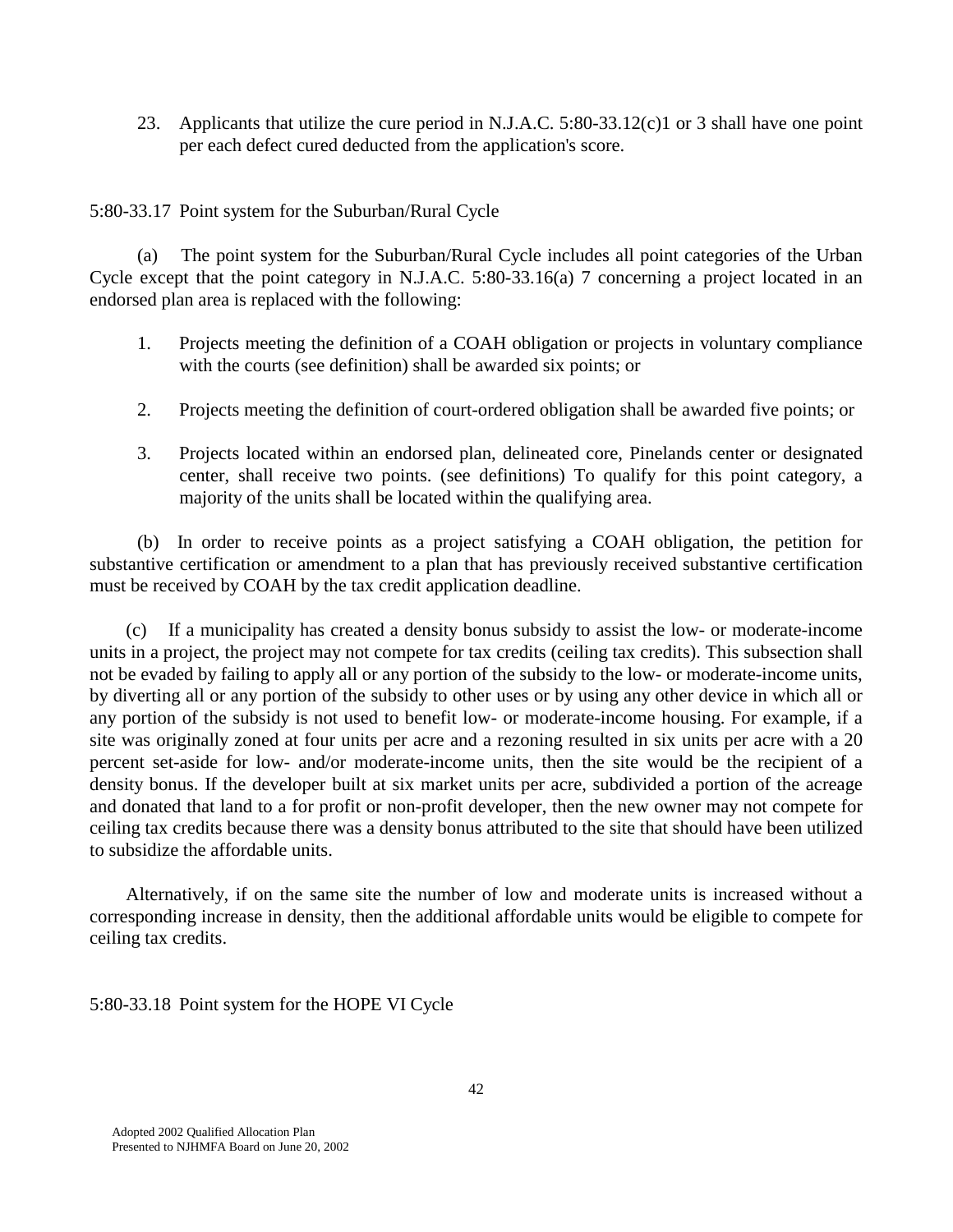The point system for the HOPE VI Cycle includes all point categories of the Urban Cycle except for the point category in N.J.A.C. 5:80-33.16(a)2 concerning public housing authority waiting lists.

5:80-33.19 Point system for the Special Needs Cycle

- (a) The point system for the Special Needs Cycle includes all point categories of the Suburban/Rural Cycle except for the point categories in N.J.A.C. 5:80-33.16(a)3 concerning large family units and N.J.A.C. 5:80-33.16(a)5 concerning social services.
- (b) The Special Needs Cycle also includes the following point categories:
- 1. Applications shall be awarded one-half of a point per year of guaranteed funding from any program under the HUD McKinney Act (including Shelter Plus Care) or project based rental assistance for at least 25% of the project up to a maximum of 5 points.
- 2. Applications shall earn one point for each year of experience its social service provider has in providing social services to the special needs population stated in the application. No points shall be awarded if the special needs provider has less than three years of experience. The maximum points available for this category is six.
- 3. Applications shall earn one point for each special needs housing project that the applicant and/or social service provider has successfully developed or managed. The maximum number of points available for this category is six.
- 4. To qualify for the Special Needs Cycle, at least three services for the targeted special needs population shall be provided. If the owner of the project is capable of providing additional appropriate services, NJHMFA shall award two points per additional service up to a maximum of three additional services. Services shall be affordable, available, appropriate and accessible to the project's tenants. Applicants shall support their claim to provide social services by providing the following:
	- i. Evidence of funding sources or documentation of how or by whom the services will be paid;
	- ii. Evidence of experience of the service provider for both provision of social service and fulfillment of prior private or governmental contracts; and
	- iii. Evidence of firm agreements (executed contracts) with service providers for the services.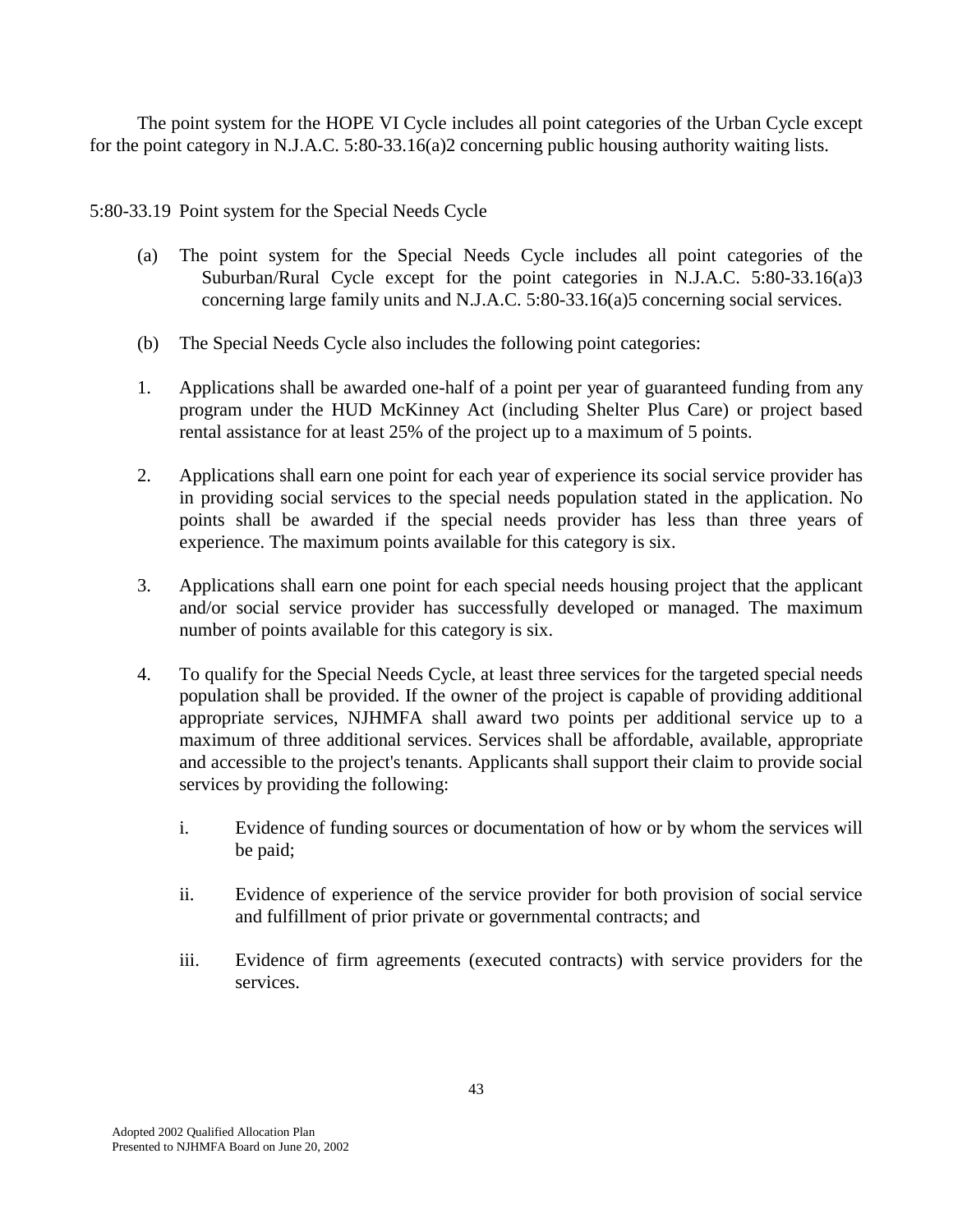- 5. Applications in which the social service provider has greater than a 50 percent interest in the general partnership or voting membership in a limited liability company shall earn an additional six points.
- 6. Applications demonstrating provision of appropriate services at no charge to the tenants shall earn one point for each free service up to a maximum of three points. The applicant shall provide evidence of funding for these services.

## 5:80-33.20 Point system for the Final Cycle

- (a) The point system for the Final Cycle is the same as the Suburban/Rural Cycle. The Final Cycle also includes the following additional point category:
- 1. Projects that would qualify under N.J.A.C. 5:80-33.4 or N.J.A.C. 5:80-33.6 shall be awarded eight points. An additional two points shall be awarded if such projects are in Qualified Census Tracts. To qualify for these extra points, a majority of the units shall be located within a qualified census tract. Note that projects cannot qualify for both points in this category and the points from the COAH/Endorsed Plan category.

### 5:80-33.21 Tiebreaker system

 (a) The following tiebreaker system shall be used in all cycles to break ties between projects with the same score:

- 1. If competing projects within a cycle have a tie score, a tax credit reservation shall be awarded to the project with the lowest amount of low-income housing tax credits (unadjusted for the 130 percent difficult development area or qualified census tract bonus) per low-income bedroom. The tax credit percentage to be utilized in calculating this tiebreaker shall be the appropriate percentage prescribed by the Internal Revenue Service for the month in which the application is submitted subject to 26 U.S.C.  $\frac{242(m)(2)(A)}{A}$ .
- 2. If there is still a tie after the first tiebreaker, the tax credit reservation shall be awarded to the project with a lower total development cost per bedroom.

# 5:80-33.22 Municipal comment

 The Code requires that the chief executive officer of the municipality in which the project is to be located be given the opportunity to comment on the project. The application may include a letter from the chief executive officer of the municipality or NJHMFA staff shall notify the chief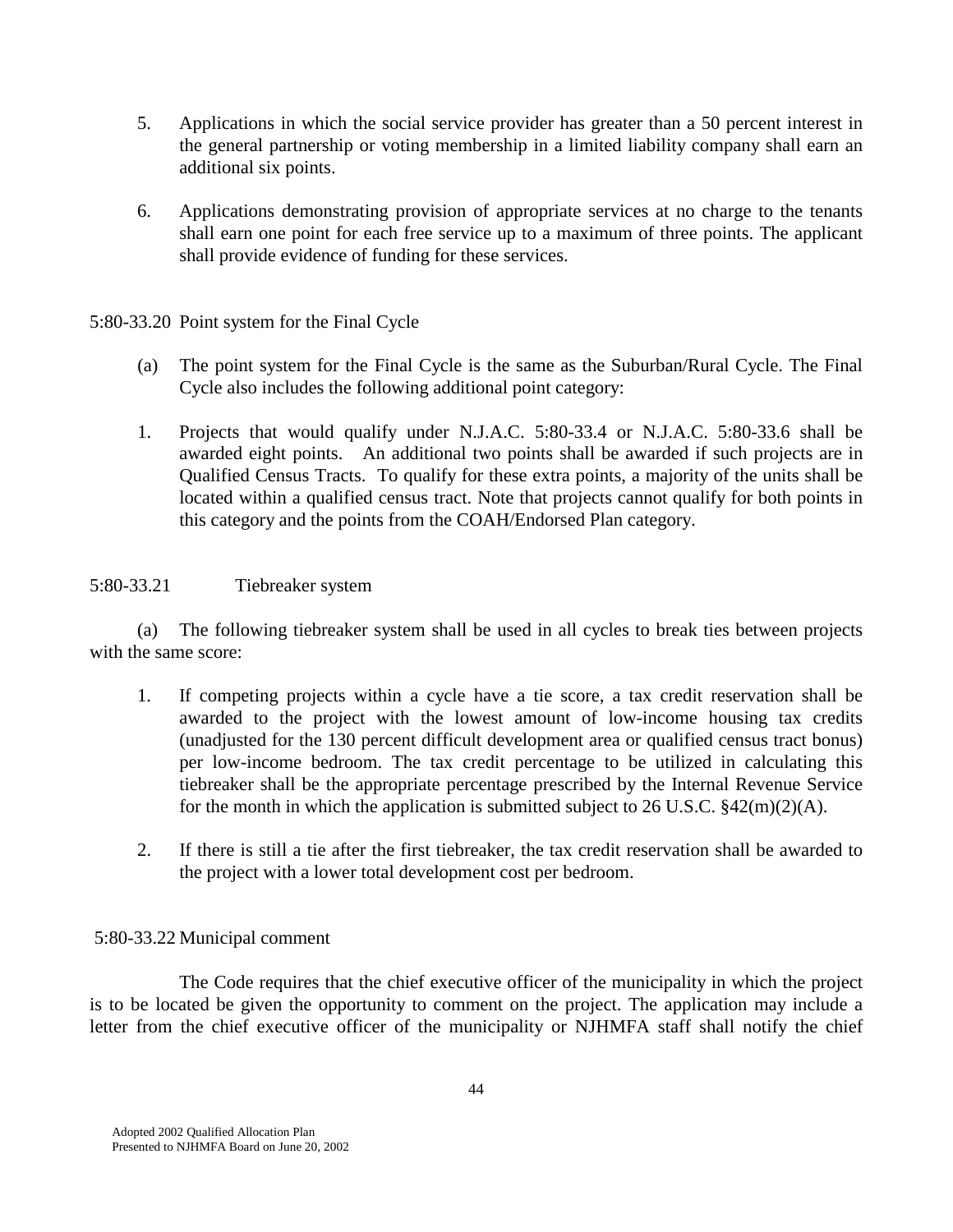executive officer of the municipality and allow him or her a reasonable opportunity to comment on the project.

# 5:80-33.23 Application needs analysis

(a) Section  $42(m)(2)(a)$  of the Code provides: "The housing credit dollar amount allocated to a project shall not exceed the amount the housing credit agency determines is necessary for the financial feasibility of the project and its viability as a qualified low-income housing project throughout the credit period." This determination, known as the "needs analysis," shall be performed by NJHMFA with respect to those applications fulfilling the eligibility requirements at N.J.A.C. 5:80-33.13. In the needs analysis, NJHMFA shall compare the project's total development costs to the funding sources the applicant has identified to meet that cost. If the total funding sources not including tax credit equity are less than the total development costs, then a funding gap exists and the applicant has demonstrated a need for credits, provided however, that the following conditions are satisfied:

- 1. The project's development and operational costs are reasonable as required under Section  $42(m)(2)(B)(iv)$  of the Code;
- 2. Funding sources identified by the applicant meet the requirements listed under N.J.A.C. 5:80-33.13 (c)6;
- 3. The project is financially feasible in terms of the existence of sufficient sources to pay for total development costs; and
- 4. The project shall remain viable throughout the credit period.

 (b) Financing arrangements shall be evaluated to ensure that projects are not structured to artificially increase basis. Such arrangements include drawing down entire bridge or secondary loans at construction closing instead of using such financing on an as-needed basis. NJHMFA reserves the right to assume a mortgage higher than the mortgage commitment submitted by the applicant if it is determined that the mortgage amount stated in the commitment is underestimated. If NJHMFA has a reasonable basis for concluding the equity factor submitted by the applicant is inconsistent with market conditions, NJHMFA reserves the right to adjust the equity factor in its underwriting. NJHMFA reserves the right to require an appraisal at the applicant's expense. If the applicant acquires the property for more than the appraised value, the overage shall be added to the sources of funds so as not to create artificial need.

 (c) NJHMFA shall perform needs analyses at three separate times: application, allocation, and at the time the project is placed in service. (See N.J.A.C. 5:80-33.25 and 33.29) The credit amount reserved is limited to the lesser of:

1. The credit amount based on the needs analysis; or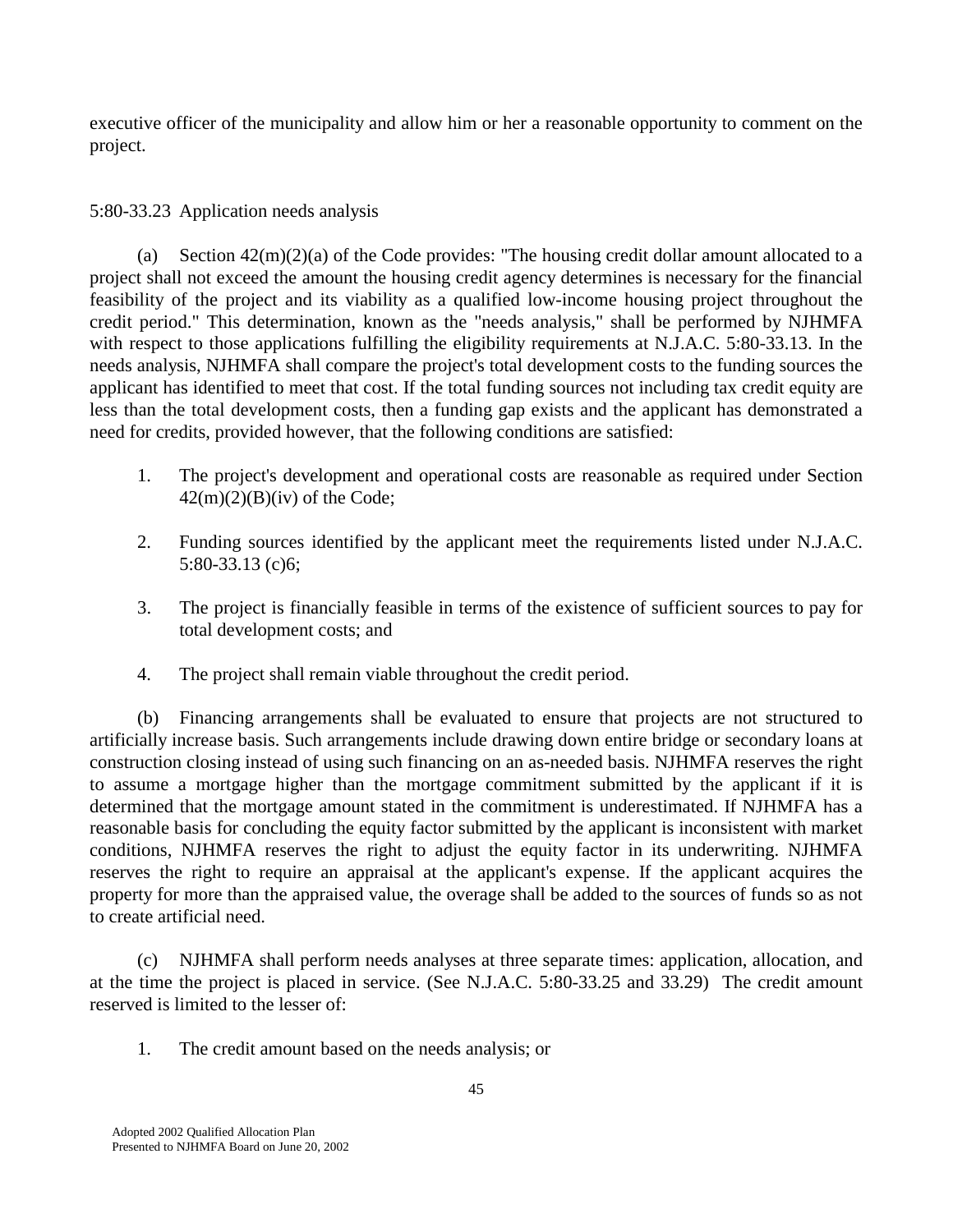2. The credit amount generated from the project's qualified basis, as (potentially) capped by the eligible basis limits. Unless a project has an alternate funding source such as a developer fee able to be pledged, a project whose eligible basis is reduced by the eligible basis limits (thereby reducing the credit amount) may be declared infeasible due to a funding gap caused by the resulting shortfall in syndication proceeds.

#### 5:80-33.24 Committee review

 (a) Based on the rankings, eligibility review and needs analysis, NJHMFA shall make reservation award recommendations to the Tax Credit Committee. The Tax Credit Committee shall consist of the Commissioner of the Department of Community Affairs, or designee, the Executive Director of NJHMFA and three members of the NJHMFA executive staff designated by the Executive Director.

 (b) The Committee shall review the rankings, eligibility and tiebreaker decisions as well as requests for reservations from the Reserve. Committee decisions are final. All applicants shall be notified in writing whether their projects received a reservation or not and the basis for the decision. A reservation commitment letter shall be mailed to all reservation recipients.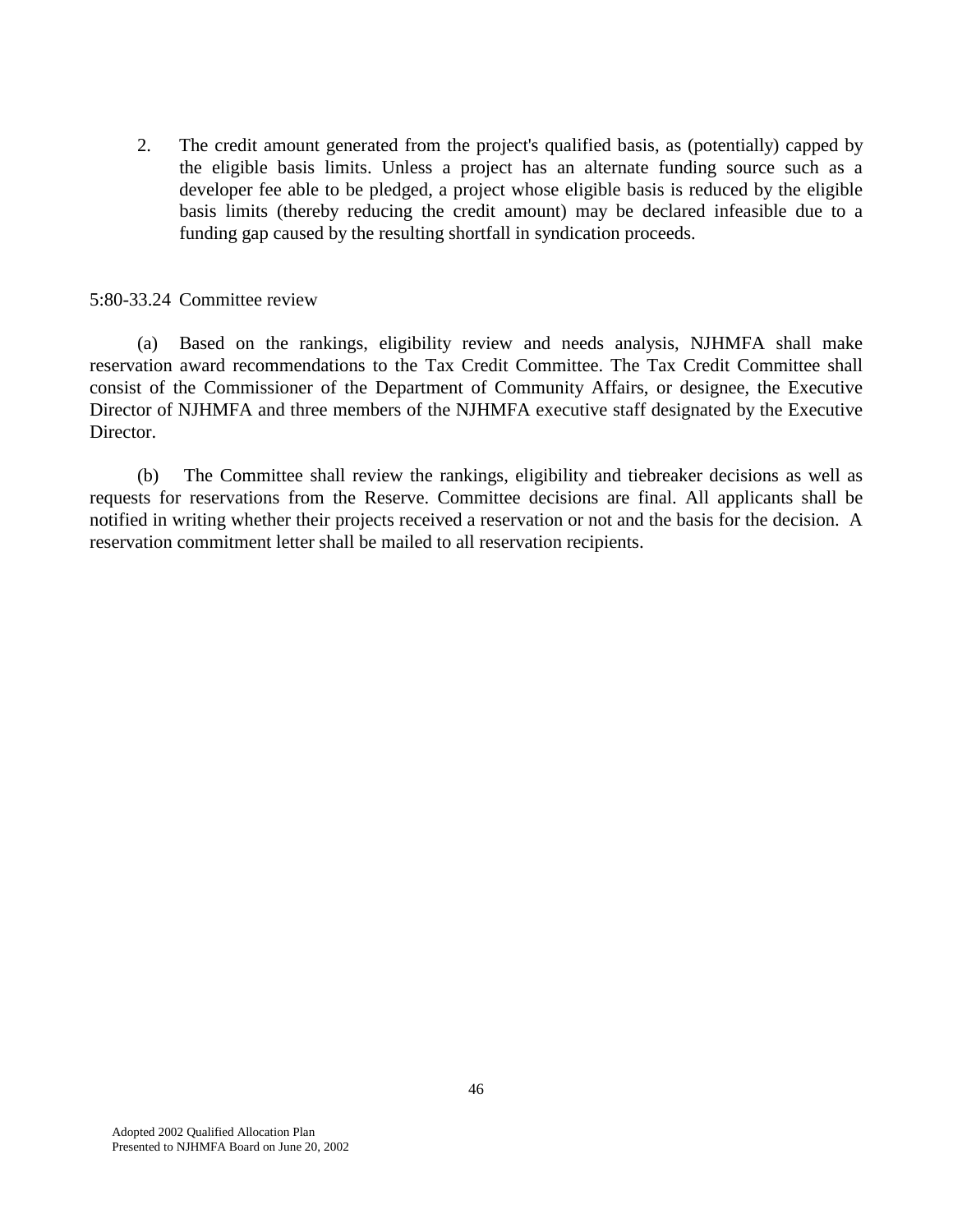#### 5:80-33.25 Allocation needs analysis

(a) In accordance with Section  $42(m)(2)$  of the Code, NJHMFA evaluates the need for the tax credit at application, at the time of allocation, and after the building is placed in service. The credit amount allocated is limited to the lesser of the credit amount based on the needs analysis or the credit amount generated from the project's qualified basis (as potentially capped by the eligible basis limits). The determination of whether the credit amount reserved is needed for the financial feasibility and continued viability of the project shall include an examination as to whether there have been increases or decreases in project costs, other funding sources or rental subsidies which would result in a higher allocation than needed. If NJHMFA has a reasonable basis for concluding the equity factor submitted by the applicant is inconsistent with market conditions, NJHMFA reserves the right to adjust the equity factor in its underwriting. Any substantive changes to the project's financing plan or costs shall be explained in detail and may cause the project to be reconsidered by NJHMFA.

### 5:80-33.26 Reservations, allocations and binding commitments

 (a) Once the reservation is final as described in N.J.A.C. 5:80-33.24(b), projects must meet allocation criteria established by the Code and these rules in order to qualify for an allocation of tax credits. (The IRS does not recognize the reservation processes of housing credit agencies.) The deadline for meeting the allocation criteria described in (a)1 and 2 below is October 15 (November 30 for Final Cycle reservations), or the next business day if the 15th (or the 30th) is a weekend or holiday. The deadline for meeting the 10% test required under *26 U.S.C. §42(h)(1)(E)(ii)* is 3 months from the date a tax credit reservation is issued by the Tax Credit Committee. The NJHMFA form evidencing satisfaction of this test must be completed and certified by an independent certified public accountant. Accrued developer fees in carryover basis shall not exceed the lesser of the fee earned to date or 20 percent of the total developer fee. On a case-by-case basis, NJHMFA may extend its filing deadline if the owner can show good cause; however, in order to defray the added expense and regulatory burden of processing allocation requests that arrive after the deadline, an extension fee of \$1,000 shall be payable to NJHMFA for each week or part thereof that the owner is late in submitting a complete package. NJHMFA reserves the right to rescind a reservation if a deadline is unmet.

 1. Owners requesting a carryover allocation shall submit their certification for carryover, fully executed deed of easement and restrictive covenant (if the property has been acquired by the carryover allocation date); that all sources shown on the owner's carryover schedule are accurate; and that the costs shown in eligible basis are allowable under the Code. Title ownership is not required for carryover allocations, but site control must be maintained. Projects receiving carryover allocations have until the end of the second year after the execution of the carryover allocation agreement to place the project in service.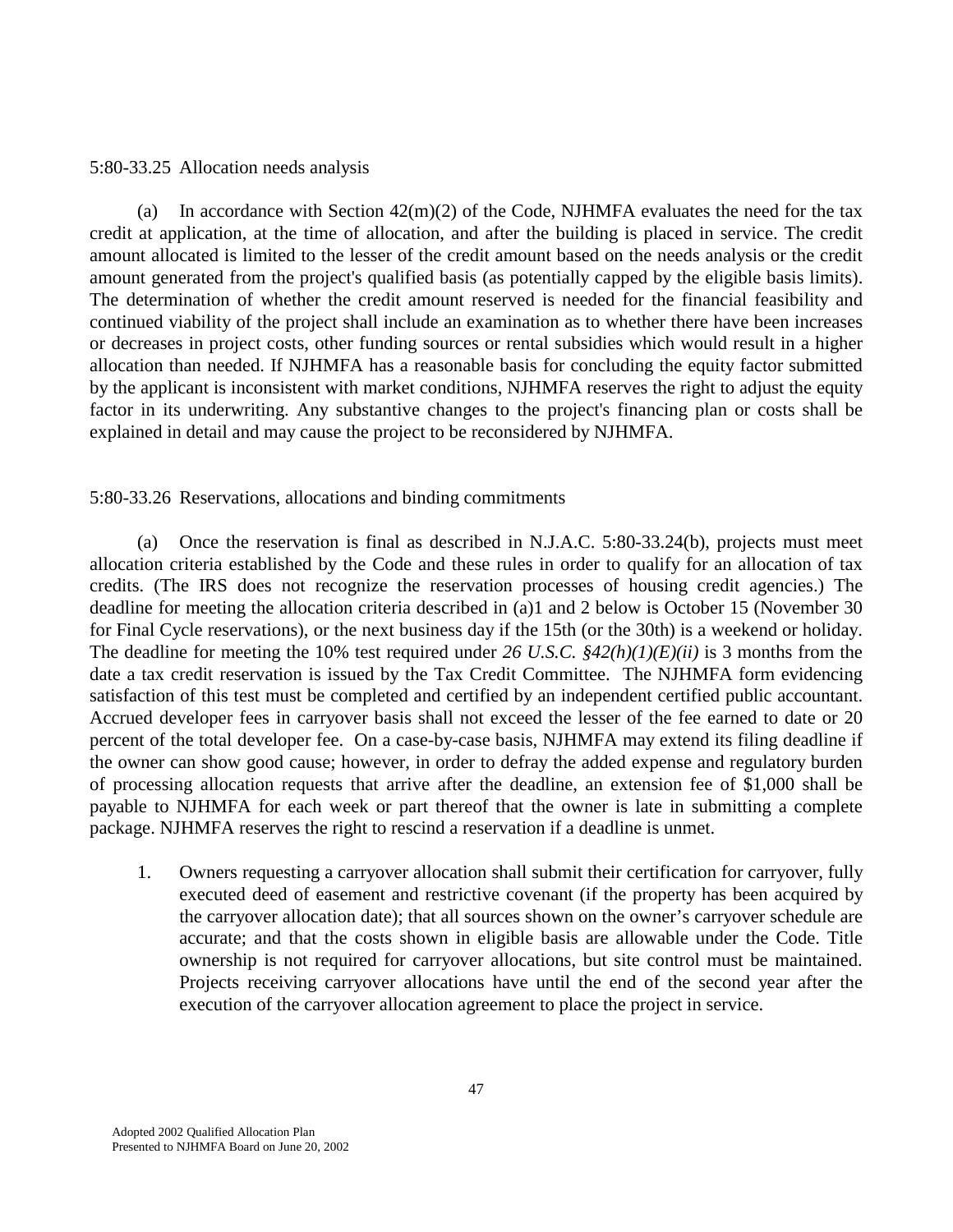- 2. Owners requesting an allocation for a building in the same year the building places in service may receive a carryover allocation or a placed in service allocation depending upon the building's placed in service date. A building must be issued an allocation no later than December 31 of the year it is placed in service.
	- i. If the building is placed in service on or prior to August 1, the allocating document shall be the IRS Form 8609 and the owner shall submit all requirements listed in N.J.A.C. 5:80-33.28 by the filing deadline established in (a) above.
	- ii. If the building is placed in service after August 1, and if the timing of the final project cost certification, permanent closing and the like do not allow for the timely issuance of an IRS Form 8609 by December 31, a carryover allocation shall be issued to the project provided that the owner submits to NJHMFA an updated 10 percent letter from the partnership's accountant reflecting the new reasonably expected basis in the building.

 (b) NJHMFA may enter into a binding commitment to allocate credits from the next year's tax credit authority to projects described below:

- 1. Targeted neighborhood projects that require more than the maximum allowed tax credit allocation. In order to qualify for this type of binding commitment, all of the following must be satisfied: a) the targeted neighborhood project shall be located in a municipality which has not received a tax credit allocation in the past 10 years; b) the project shall successfully compete under N.J.A.C.  $5:80-33.4(a)(1)$ ; and c) the project shall provide a community service facility (see definition) or garage parking (free to the tenants) or involves the revitalization and creation of new infrastructure. The Tax Credit Committee may fund credits in excess of the maximum allowed tax credit allocation through a binding commitment.
- 2. Projects in a competitive cycle affected by a technical error as determined by the Tax Credit Committee. The Tax Credit Committee may fund technical errors wholly from the Reserve (if sufficient credits exist), wholly through a binding commitment or through a combination of Reserve credits and a binding commitment. Projects receiving credits from the Reserve must meet the 10 percent carryover test. In no event shall the project receive credits and/or a binding commitment exceeding the maximum eligible tax credit amount.
- 3. HOPE VI projects that successfully compete under N.J.A.C. 5:80-33.6 or N.J.A.C. 5:80- 33.8. The Tax Credit Committee may fund credits in excess of the maximum allowed tax credit allocation through a binding commitment which together with the current allocation shall not exceed a total annual credit allocation of \$3,100,000 for up to a maximum of four projects.
- 5:80-33.27 Allocation/Issuance fee schedule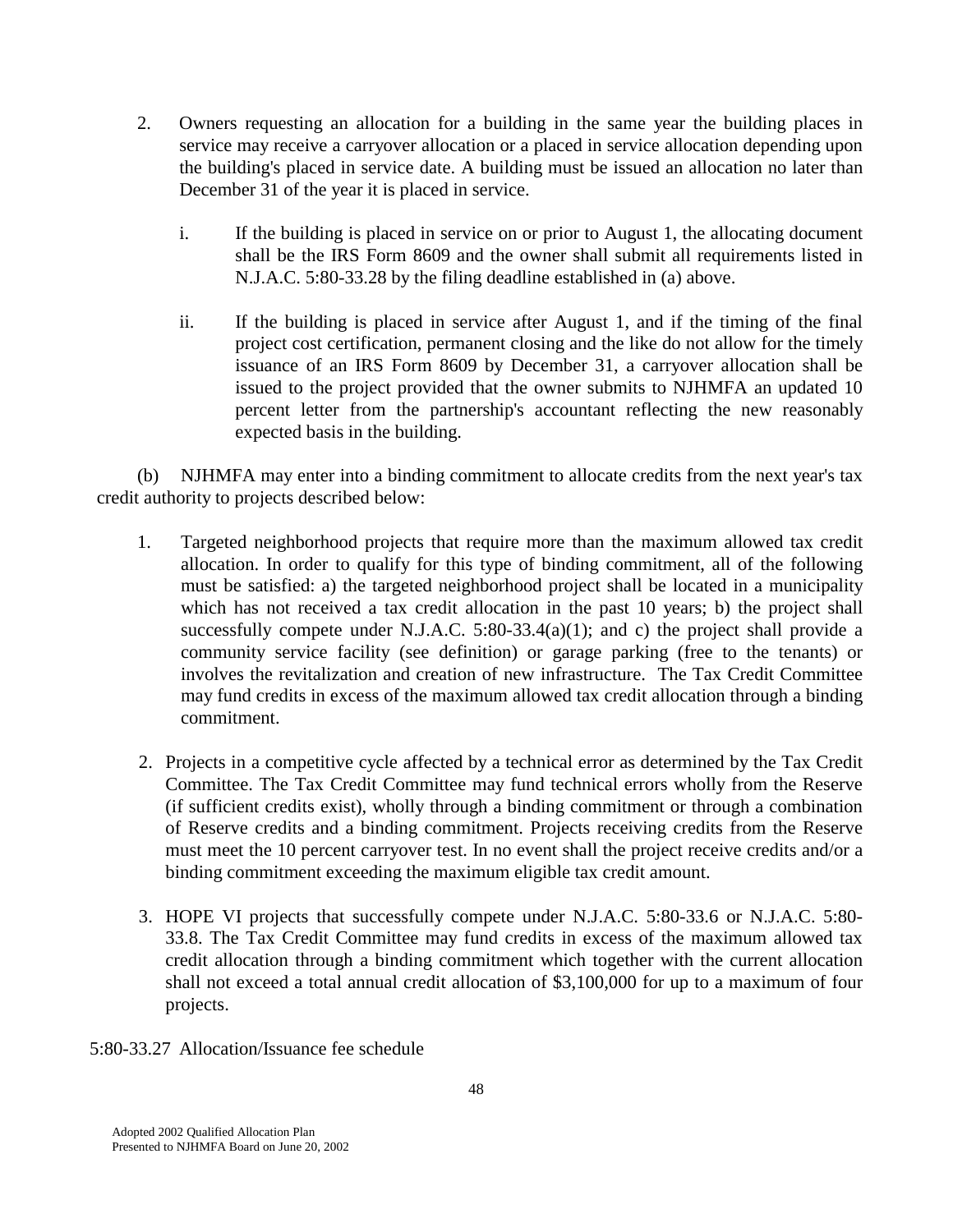Projects requesting an allocation of tax credits shall pay a fee equaling two percent of the carryover allocation amount over the 10-year credit period. Half of the fee shall be paid at the time the allocation criteria described above at N.J.A.C 5:80-33.26(a) is submitted to NJHMFA. For projects requesting an issuance of tax credits from volume cap, the issuance fee shall equal two percent of the issuance amount over the 10-year credit period for NJHMFA financed projects, and three percent of the issuance amount over the 10-year credit period for non-NJHMFA financed projects. Half of the fee shall be paid at the time the credit determination described at N.J.A.C. 5:80-33.10(a)1 is made. For both types of project, the balance (adjusted higher if volume cap tax credit issuance increases) shall be paid prior to issuance of the IRS Form 8609.

#### 5:80-33.28 Obtaining IRS Form 8609 : Deadlines and Extension Fees

 (a) The IRS Form 8609 is the form used by owners to claim the low-income housing tax credit. A form is issued for each building in the project. Prior to issuance of the IRS Form 8609, NJHMFA must receive all required information from the owner, including the allocation/issuance fee described at N.J.A.C. 5:80-33.27. For projects receiving credits from the nonprofit set-aside, this shall include an attorney's opinion letter which states that no for-profit developer or member of the investor limited partner held a seat on the nonprofit's board of directors. NJHMFA (or its authorized designee) shall also conduct an on-site inspection of the project to confirm that all representations made in the project's tax credit application have been met. Upon completion of the NJHMFA evaluation (which includes the placed in service needs analysis) and attendance by the project owner and managing agent to an NJHMFA sponsored compliance monitoring seminar, NJHMFA shall complete Part I of the IRS Form 8609 and shall forward a copy, as filed with the IRS, to the project owner. Owners should be sure to make copies of the signed IRS Form 8609 as a copy must be filed each year with Federal tax returns.

 (b) The entire 8609 request package, including the allocation/issuance fee described at N.J.A.C. 5:80-33.27, the audit report and compilation, in a form acceptable to NJHMFA, must be submitted to NJHMFA at the later of six months following the issuance of the final certificate of occupancy for the project or two months after the first year of the credit period. On a case-by-case basis, NJHMFA may extend its filing deadline if the owner can show good cause; however, in order to defray the added expense and regulatory burden of processing 8609 requests that arrive after the deadline, an extension fee of \$1,000 shall be payable to NJHMFA for each week or part thereof that the owner is late in submitting a complete package. NJHMFA reserves the right to recapture an allocation if a deadline is unmet.

### 5:80-33.29 Placed in service needs analysis

(a) Pursuant to Section  $42(m)(2)$  of the Code, NJHMFA shall conduct the last of its required needs analysis evaluations at the time the project places in service. The analysis shall be based on the project cost certification of an independent C.P.A. and the permanent financing sources (see N.J.A.C.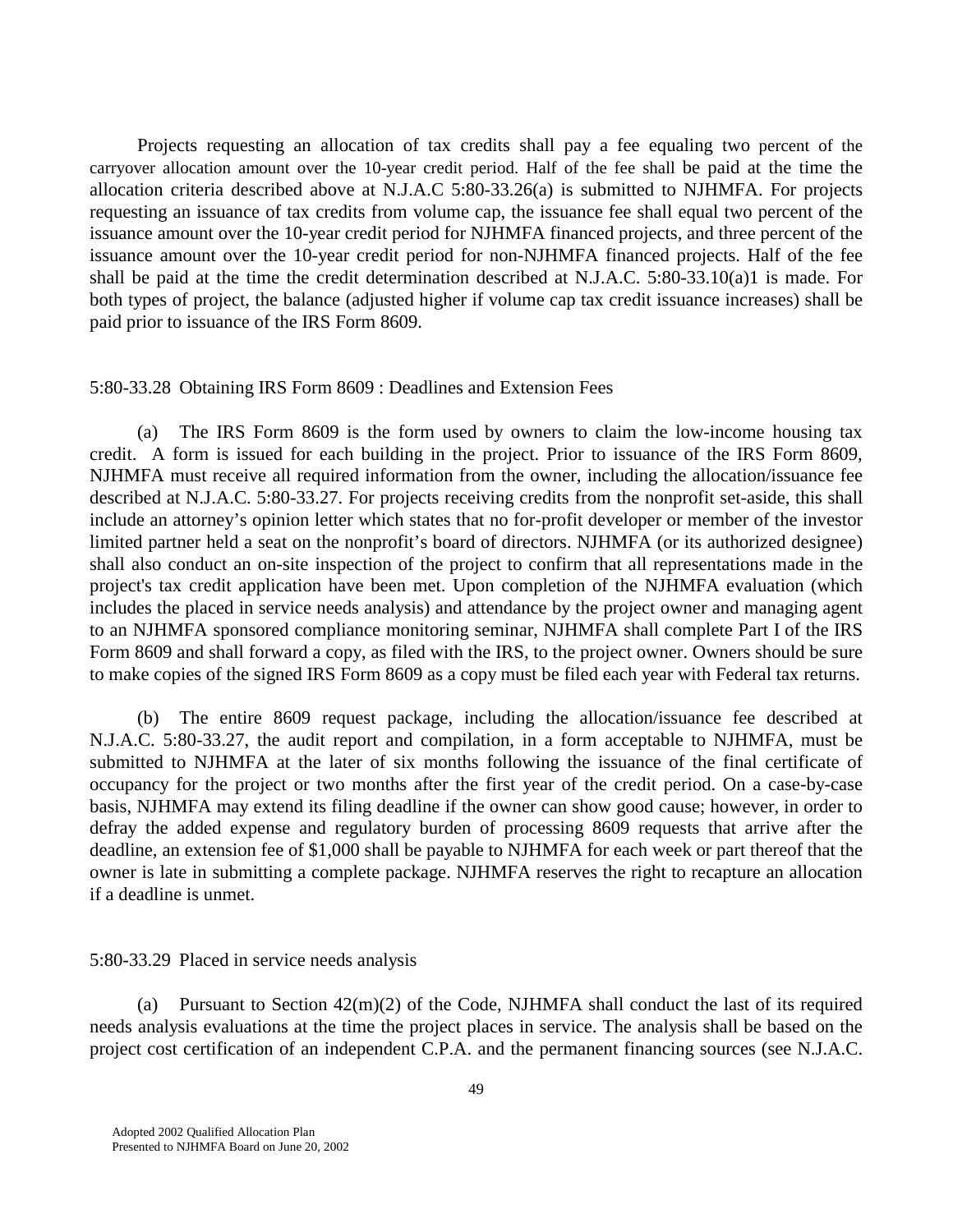5:80-33.30). If the amount of the tax credit request is not needed for the financial feasibility of the project and its viability as a qualified low-income housing project throughout the credit period, the amount of the tax credit shall be reduced to the needed amount.

 (b) The determination of whether the amount requested is needed for financial feasibility and continued viability of the project shall include an examination as to whether there have been increases or decreases in project costs, other funding sources or rental subsidies which would result in a higher allocation than needed. If NJHMFA has a reasonable basis for concluding the equity factor submitted by the applicant is inconsistent with market conditions, NJHMFA reserves the right to adjust the equity factor in its underwriting. The Code requires that NJHMFA reduce the credit amount based upon need; however, this does not mean that NJHMFA will jeopardize the long-term financial feasibility and viability of the project by arbitrarily taking back credits. For example, if the equity market improved so that projects were able to get better pricing from investors, NJHMFA will not necessarily reduce the credit on those projects that use the "excess" credits to cover cost overruns, provide betterments in the project such as upgrading the security system, landscaping, provision of appliances such as washers and the like. NJHMFA shall not allow these additional funds to be used to increase the developer fee over that shown on the application.

 (c) For each needs analysis, a Sponsor Certification shall be submitted. Any substantive changes to the project's financing plan or costs shall be explained in detail and may cause the project to be reconsidered by NJHMFA.

5:80-33.30 Project cost certification and Contractor Fee Limits

 (a) An independent C.P.A. shall audit the development costs of the project and sign off on a compilation of the construction costs of the project in accordance with generally accepted auditing standards. To make sure that the necessary paperwork is submitted to NJHMFA in a timely manner, owners shall ensure that the cost certification process begins immediately upon construction completion.

 (b) "Contractor fee limits" with regard to contractor profit and overhead shall be set in accordance with the schedule below. Maximum fees include the base profit and overhead and any incentive cost savings fee realized. Costs included on the general conditions line must be broken out on a separate schedule. Unreasonable costs shall be disallowed.

### CONTRACTOR FEE SCHEDULE

#### Construction Contract Amount Fee (Overhead and Profit)

|                | 11.75 percent<br>\$500,000     |
|----------------|--------------------------------|
| $$500,001$ -   | \$1,000,000<br>$10.75$ percent |
| $$1,000,001$ - | \$5,000,000<br>9.50 percent    |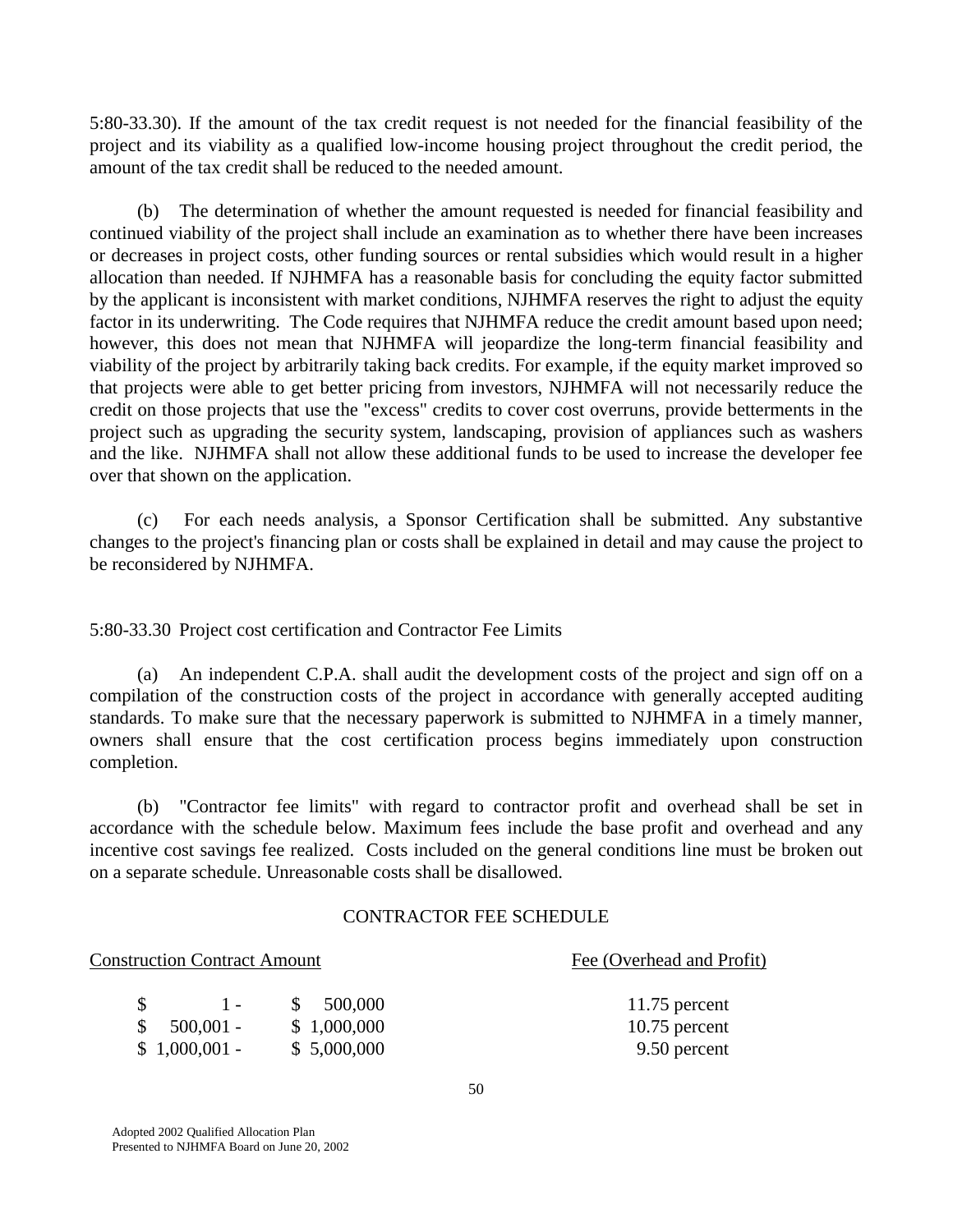| $$5,000,001$ -  | \$10,000,000   | 8.50 percent |
|-----------------|----------------|--------------|
| $$10,000,001$ - | \$15,000,000   | 7.00 percent |
| $$15,000,001$ - | \$20,000,000   | 6.70 percent |
|                 | $$20,000,000+$ | 6.20 percent |

 (c) For projects seeking IRS Form 8609 allocations and for projects with carryover allocations, where completion is scheduled to occur close to the end of the year, interim audits should be taking place throughout construction so that when the certificate of occupancy is issued, the final cost certification is virtually complete. For projects still incurring eligible costs, NJHMFA may consider the owner's projection of costs and basis incurred through the end of the first year of the credit period. The projection shall be based on executed contracts with contractors/vendors for amenities such as security system, playground, and landscaping.

 (d) In addition to the audit report, the owner shall submit a Sponsor Certification for Placed in Service showing all sources, uses and eligible basis items as well as the pricing from the limited partner investor.

## 5:80-33.31 Extended use agreement

Section  $42(h)(6)$  of the Code requires the project owner to enter into an "extended low-income" housing commitment agreement" that adds an additional 15-year low-income occupancy requirement to the initial 15-year compliance period. The agreement shall be recorded in order to claim the tax credits when filing Federal tax returns. Owners must complete the NJHMFA's deed of easement and restrictive covenant at the later of the carryover allocation described at N.J.A.C. 5:80-33.26(a)(1) above or acquisition of the property. Upon receipt and review of a complete and fully executed agreement, NJHMFA shall file the restrictive covenant pursuant to State law. Applicants are responsible for paying the fee required to record the agreement in the County Clerk's Office. Note: For projects that received points for agreeing to extend the project compliance period beyond the minimum 15-year period, the deed of easement and restrictive covenant shall reflect the increased compliance term stated in the application.

### 5:80-33.32 Returning credits

 Applicants unable to utilize their allocation should return their allocation to NJHMFA as soon as possible. Returned credits are deposited into the Reserve or in the Final Cycle if administered.

### 5:80-33.33 Applicant's affirmative obligation to disclose changes

 (a) Applicants are under a continuing affirmative obligation to advise NJHMFA of any changes to any aspect of the proposed development and provide relevant information as it becomes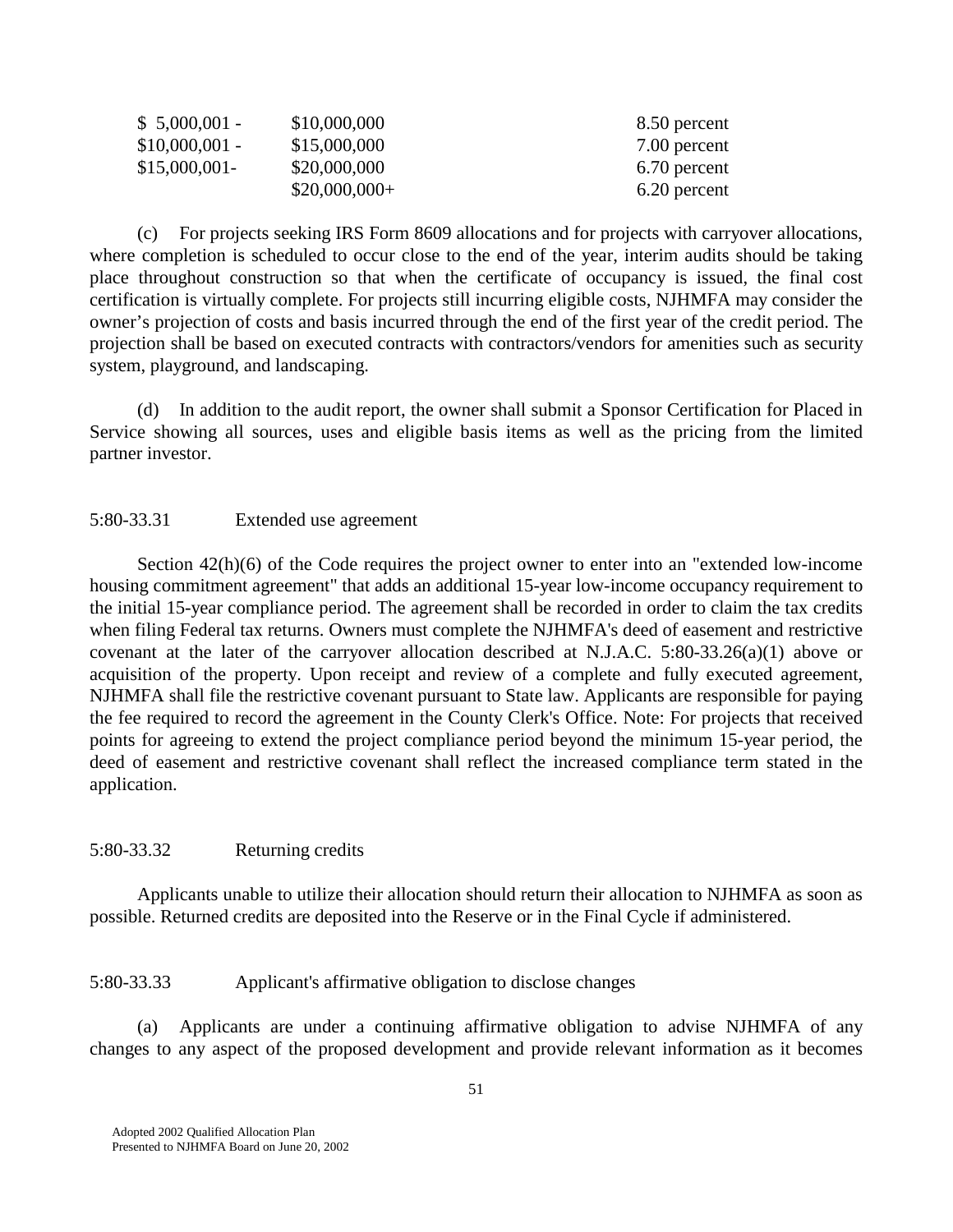available. NJHMFA shall require the owner to certify and may require further documentation to verify that all representations made in the application concerning the proposed development, including representations relied upon to determine the applicant's eligibility, scoring and ranking, are, and continue to be, true at the time of carryover allocation and issuance of the IRS Form 8609. Substantive changes may cause the project's allocation to be reconsidered by NJHMFA. NJHMFA reserves the right to ask for any documentation necessary throughout the application, reservation, carryover and placed in service processes.

 (b) NJHMFA shall have the authority to rescind a reservation or an allocation if any representations made in the application are mistakenly or intentionally misrepresented or not fulfilled.

 (c) Failure to disclose all relevant information is grounds for disqualification of the application or recapture of the allocation.

## 5:80-33.34 Compliance monitoring

 (a) The owner of all projects with an allocation of low-income housing tax credits must contact NJHMFA's compliance monitoring section before the project places in service, and prior to rent up. In addition, the owner must submit to NJHMFA a copy of the completed IRS Form 8609 (Part I completed by NJHMFA and Part II completed by the owner) within 30 days of the owner's receipt of the IRS Form 8609 from the NJHMFA. This form contains information necessary for NJHMFA to monitor the project for compliance. Failure to submit a copy of the completed IRS Form 8609 within the specified timeframe may constitute noncompliance and may be reported by NJHMFA to the IRS.

 (b) The owner of a tax credit project shall agree to submit to NJHMFA copies of any correspondence, notice or other document the owner receives from the Internal Revenue Service regarding compliance or noncompliance issues, audits, or other forms of communication regarding their low income tax credit project(s).

 (c) Owners shall submit to NJHMFA on an annual basis a copy of the project's audited financial statements for the prior fiscal year, including a detailed income and expense schedule and vacancy rate calculation by May 1.

 (d) Owners/agents are required to keep records for each qualified low-income building in the project that will show for each year of the compliance period the following information:

- 1. The total number of residential rental units in the building, including the number of bedrooms and the size in square feet of each residential rental unit;
- 2. The percentage of residential rental units in the building that are low-income units;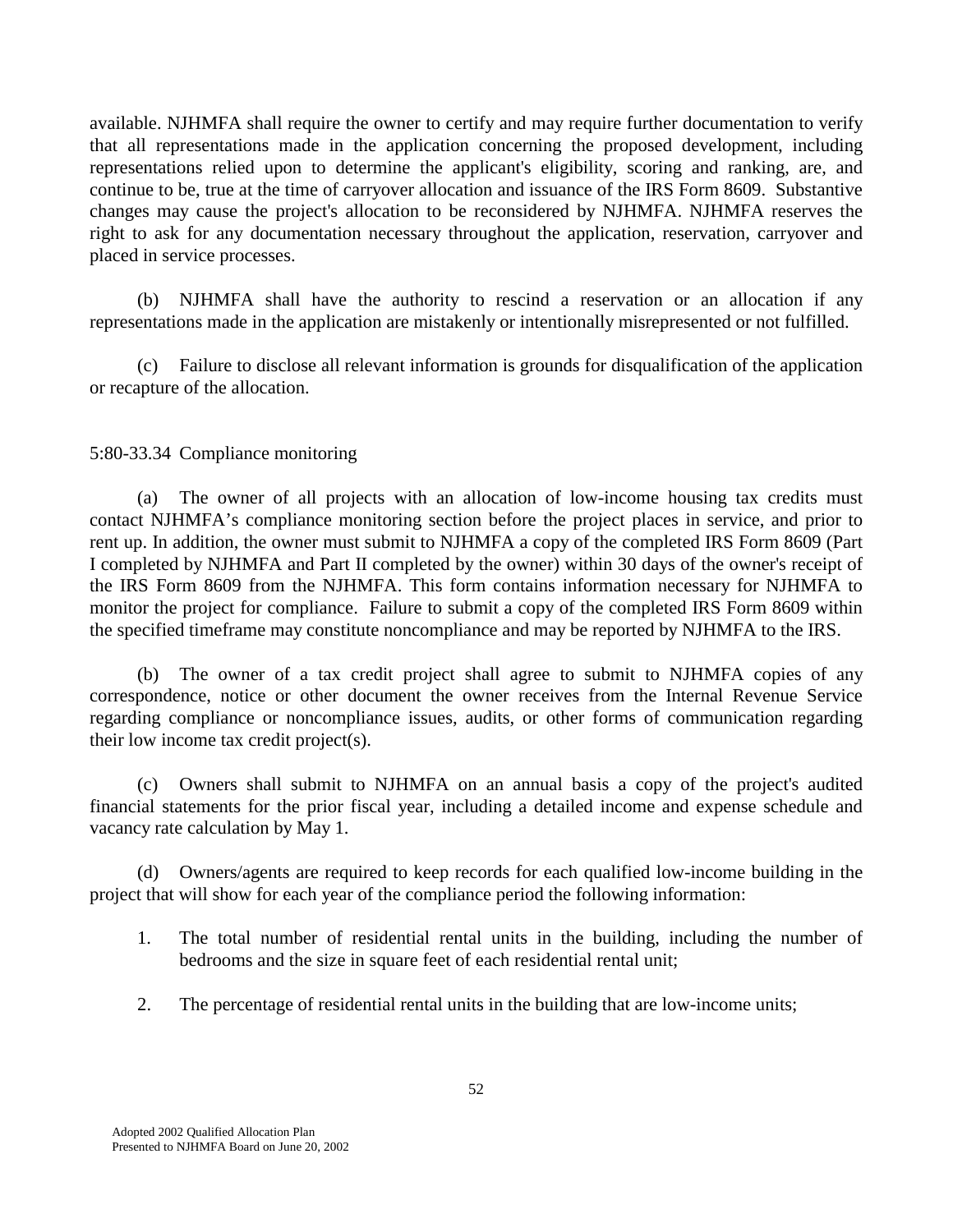- 3. The rent charged on each residential rental unit in the building, including any utility allowances;
- 4. The number of occupants in each low-income unit;
- 5. The low-income unit vacancies in the building and information that shows when and to whom the next available units (whether market rate or low-income) were rented;
- 6. The annual income certification of each low-income tenant per unit;
- 7. Documentation to support each low-income tenant's income certification (that is, income verification from third parties such as employers or agencies paying unemployment compensation). Tenant income is calculated in a manner consistent with the determination of annual income under Section 8 of the United States Housing act of 1937, not in accordance with the determination of gross income for Federal income tax liability. In the case of a tenant receiving housing assistance payments under Section 8, the documentation requirement is satisfied if the public housing authority provides a statement to the building owner declaring that the tenant's income does not exceed the applicable income limit under Section  $42(g)$  of the Code. For an exception to this requirement, see Section  $42(g)(8)(B)$  of the Code which provides a special rule for a 100 percent low-income building;
- 8. The eligible basis and qualified basis of the building at the end of the first year of the credit period; and
- 9. The character and use of the non-residential portion of the building included in the building's eligible basis under Section 42(d) of the Code (that is, tenant facilities that are available on a comparable basis to all tenants and for which no separate fee is charged for use of the facilities, or facilities reasonably required by the project).

 (e) Owners/agents are required to retain records for each qualified low-income housing project as follows:

- 1. Owners/agents are required to retain the records described above for at least six years after the due date (with extensions) for filing the Federal income tax return for that year.
- 2. The records for the first year of the credit period, however, shall be retained for the entire compliance period plus six years beyond the due date (with extensions) for filing the Federal income tax return for the last year of the compliance period of the building. Therefore, records for the first year of the compliance period shall be retained for a minimum of 21 years. If credits were allocated based on a compliance period that was greater than 15 years, all first year records shall be retained for six years beyond the compliance period. (For example: If credits were allocated in 1996 based on a compliance period of 25 years, all first year records must be retained for 31 years or 25 years plus six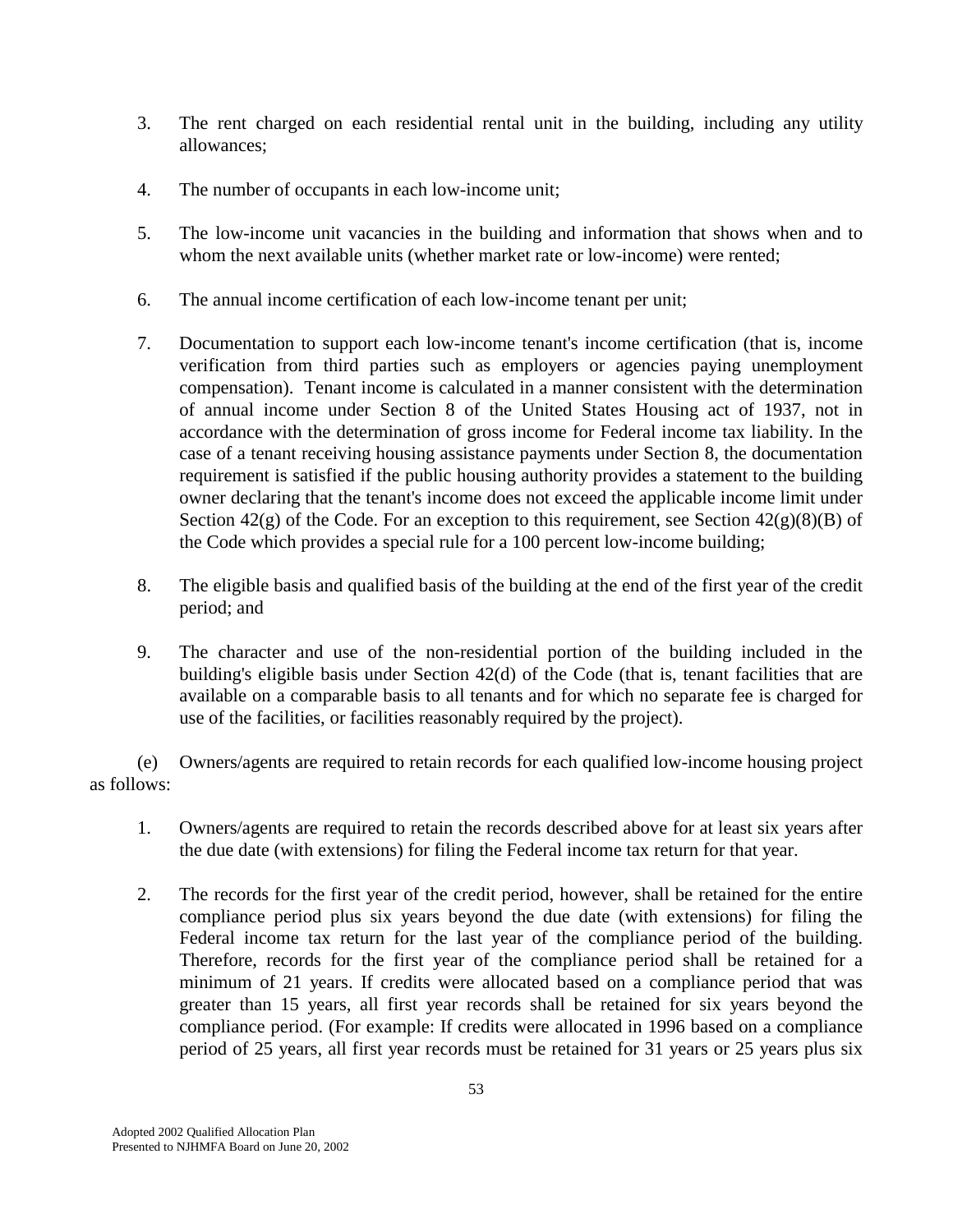years.) Records for each year thereafter shall be retained for six years after filing the Federal income tax return for that particular year.

 (f) The owner/agent of a low-income housing project shall certify, under penalty of perjury, that it has complied with the low-income housing tax credit restrictions of the Code, the Qualified Allocation Plan and the project's tax credit application by providing an Owner's Certificate of Continuing Program Compliance to NJHMFA. The Owner's Certificate of Continuing Program Compliance shall be sent annually to NJHMFA for each year of the compliance period for the preceding 12-month period and contain the following:

- 1. That the project met the requirements of the 20-50 test under the Code's Section  $42(g)(1)(A)$  or the 40-60 test under Section  $42(g)(1)(B)$  whichever federal minimum setaside test was applicable to the project, and, if applicable to the project, the 40-50 HOME test under Section  $42(i)(2)(E)(i)$  and the 15-40 test under Sections  $42(g)(4)$  and 142(d)(4)(B) for "deep rent skewed" projects;
- 2. That there was no change in the applicable fraction of any building in the project (as defined by Section  $42(c)(1)(B)$  of the Code, or that there was a change and a description of the change;
- 3. That the owner received an annual income certification from each low-income tenant and documentation to support that certification, or, in the case of a tenant receiving Section 8 Housing Assistance Payments, the statement from a public housing authority declaring that the tenant's income does not exceed the applicable limit under Section 42(g) of the Code. For an exception to the portion of this requirement regarding supporting documentation, see section  $42(g)(8)(B)$  of the Code which provides a special rule for a 100 percent lowincome building;
- 4. That each low-income unit in the project was rent restricted under Section  $42(g)(2)$  of the Code;
- 5. That all units in the project were for use by the general public and used on a non-transient basis (except for transitional housing for the homeless provided under Section  $42(i)(3)(B)(iii)$  of the Code);
- 6. That each building in the project was suitable for occupancy, taking into account local health, safety and building codes (or other habitability standards), and the state or local government unit responsible for making building code inspections did not issue a report of a violation for any building or low-income unit in the project;
- 7. That there was no change in the eligible basis (as defined in Section 42(d) of the Code) of any building in the project or, if there was a change, the nature of the change (that is, a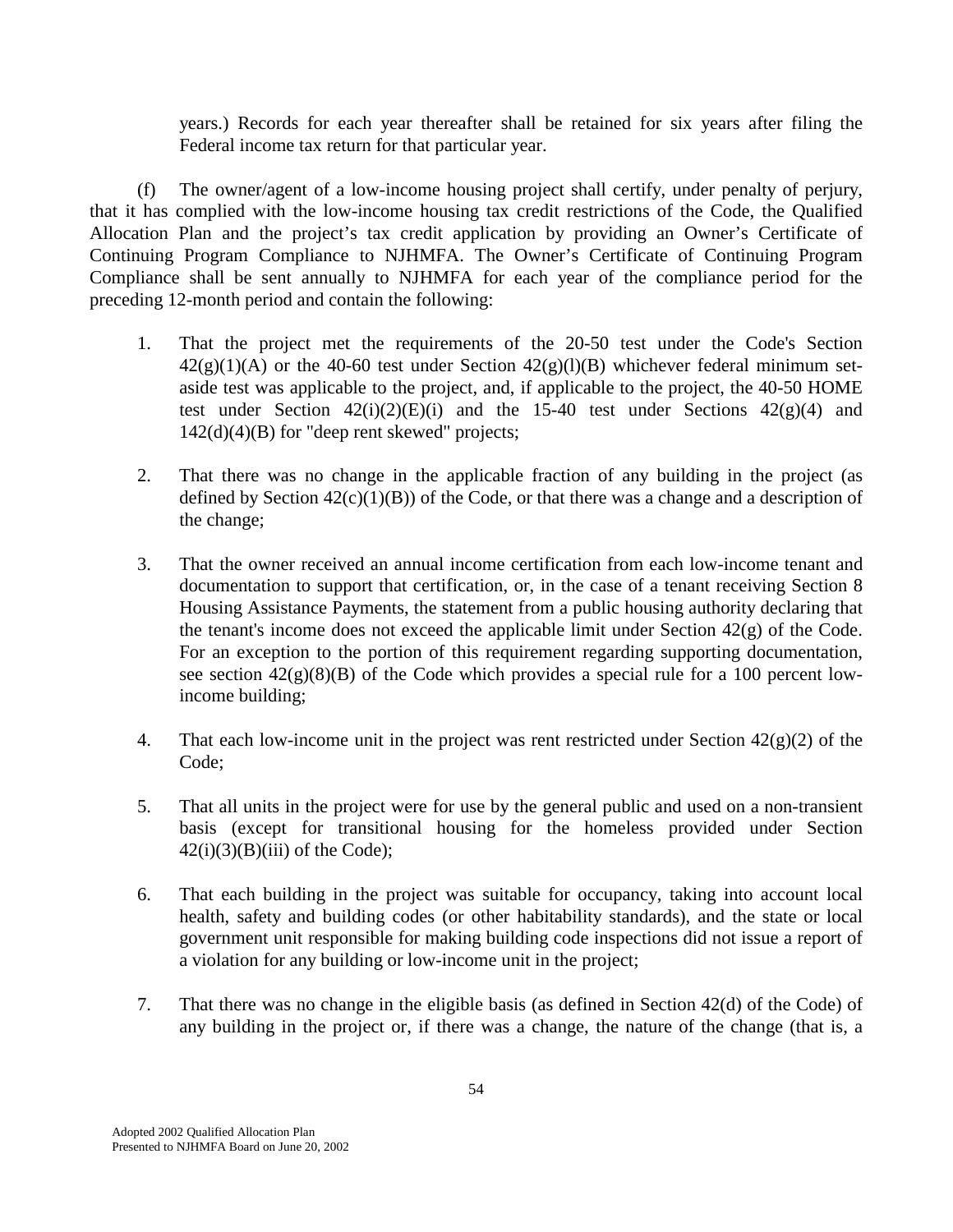common area has become commercial space, or a fee is now charged for a tenant facility formerly provided without charge);

- 8. That all tenant facilities included in the eligible basis under Section 42(d) of the Code of any building in the project, such as swimming pools, other recreational facilities, and parking areas, were provided on a comparable basis without charge to all tenants in the building;
- 9. That if a low-income unit in the project became vacant during the year, that reasonable attempts were or are being made to rent that unit or the next available unit of comparable or smaller size to tenants having a qualifying income before any units in the project were or will be rented to tenants not having a qualifying income;
- 10. That if the income of tenants of a low-income unit, which was previously verified, increases above 140 percent of the applicable limit allowed in Section  $42(g)(2)(D)(ii)$  of the Code, the next available unit of comparable or smaller size in the project was or will be rented to tenants having a qualifying income;
- 11. That an extended low-income housing commitment as described in Section 42(h)(6) of the Code was in effect for buildings subject to Section 7108-(c)(l) of the Revenue Reconciliation Act of 1989, including the requirement under Section  $42(h)(6)(B)(iv)$  that an owner cannot refuse to lease a unit in the project to an applicant because the applicant holds a voucher or certificate of eligibility under Section 8 of the United States Housing Act of 1937, 42 U.S.C. 1437s. In addition, that owner has not refused to lease a unit to an applicant based solely on their status as a holder of a Section 8 voucher and the project otherwise meets the provision, including any special provisions, as outline in the extended low-income housing commitment;
- 12. That no finding of discrimination under the Fair Housing Act, 42 U.S.C. 3601-3619, has occurred for the project. A finding of discrimination includes an adverse final decision by the Secretary of Housing and Urban Development, 24 CFR 180.680, an adverse final decision by a substantially equivalent state or local fair housing agency, 42 U.S.C. 3616a(a)(1), or an adverse judgment from a federal court;
- 13. That if the owner received its credit allocation from the Nonprofit set-aside (Section 42(h)(5) of the Code), that the non-profit entity materially participated in the operation of the development within the meaning of Section 469(h) of the Code; and
- 14. That there has been no change in the ownership or management of the project, or that there was a change and a description of the change.
- 5:80-33.35 Owner's Annual Reports: Deadlines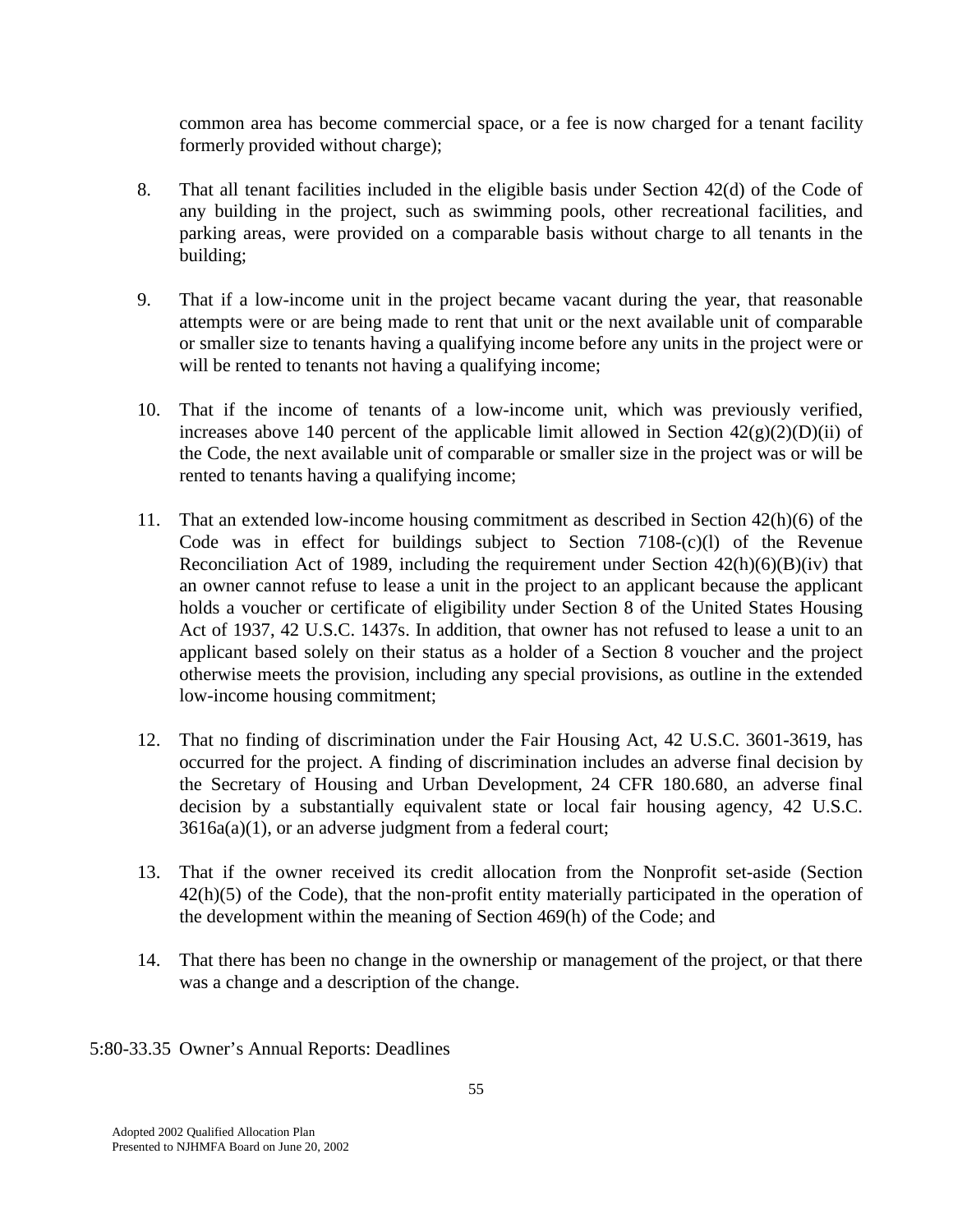(a) Pursuant to Section 1.42-5(c)(2)(ii)(C) of the Code, NJHMFA requires the owners of all low-income housing projects to submit annually to NJHMFA for review the Owner's Certificate of Continuing Program Compliance and the Building Status Report. The Building Status Report must indicate the income of and rent charged to tenants for each low-income unit. This package shall be submitted on an annual basis (preferably in digital format) and is due on January  $31<sup>st</sup>$ . Requests for extensions beyond the January  $31<sup>st</sup>$  deadline must be submitted by December  $31<sup>st</sup>$  of the prior year.

### 5:80-33.36 NJHMFA Review and Inspection

 (a) Prior to the issuance of the IRS Form 8609, NJHMFA (or its authorized designee) may conduct an on-site inspection of the project to confirm that all representations made in the project's tax credit application have been met. (See N.J.A.C. 5:80-33.28). NJHMFA (or its authorized designee) shall perform its first inspection of the project no later than the end of the second calendar year following the year the last building in the project is placed in service. NJHMFA also reserves the right to perform an on-site inspection of any low-income housing project at least through the end of the compliance period and have access to all books and records that would document compliance.

 (b) On an annual basis, owners of at least thirty-three percent of all tax credit projects shall submit to NJHMFA for compliance review the following information for a minimum of 20 percent of all low-income units (units shall be identified by NJHMFA):

- l. a copy of the annual income certification for the household;
- 2. the documentation the owner has received to support the certification; and
- 3. the rent record.

 (c) NJHMFA (or its authorized designee) shall also, on an annual basis, select thirty-three percent of all tax credit developments and shall perform physical inspections of the low-income units corresponding to (b) above to determine suitability for occupancy, taking into account State and local health, safety and building codes. NJHMFA (or its authorized designee) shall also perform physical inspections of every building in the development. If NJHMFA (or its authorized designee) determines a violation(s) exist(s) which could render a building unsuitable for occupancy, such violation may be considered an issue of noncompliance which must be reported to the Internal Revenue Service. The owner shall be given a reasonable period of time to correct the violation(s). At the end of the correction period, NJHMFA shall notify the IRS whether the owner has or has not corrected the violation(s). Such violation(s) shall also be reported for appropriate action to the Division of Codes and Standards, Bureau of Housing Inspection in the New Jersey Department of Community Affairs.

 (d) NJHMFA shall select which projects shall undergo NJHMFA review and give owners reasonable notice that their project has been chosen as well as identify which documents shall need to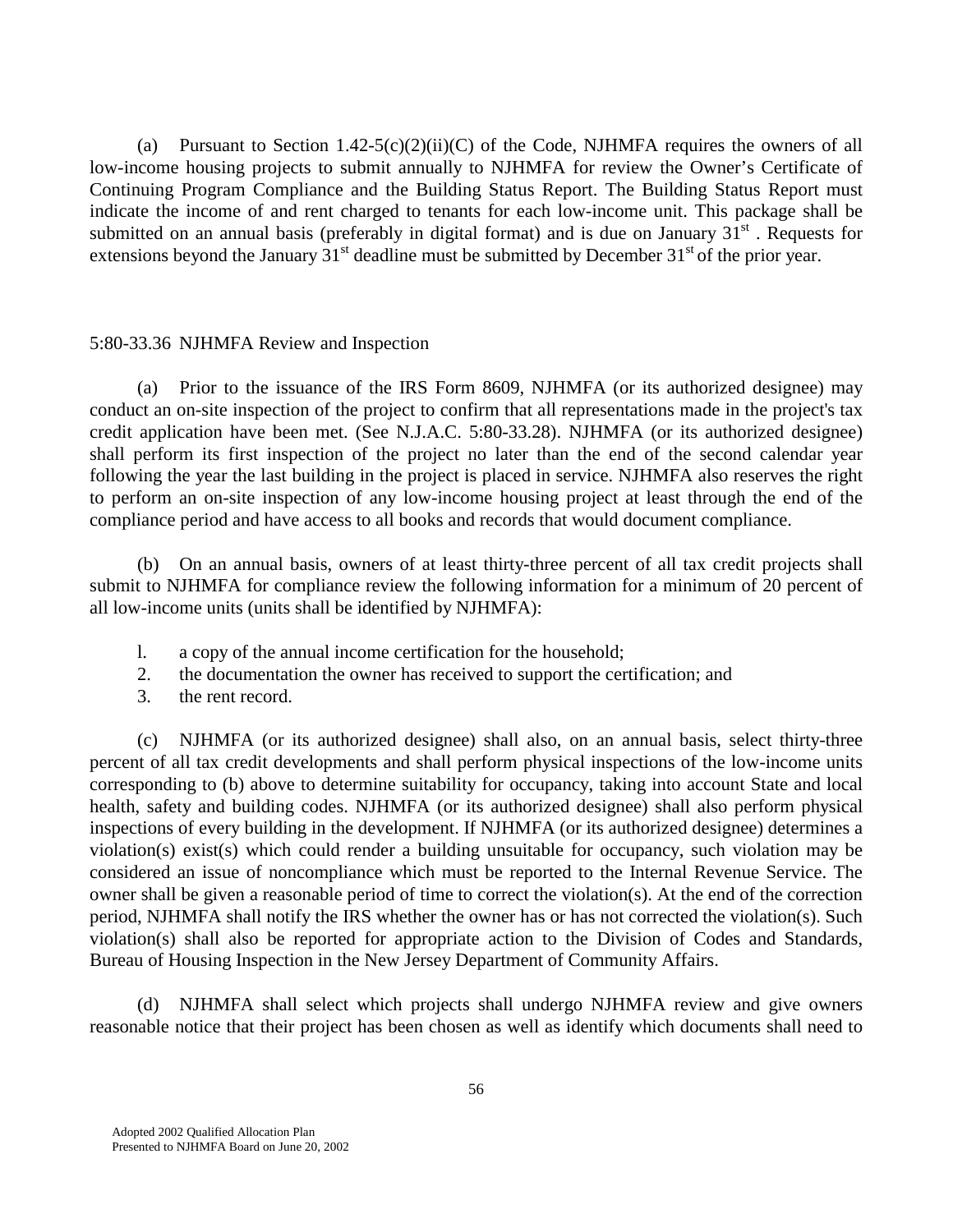be submitted. Reviews may occur more frequently than on a 12-month basis, provided that all months within each 12-month period are subject to certification.

5:80-33.37 Notification of noncompliance

 (a) Upon determination by NJHMFA of noncompliance with Section 42 of the Code, this subchapter, or any other relevant rules, regulations, or procedures, NJHMFA shall give notice to the owner of the noncompliance. The owner shall then be given sufficient notice to correct the noncompliance.

 (b) NJHMFA is required to notify the IRS, via IRS Form 8823, within 45 days after the end of the correction period, of all noncompliance and whether the owner has or has not corrected such noncompliance.

5:80-33.38 Confidentiality of tax credit applications and information

 (a) Applications submitted to NJHMFA for tax credit reservations and all supporting documents submitted by the applicant for a reservation shall be confidential, non-public records until Final Cycle awards or cancellation of the Final Cycle are announced by NJHMFA. Applications submitted by applicants requesting volume cap tax credits and all supporting documents shall be confidential non-public records until NJHMFA has issued a determination letter. Thereafter, applications and all supporting documents submitted shall be deemed to be public records, except the following supporting documents shall remain non-public records:

- 1. Financing information and syndication documents submitted in compliance with N.J.A.C. 5:80-33.13(c)5. However, the applicant's Certification of the Extent of Federal, State and local subsidies shall be a public record;
- 2. Financing commitments and other documents submitted in compliance with N.J.A.C. 5:80- 33.13(c)6 evidencing:
	- i. Mortgage commitments from banks and other lending institutions;
	- i. Owner equity pledges or loans (including the required C.P.A. certifications); and
	- ii. Investor commitments;
- 3. Financing information and 15-year operating proforma submitted in compliance with N.J.A.C. 5:80-33.13(c)7; and
- 4. Financing information and Breakdown of Costs and Basis submitted in compliance with N.J.A.C. 5:80-33.23.